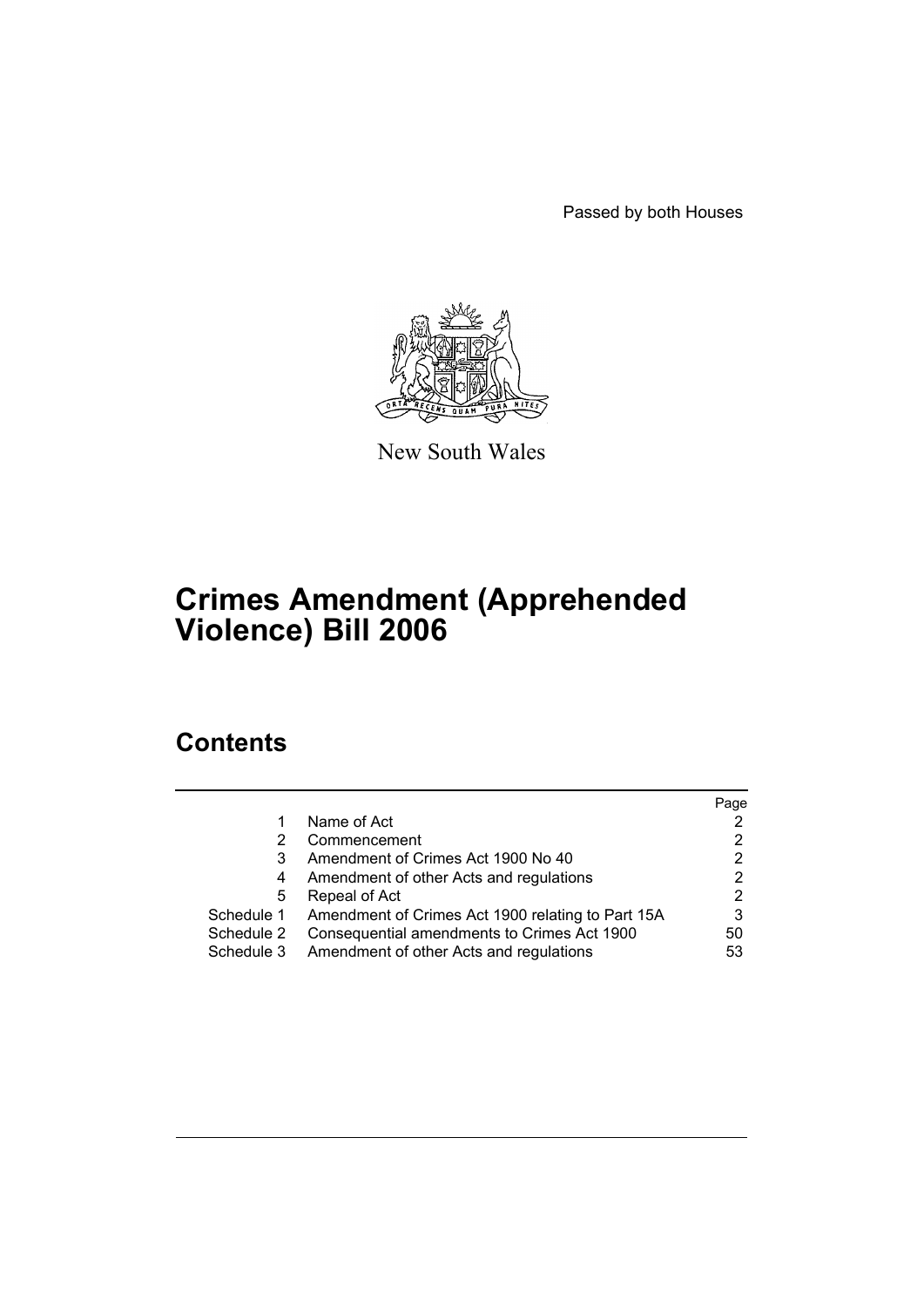*I certify that this PUBLIC BILL, which originated in the LEGISLATIVE ASSEMBLY, has finally passed the LEGISLATIVE COUNCIL and the LEGISLATIVE ASSEMBLY of NEW SOUTH WALES.*

> *Clerk of the Legislative Assembly. Legislative Assembly, Sydney, , 2006*



New South Wales

# **Crimes Amendment (Apprehended Violence) Bill 2006**

Act No , 2006

An Act to amend the *Crimes Act 1900* in relation to the protection of persons from domestic and personal violence; and for other purposes.

*I have examined this Bill, and find it to correspond in all respects with the Bill as finally passed by both Houses.*

*Chairman of Committees of the Legislative Assembly.*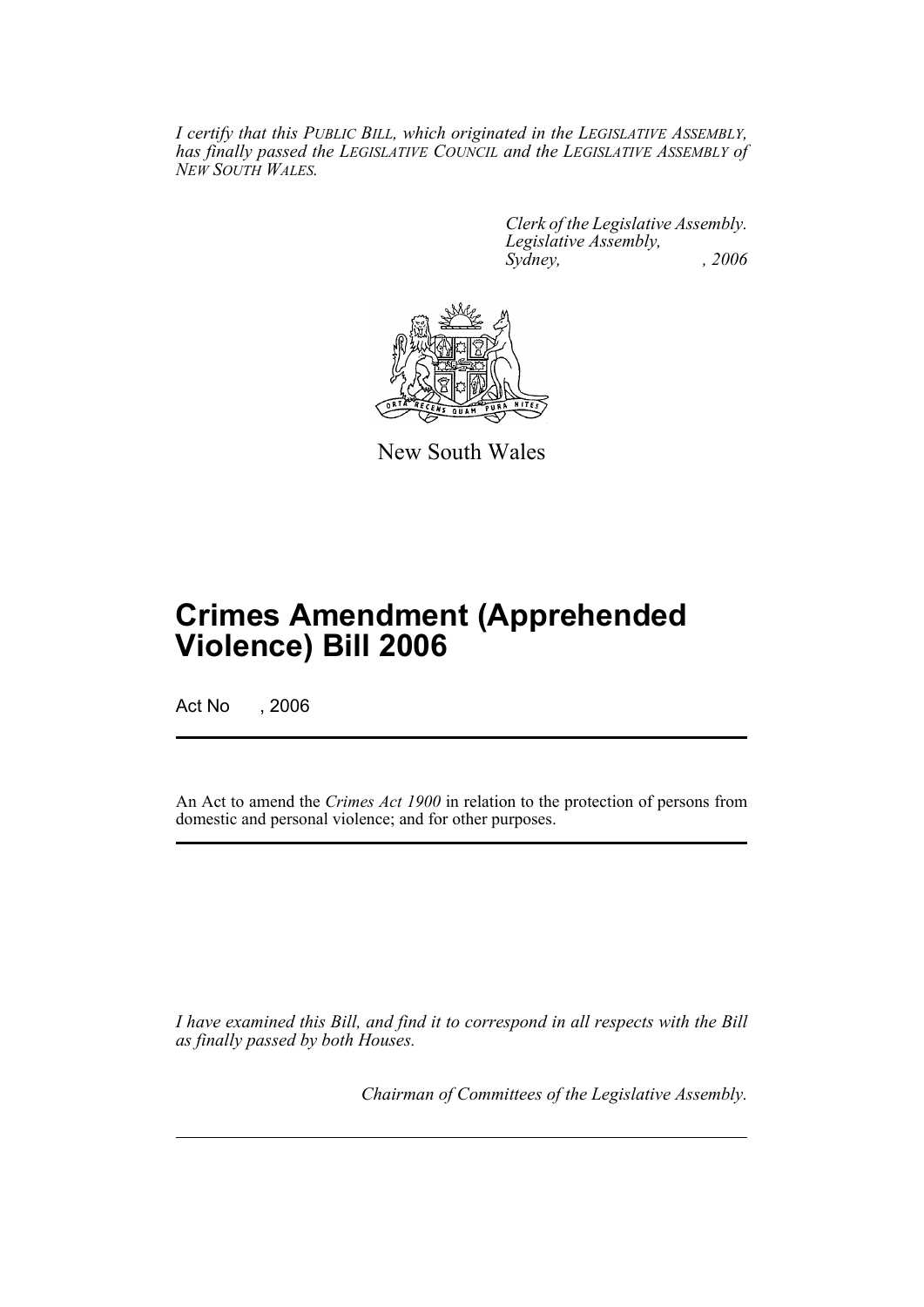# **The Legislature of New South Wales enacts:**

### **1 Name of Act**

This Act is the *Crimes Amendment (Apprehended Violence) Act 2006*.

### **2 Commencement**

This Act commences on a day or days to be appointed by proclamation.

# **3 Amendment of Crimes Act 1900 No 40**

The *Crimes Act 1900* is amended as set out in Schedules 1 and 2.

# **4 Amendment of other Acts and regulations**

The Acts and regulations specified in Schedule 3 are amended as set out in that Schedule.

#### **5 Repeal of Act**

- (1) This Act is repealed on the day following the day on which all of the provisions of this Act have commenced.
- (2) The repeal of this Act does not, because of the operation of section 30 of the *Interpretation Act 1987*, affect any amendment made by this Act.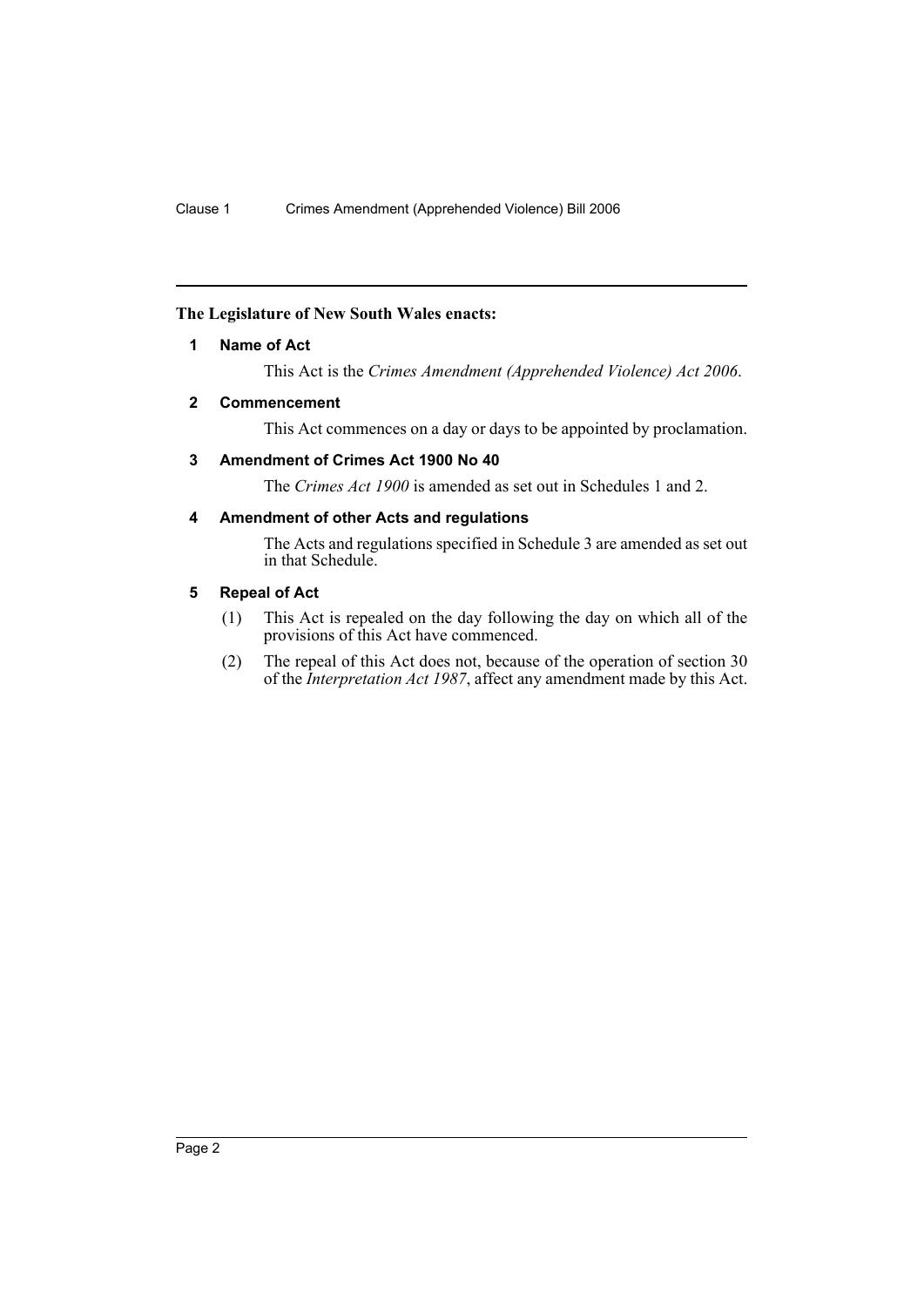Amendment of Crimes Act 1900 relating to Part 15A Schedule 1

# **Schedule 1 Amendment of Crimes Act 1900 relating to Part 15A**

(Section 3)

### **Part 15A**

Omit the Part. Insert instead:

# **Part 15A Apprehended violence orders**

# **Division 1 Preliminary**

**562A Definitions**

In this Part:

*apprehended domestic violence order* means an order under Division 2.

*apprehended personal violence order* means an order under Division 3.

*apprehended violence order* means:

- (a) an apprehended domestic violence order, or
- (b) an apprehended personal violence order.

*authorised officer* has the same meaning as in the *Law Enforcement (Powers and Responsibilities) Act 2002*.

*child* means a person under the age of 16 years.

*court* means:

- (a) a Local Court, or
- (b) the Children's Court, or
- (c) the District Court,

exercising jurisdiction under section 562ZZP.

*defendant* means the person against whom an order is made or is sought to be made.

*domestic relationship*—see section 562B.

*domestic violence offence* means a personal violence offence committed by a person against another person with whom the person who commits the offence has or has had a domestic relationship.

*final order* means:

(a) in relation to an interim apprehended domestic violence order, an order made under Division 2, or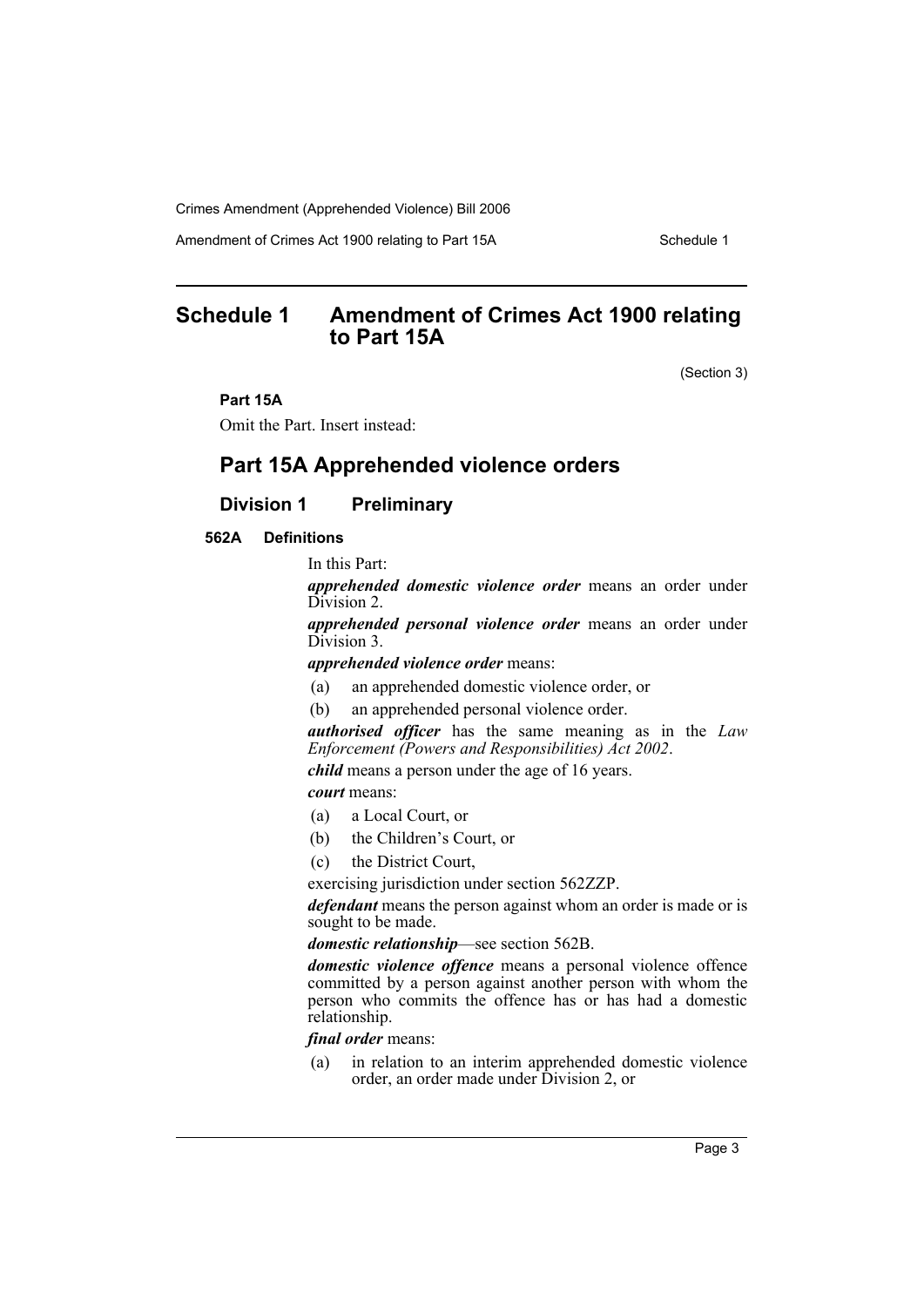Schedule 1 Amendment of Crimes Act 1900 relating to Part 15A

(b) in relation to an interim apprehended personal violence order, an order made under Division 3.

*intimidation*—see section 562D.

*order* means an apprehended violence order (including a telephone interim order or an interim order made by a court) in force under this Part and, if the order is varied under this Part, means the order as so varied.

#### *personal violence offence* means:

- (a) an offence under, or mentioned in, section 19A, 24, 26, 27, 28, 29, 30, 31, 33, 33A, 35, 35A, 37, 38, 39, 41, 44, 46, 47, 48, 49, 58, 59, 61, 61B, 61C, 61D, 61E, 61I, 61J, 61JA, 61K, 61L, 61M, 61N, 61O, 65A, 66A, 66B, 66C, 66D, 66EA, 80A, 80D, 86, 87, 93G, 93GA, 195, 196, 198, 199, 200 or 562ZG, or
- (b) an offence of attempting to commit an offence referred to in paragraph (a).

*property recovery order* means a property recovery order made under section 562ZF.

*protected health care provider* means a person who is employed or engaged to provide any care, treatment, advice or service in respect of the physical or mental health of any protected person. *protected person* means the person for whose protection an order is sought or made.

*relative*—see section 562C.

*stalking* includes the following of a person about or the watching or frequenting of the vicinity of or an approach to a person's place of residence, business or work or any place that a person frequents for the purposes of any social or leisure activity.

*telephone* includes radio, facsimile and any other communication device.

*telephone interim order* means an interim apprehended violence order made by an authorised officer in accordance with Subdivision 1 of Division 4.

#### **562B Meaning of "domestic relationship"**

For the purposes of this Part, a person has a *domestic relationship* with another person if the person:

- (a) is or has been married to the other person, or
- (b) has or has had a de facto relationship, within the meaning of the *Property (Relationships) Act 1984*, with the other person, or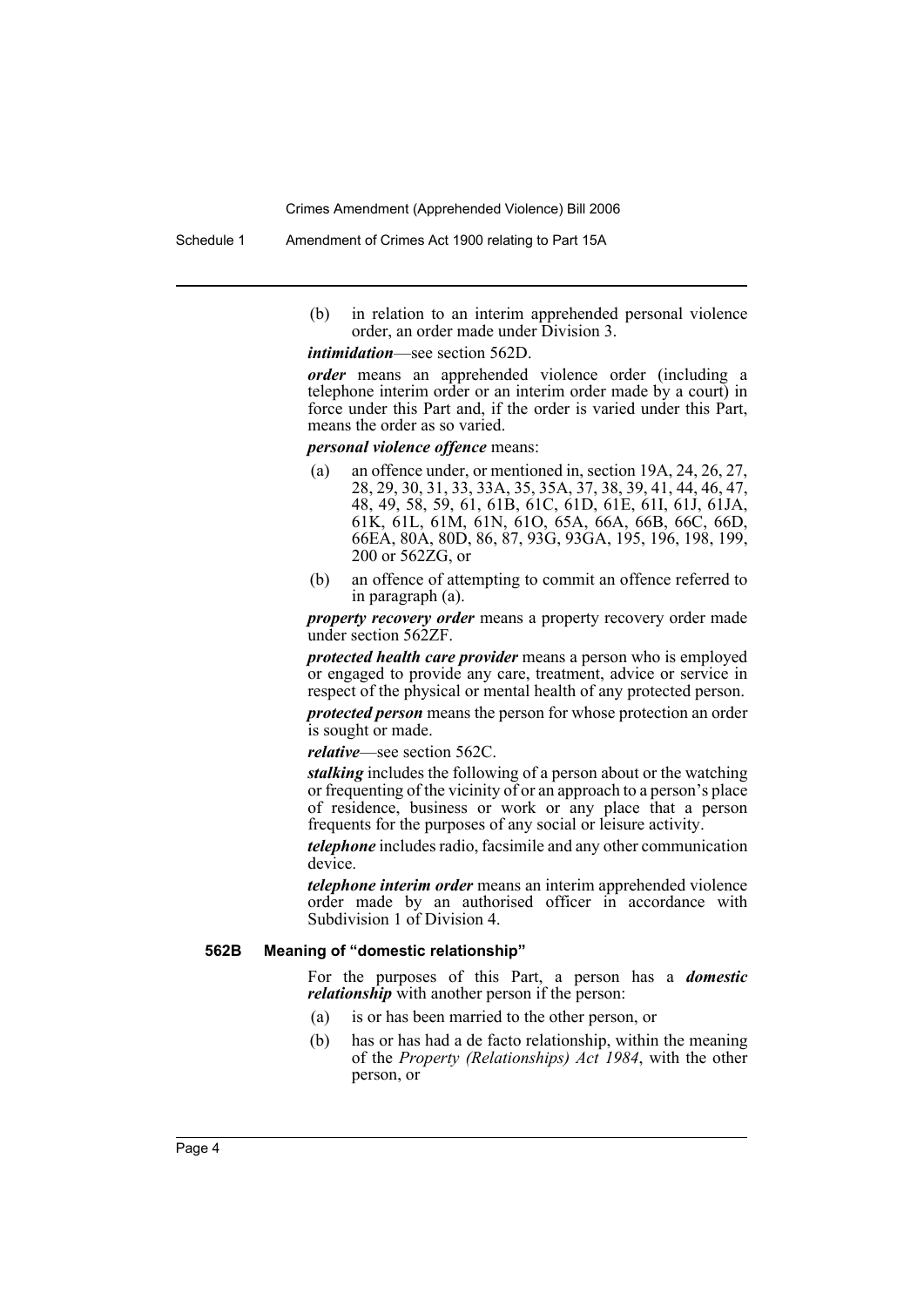Amendment of Crimes Act 1900 relating to Part 15A Schedule 1

- (c) has or has had an intimate personal relationship with the other person, whether or not the intimate relationship involves or has involved a relationship of a sexual nature, or
- (d) is living or has lived in the same household as the other person, or
- (e) is living or has lived as a long-term resident in the same residential facility as the other person (not being a facility that is a correctional centre within the meaning of the *Crimes (Administration of Sentences) Act 1999* or a detention centre within the meaning of the *Children (Detention Centres) Act 1987*), or
- (f) has or has had a relationship involving his or her dependence on the ongoing paid or unpaid care of the other person, or
- (g) is or has been a relative of the other person, or
- (h) in the case of an Aboriginal person or a Torres Strait Islander, is or has been part of the extended family or kin of the other person according to the Indigenous kinship system of the person's culture.

#### **562C Meaning of "relative"**

For the purposes of this Part, a person is a *relative* of another person (the *other person*):

- (a) if the person is:
	- (i) a father, mother, grandfather, grandmother, step-father, step-mother, father-in-law or step-mother, father-in-law or mother-in-law, or
	- (ii) a son, daughter, grandson, grand-daughter, step-son, step-daughter, son-in-law or daughter-in-law, or
	- (iii) a brother, sister, half-brother, half-sister, step-brother, step-sister, brother-in-law or sister-in-law, or
	- (iv) an uncle, aunt, uncle-in-law or aunt-in-law, or
	- (v) a nephew or niece, or
	- (vi) a cousin,
	- of the other person, or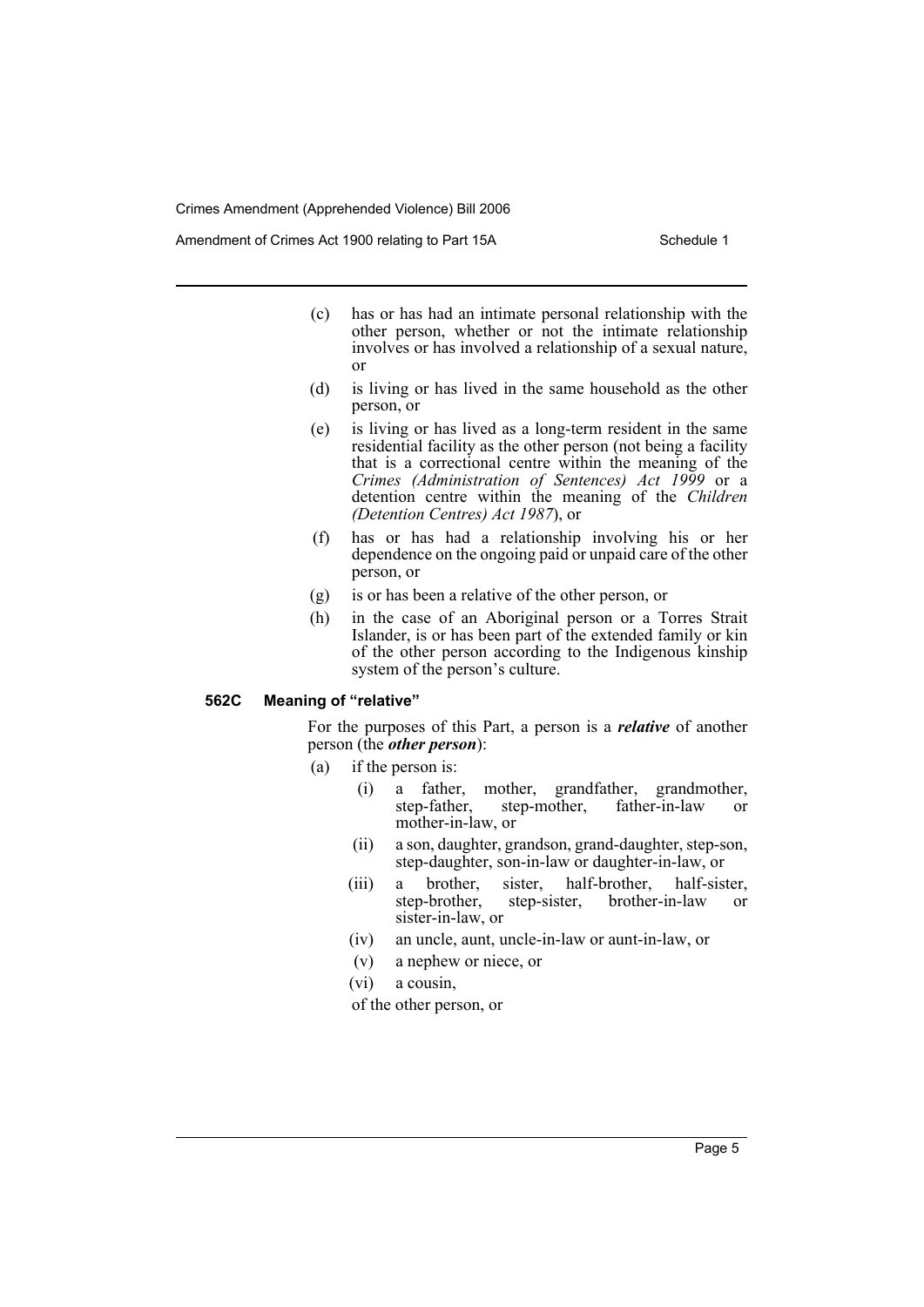Schedule 1 Amendment of Crimes Act 1900 relating to Part 15A

- (b) where the person has a de facto relationship, within the meaning of the *Property (Relationships) Act 1984*, with somebody else (the *person's partner*)—if the other person is:
	- (i) a father, mother, grandfather, grandmother, step-father or step-mother, or
	- (ii) a son, daughter, grandson, grand-daughter, step-son or step-daughter, or
	- (iii) a brother, sister, half-brother, half-sister, step-brother or step-sister, or
	- (iv) an uncle or aunt, or
	- (v) a nephew or niece, or
	- (vi) a cousin,
	- of the person's partner.

#### **562D Meaning of "intimidation"**

- (1) For the purposes of this Part, *intimidation* of a person means:
	- (a) conduct amounting to harassment or molestation of the person, or
	- (b) an approach made to the person by any means (including by telephone, telephone text messaging, e-mailing and other technologically assisted means) that causes the person to fear for his or her safety, or
	- (c) any conduct that causes a reasonable apprehension of injury to a person or to a person with whom he or she has a domestic relationship, or of violence or damage to any person or property.
- (2) For the purpose of determining whether a person's conduct amounts to intimidation, a court may have regard to any pattern of violence (especially violence constituting a domestic violence offence) in the person's behaviour.

# **Division 2 Apprehended domestic violence orders**

#### **562E Objects of Division**

- (1) The objects of this Division are:
	- (a) to ensure the safety and protection of all persons, including children, who experience or witness domestic violence, and
	- (b) to reduce and prevent violence between persons who are in a domestic relationship with each other, and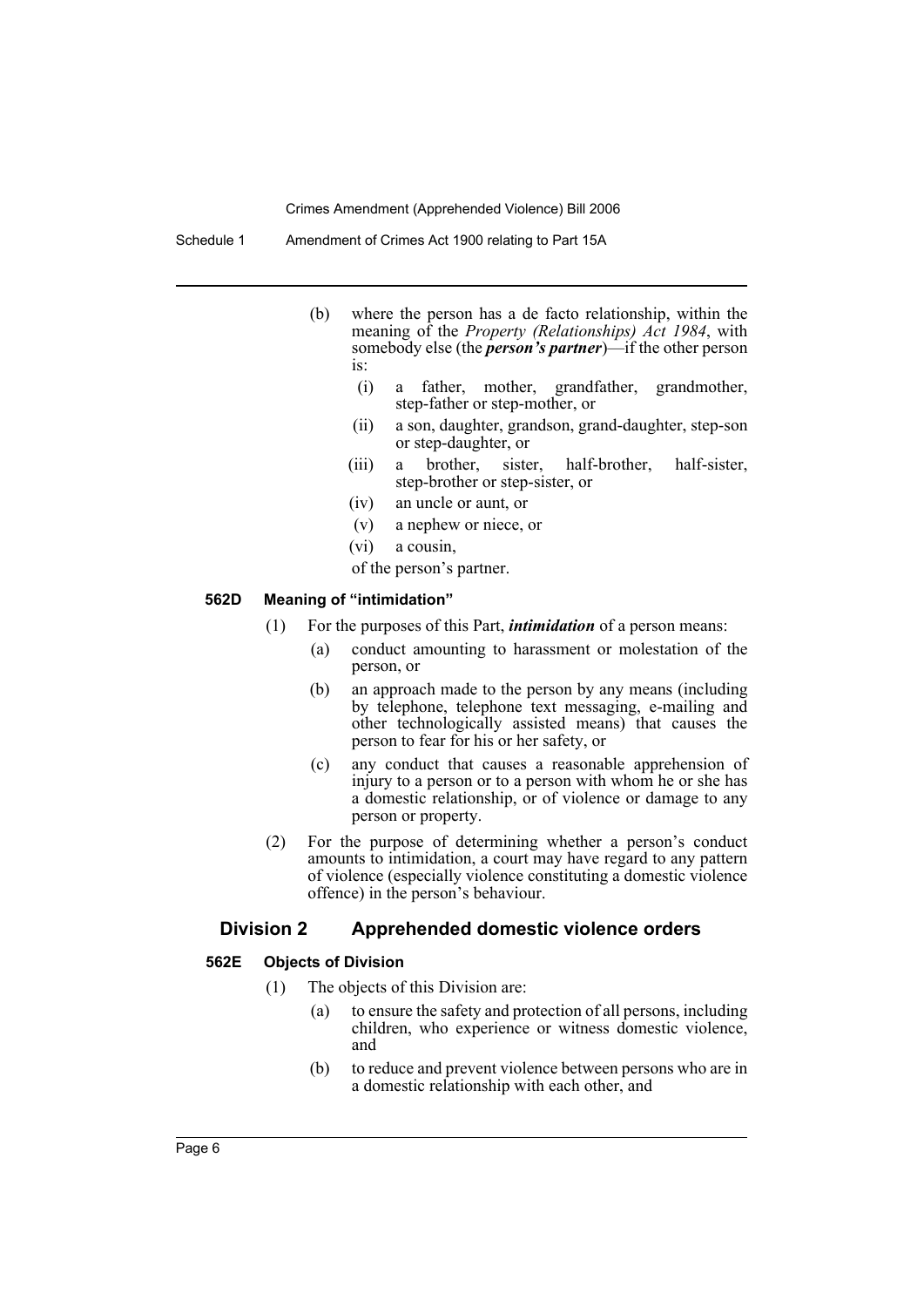Amendment of Crimes Act 1900 relating to Part 15A Schedule 1

- (c) to enact provisions that are consistent with certain principles underlying the Declaration on the Elimination of Violence against Women, and
- (d) to enact provisions that are consistent with the United Nations Convention on the Rights of the Child.
- (2) This Division aims to achieve its objects by:
	- (a) empowering courts to make apprehended domestic violence orders to protect people from domestic violence, intimidation, stalking and harassment, and
	- (b) ensuring that access to courts is as speedy, inexpensive, safe and simple as is consistent with justice.
- (3) In enacting this Division, Parliament recognises:
	- (a) that domestic violence, in all its forms, is unacceptable behaviour, and
	- (b) that domestic violence is predominantly perpetrated by men against women and children, and
	- (c) that domestic violence occurs in all sectors of the community, and
	- (d) that domestic violence extends beyond physical violence and may involve the exploitation of power imbalances and patterns of abuse over many years, and
	- (e) that domestic violence occurs in traditional and non-traditional settings, and
	- (f) the particularly vulnerable position of children who are exposed to domestic violence as victims or witnesses, and the impact that such exposure can have on their current and future physical, psychological and emotional well-being, and
	- (g) that domestic violence is best addressed through an integrated framework of prevention and support and, in certain cases, may be the subject of appropriate intervention by the court.
- (4) A court that, or person who, exercises any power conferred by or under this Division in relation to domestic violence must be guided in the exercise of that power by the objects of this Division.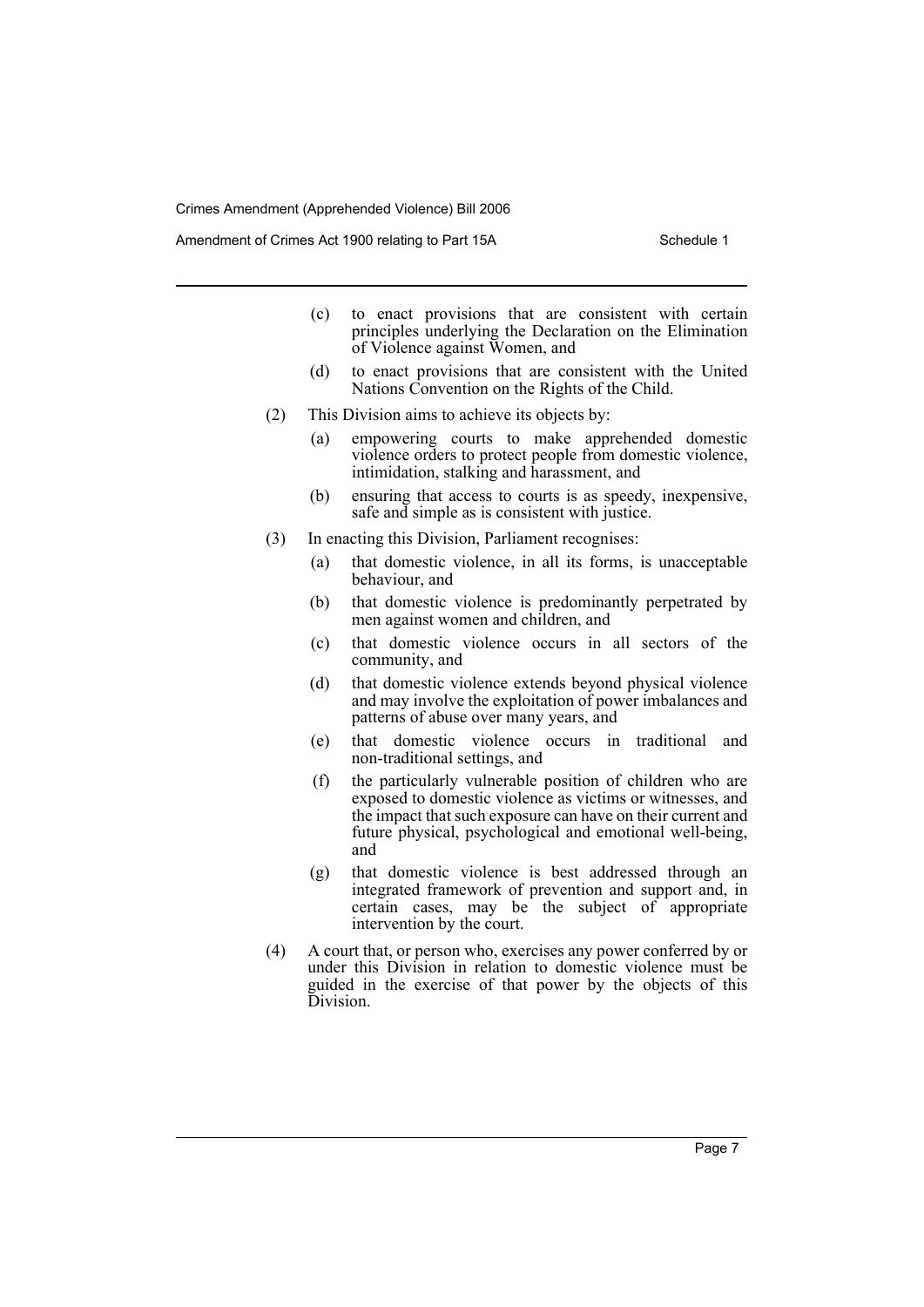Schedule 1 Amendment of Crimes Act 1900 relating to Part 15A

#### **562F Application for making of ADVO by court**

- (1) An application may be made in accordance with Subdivision 2 of Division 7 for an apprehended domestic violence order for the protection of:
	- (a) a person against another person with whom he or she has or has had a domestic relationship, or
	- (b) two or more persons against another person with whom at least one of those persons has or has had a domestic relationship.
- (2) An application is to be treated as an application for an apprehended personal violence order if none of the persons for whose protection the order would be made has or has had a domestic relationship with the person against whom it is sought.

#### **562G Court may make ADVO**

- (1) A court may, on application, make an apprehended domestic violence order if it is satisfied on the balance of probabilities that a person who has or has had a domestic relationship with another person has reasonable grounds to fear and in fact fears:
	- (a) the commission by the other person of a personal violence offence against the person, or
	- (b) the engagement of the other person in conduct in which the other person:
		- (i) intimidates the person or a person with whom the person has a domestic relationship, or
		- (ii) stalks the person,

being conduct that, in the opinion of the court, is sufficient to warrant the making of the order.

- (2) Despite subsection (1), it is not necessary for the court to be satisfied that the person for whose protection the order would be made in fact fears that such an offence will be committed, or that such conduct will be engaged in, if:
	- (a) the person is a child, or
	- (b) the person is, in the opinion of the court, suffering from an appreciably below average general intelligence function, or
	- (c) in the opinion of the court:
		- (i) the person has been subjected at any time to conduct by the defendant amounting to a personal violence offence, and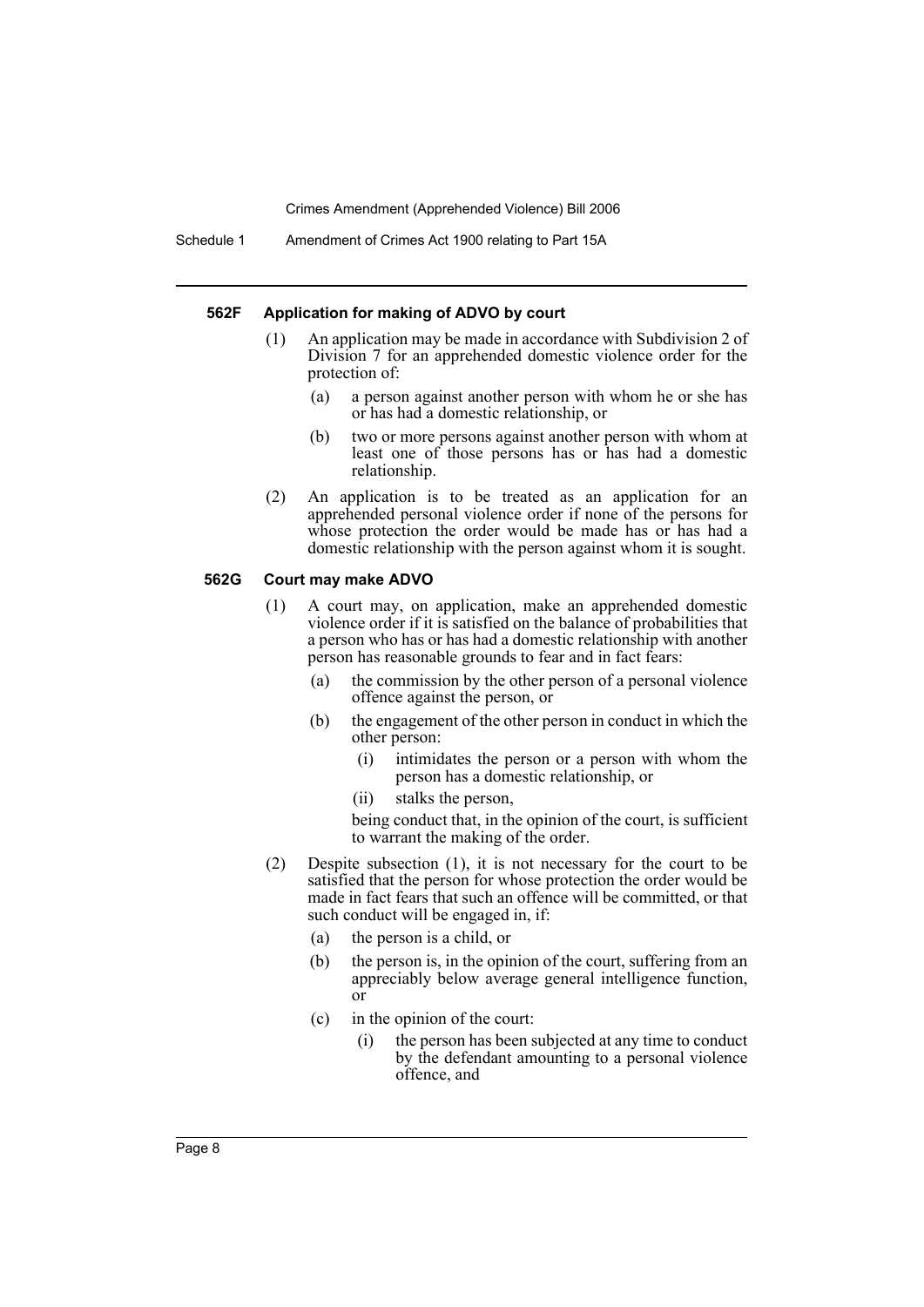Amendment of Crimes Act 1900 relating to Part 15A Schedule 1

- (ii) there is a reasonable likelihood that the defendant may commit a personal violence offence against the person, and
- (iii) the making of the order is necessary in the circumstances to protect the person from further violence.
- (3) For the purposes of this section, conduct may amount to intimidation of a person even though:
	- (a) it does not involve actual or threatened violence to the person, or
	- (b) it consists only of actual or threatened damage to property belonging to, in the possession of or used by the person. **Note.** Division 5 provides for the matters that may be included in orders and the effect of contravening orders.

#### **562H Matters to be considered by court**

- (1) In deciding whether or not to make an apprehended domestic violence order, the court must consider the safety and protection of the protected person and any child directly or indirectly affected by the conduct of the defendant alleged in the application for the order.
- (2) Without limiting subsection (1), in deciding whether or not to make an apprehended domestic violence order, the court is to consider:
	- (a) in the case of an order that would prohibit or restrict access to the defendant's residence—the effects and consequences on the safety and protection of the protected person and any children living or ordinarily living at the residence if an order prohibiting or restricting access to the residence is not made, and
	- (b) any hardship that may be caused by making or not making the order, particularly to the protected person and any children, and
	- (c) the accommodation needs of all relevant parties, in particular the protected person and any children, and
	- (d) any other relevant matter.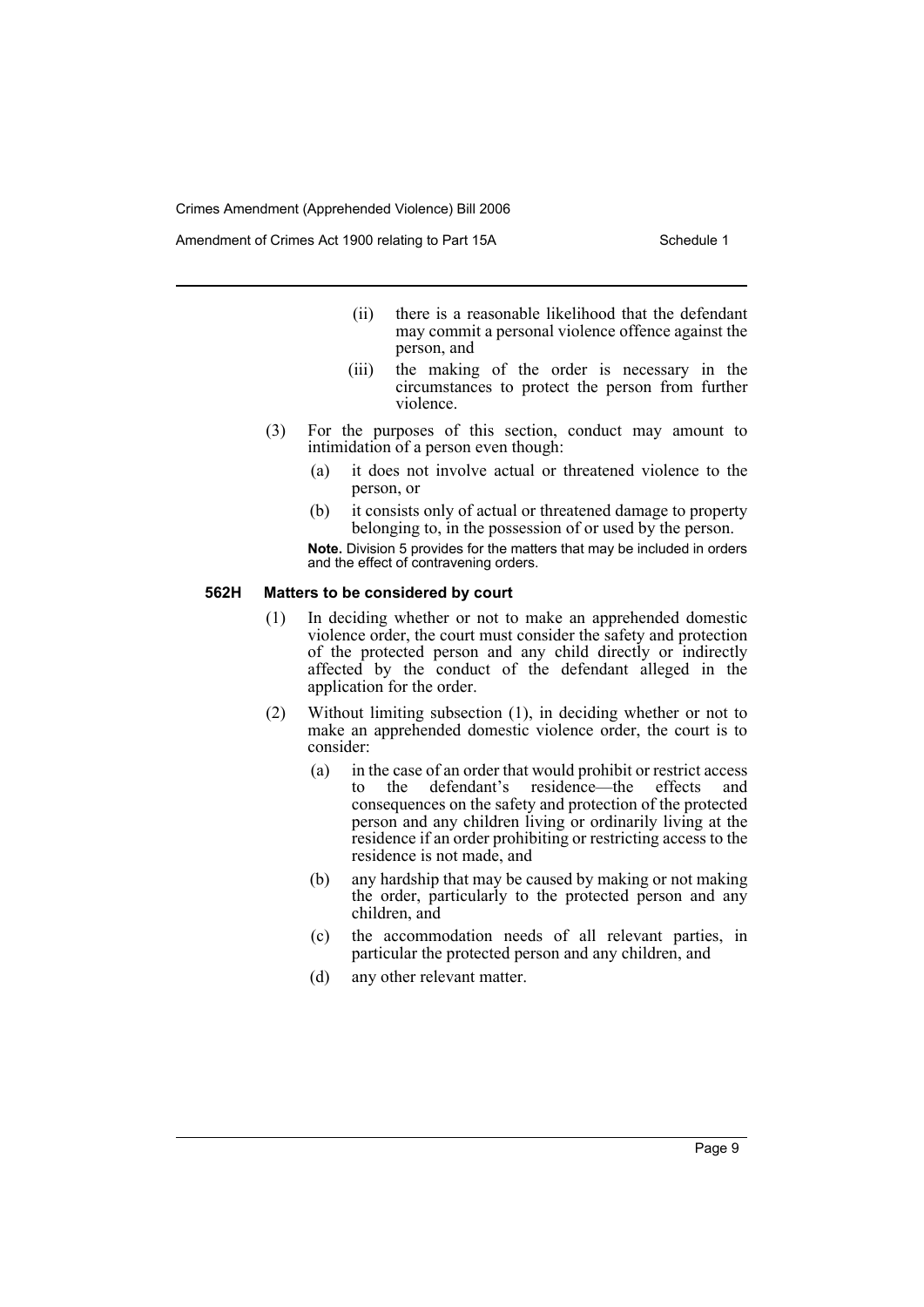Schedule 1 Amendment of Crimes Act 1900 relating to Part 15A

- (3) When making an apprehended domestic violence order, the court is to ensure that the order imposes only those prohibitions and restrictions on the defendant that, in the opinion of the court, are necessary for the safety and protection of the protected person, and any child directly or indirectly affected by the conduct of the defendant alleged in the application for the order, and the protected person's property.
- (4) If an application is made for an apprehended domestic violence order that prohibits or restricts access by the defendant to any premises or place and the court hearing proceedings in respect of the application decides to make an order without the prohibition or restriction sought, the court is to explain the reasons for that decision.

# **Division 3 Apprehended personal violence orders**

# **562I Object of Division**

- (1) The object of this Division is to ensure the safety and protection of all persons who experience personal violence outside a domestic relationship.
- (2) This Division aims to achieve its object by:
	- (a) empowering courts to make apprehended personal violence orders in appropriate circumstances to protect people from violence, intimidation, stalking and harassment, and
	- (b) ensuring that access to courts is as speedy, inexpensive, safe and simple as is consistent with justice, and
	- (c) ensuring that other avenues of dispute resolution are encouraged where appropriate.

# **562J Application for making of APVO by court**

- (1) An application may be made in accordance with Subdivision 2 of Division 7 for an apprehended personal violence order for the protection of one or more persons against another person.
- (2) An application is to be treated as an application for an apprehended domestic violence order if one or more of the persons for whose protection the order would be made has or has had a domestic relationship with the person against whom it is sought.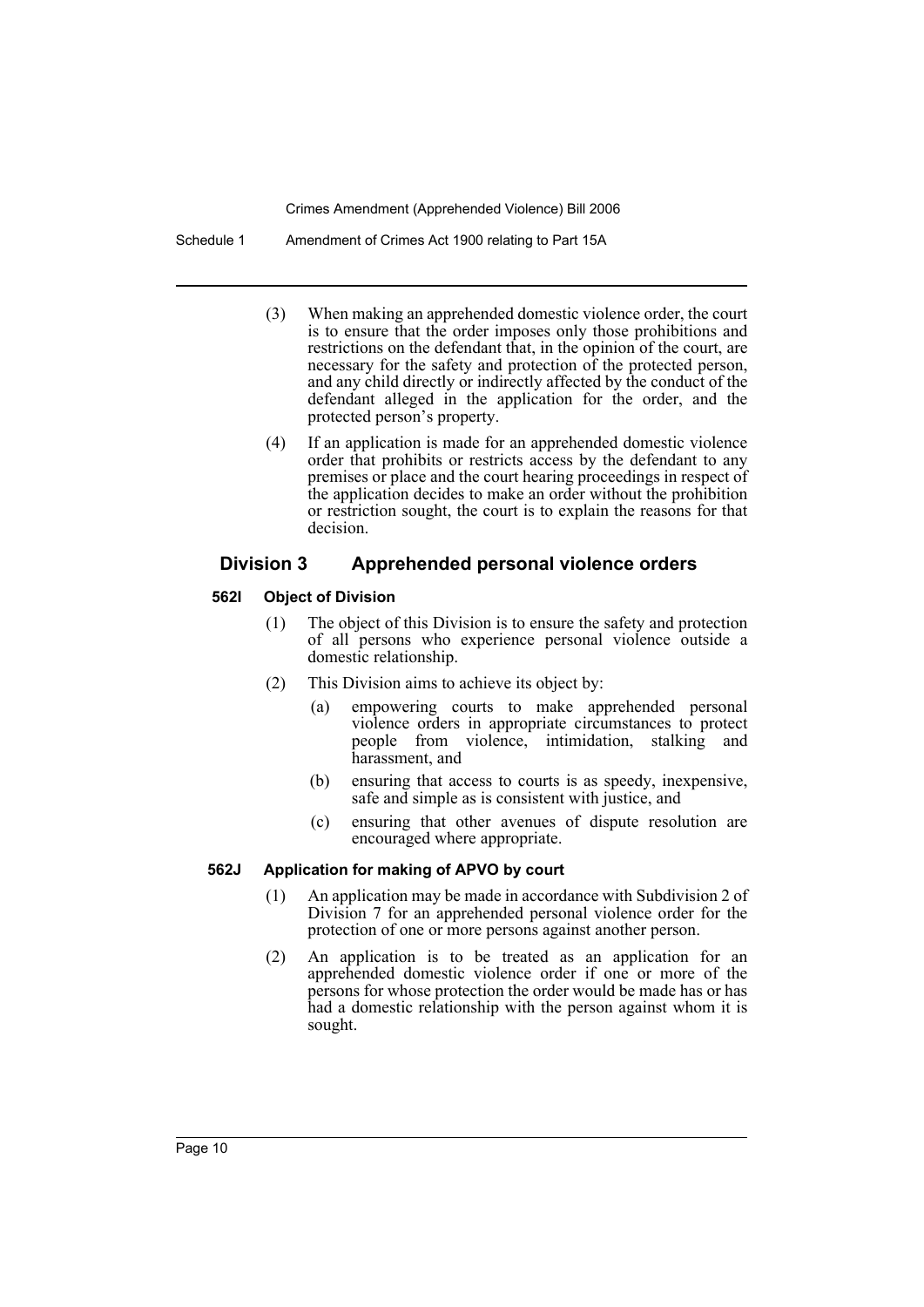Amendment of Crimes Act 1900 relating to Part 15A Schedule 1

#### **562K Court may make APVO**

- (1) A court may, on application, make an apprehended personal violence order if it is satisfied on the balance of probabilities that a person has reasonable grounds to fear and in fact fears:
	- (a) the commission by the other person of a personal violence offence against the person, or
	- (b) the engagement of the other person in conduct in which the other person:
		- (i) intimidates the person, or
		- (ii) stalks the person,

being conduct that, in the opinion of the court, is sufficient to warrant the making of the order.

- (2) Despite subsection (1), it is not necessary for the court to be satisfied that the person for whose protection the order would be made in fact fears that such an offence will be committed, or that such conduct will be engaged in, if:
	- (a) the person is a child, or
	- (b) the person is, in the opinion of the court, suffering from an appreciably below average general intelligence function.
- (3) For the purposes of this section, conduct may amount to intimidation of a person even though:
	- (a) it does not involve actual or threatened violence to the person, or
	- (b) it consists only of actual or threatened damage to property belonging to, in the possession of or used by the person. **Note.** Division 5 provides for the matters that may be included in orders and the effect of contravening orders.

#### **562L Matters to be considered by court**

(1) In deciding whether or not to make an apprehended personal violence order, the court must consider the safety and protection of the person seeking the order and any child directly or indirectly affected by the conduct of the defendant alleged in the application for the order.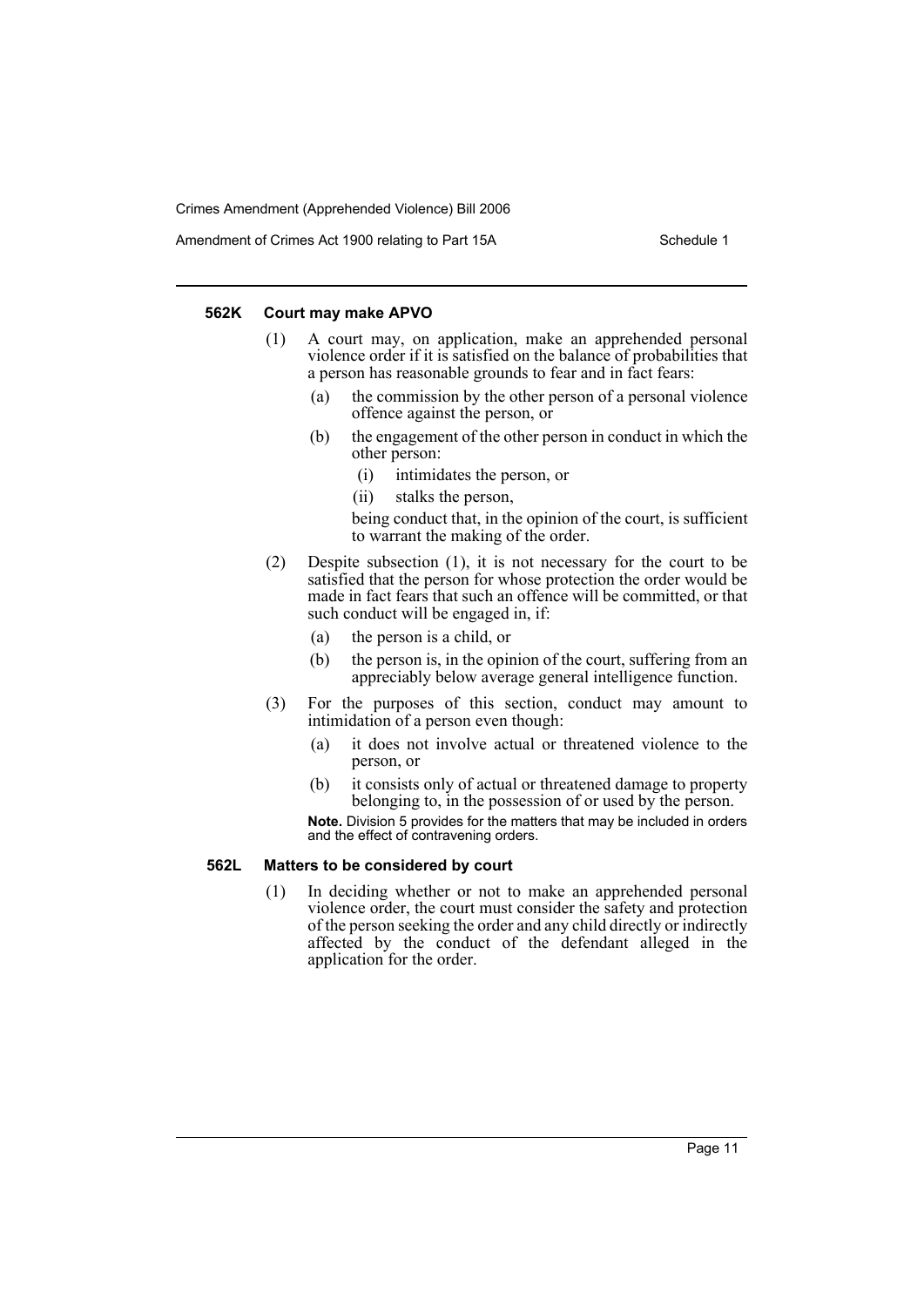- (2) Without limiting subsection (1), in deciding whether or not to make an apprehended personal violence order, the court is to consider:
	- (a) in the case of an order that would prohibit or restrict access to the defendant's residence—the effects and consequences on the safety and protection of the protected person and any children living or ordinarily living at the residence if an order prohibiting or restricting access to the residence is not made, and
	- (b) any hardship that may be caused by making or not making the order, particularly to the protected person and any children, and
	- (c) the accommodation needs of all relevant parties, in particular the protected person and any children, and
	- (d) any other relevant matter.
- (3) When making an apprehended personal violence order, the court is to ensure that the order imposes only those prohibitions and restrictions on the defendant that, in the opinion of the court, are necessary for the safety and protection of the protected person, and any child directly or indirectly affected by the conduct of the defendant alleged in the application for the order, and the protected person's property.
- (4) If an application is made for an apprehended personal violence order that prohibits or restricts access by the defendant to any premises or place and the court hearing proceedings in respect of the application decides to make an order without the prohibition or restriction sought, the court is to explain the reasons for that decision.

#### **562M Discretion to refuse to issue process in APVO matters**

- (1) An authorised officer may, in accordance with this section, refuse to issue process where an application for an apprehended personal violence order is made, unless the application was made by a police officer.
- (2) An authorised officer refuses to issue process by deciding not to issue a warrant referred to in section 562ZZI or an application notice under Part 6 of the *Local Courts Act 1982*.
- (3) An authorised officer may refuse to issue process if the authorised officer is satisfied that the application:
	- (a) is frivolous, vexatious, without substance or has no reasonable prospect of success, or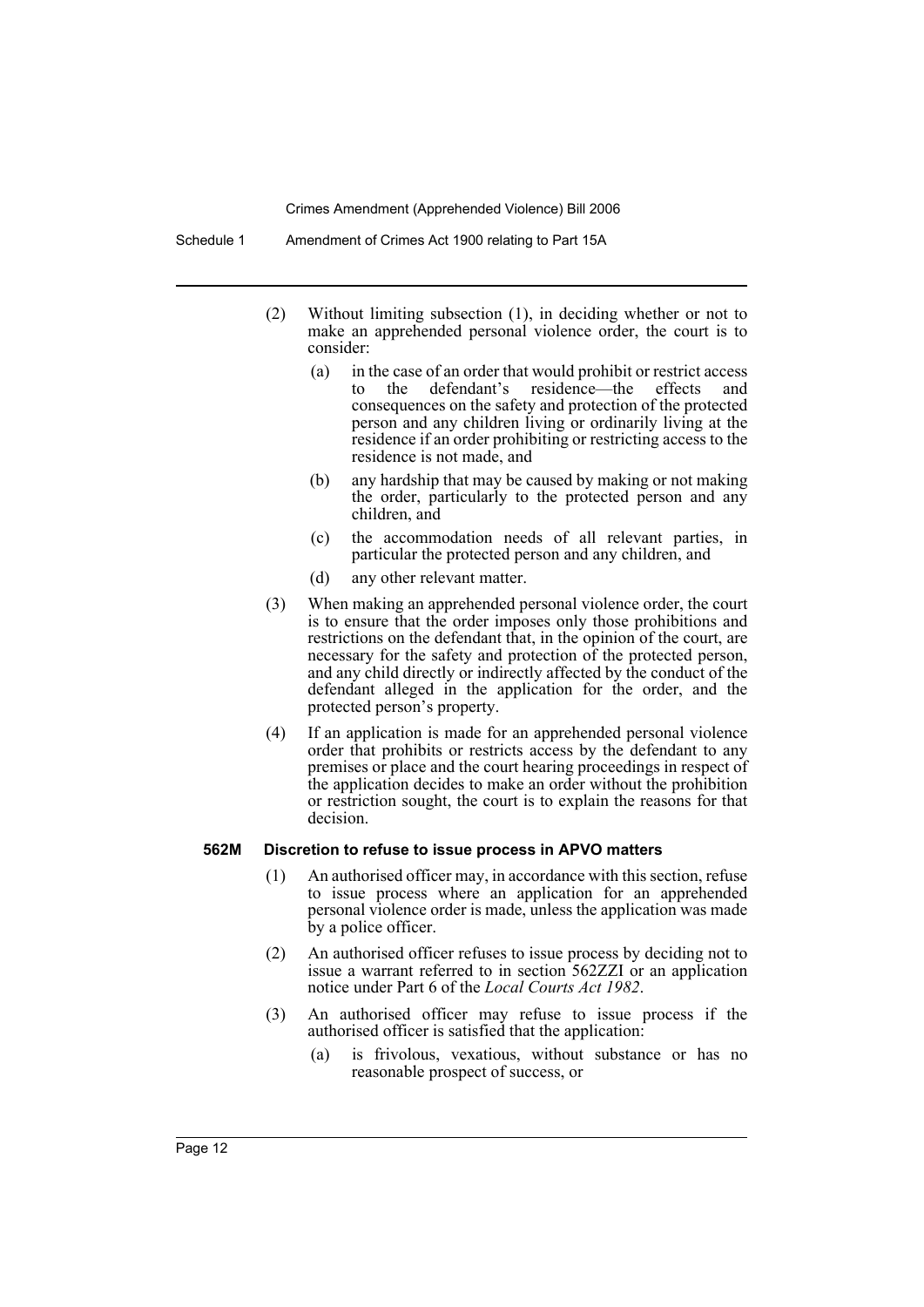Amendment of Crimes Act 1900 relating to Part 15A Schedule 1

- (b) could be dealt with more appropriately by mediation or other alternative dispute resolution.
- (4) Unless satisfied that there are compelling reasons for doing so, an authorised officer is not to refuse to issue process if the application discloses allegations of any of the following:
	- (a) a personal violence offence,
	- (b) an offence under section 545AB,
	- (c) harassment relating to the protected person's race, religion, homosexuality, transgender status, HIV/AIDS or other disability.
- (5) In determining whether or not to issue process, the authorised officer must take the following matters into account:
	- (a) the nature of the allegations,
	- (b) whether the matter is amenable to mediation or other alternative dispute resolution,
	- (c) whether the parties have previously attempted to resolve the matter by mediation or other means,
	- (d) the availability and accessibility of mediation or other alternative dispute resolution services,
	- (e) the willingness and capacity of each party to resolve the matter otherwise than through an application for an apprehended personal violence order,
	- (f) the relative bargaining powers of the parties,
	- (g) whether the application is in the nature of a cross application,
	- (h) any other matters that the authorised officer considers relevant.
- (6) If the authorised officer refuses to issue process under this section, the authorised officer must record the reasons for doing so in writing.

#### **562N Referral of matters to mediation**

(1) At any time when considering whether to make an apprehended personal violence order or after making such an order, a court may refer the protected person and the defendant for mediation under the *Community Justice Centres Act 1983*.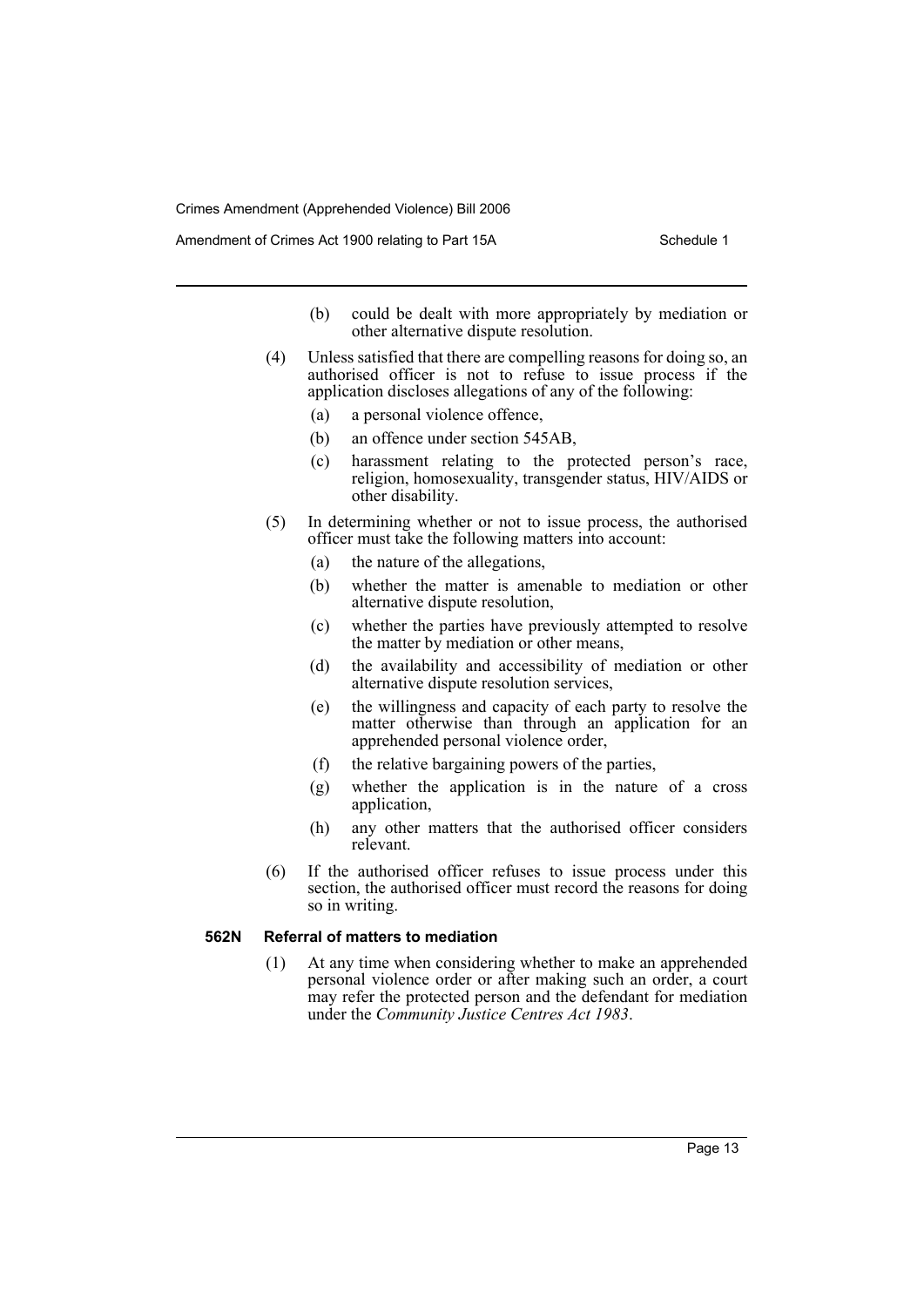Schedule 1 Amendment of Crimes Act 1900 relating to Part 15A

- (2) A matter is not to be referred to mediation under this section if the court is of the opinion that:
	- (a) there has been a history of physical violence to the protected person by the defendant, or
	- (b) the protected person has been subjected to conduct by the defendant amounting to a personal violence offence, or
	- (c) the protected person has been subjected to conduct by the defendant amounting to an offence under section 545AB, or
	- (d) the defendant has engaged in conduct amounting to harassment relating to the protected person's race, religion, homosexuality, transgender status, HIV/AIDS or other disability, or
	- (e) there has been a previous attempt at mediation in relation to the same matter and the attempt was not successful.
- (3) Nothing in this section affects section 24 of the *Community Justice Centres Act 1983*.

**Note.** Section 24 of the *Community Justice Centres Act 1983* enables the Director of Community Justice Centres to decline to consent to the acceptance of a dispute for mediation and enables the Director or a mediator to terminate a mediation session at any time.

- (4) The Director of Community Justice Centres is to provide a written report on the outcome of the mediation or attempted mediation to the court that referred the matter for mediation.
- (5) On receiving a report under subsection (4), the court is to take such action in accordance with this Act as it considers appropriate in relation to the matter concerned and in doing so may take into account the contents of the report.
- (6) If a matter is referred to mediation under this section without an order having been made, any proceedings in relation to the application are taken to have been stayed until a report is provided under subsection (4).
- (7) If the Director of Community Justice Centres provides a report under subsection (4) or a mediator conducts a mediation of a matter referred under this section, the Director or the mediator is taken, for the purposes of the provisions of the *Community Justice Centres Act 1983*, to be exercising those functions for the purpose of executing that Act.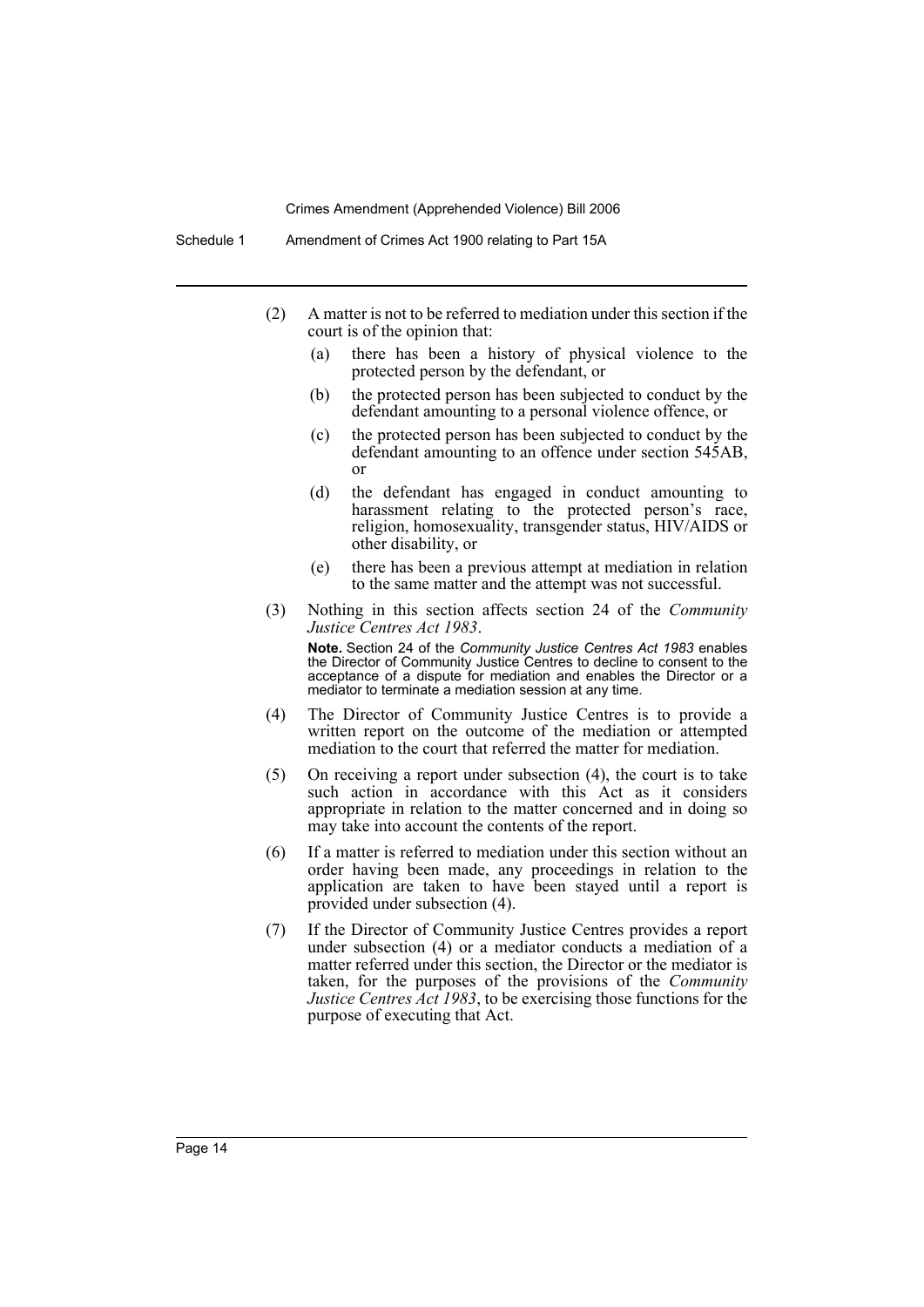Amendment of Crimes Act 1900 relating to Part 15A Schedule 1

# **Division 4 Interim apprehended violence orders**

# **Subdivision 1 Telephone interim orders**

#### **562O Application by telephone**

- (1) A police officer may apply by telephone to an authorised officer for an interim apprehended domestic violence order or an interim apprehended personal violence order.
- (2) An application for a telephone interim order:
	- (a) may be made at the request of the protected person or on the police officer's own initiative, and
	- (b) may be transmitted to the authorised officer by another person on behalf of the applicant if it is not practicable for the application to be made by the person by telephone directly to the authorised officer.

#### **562P When application may be made**

- (1) An application may be made by telephone if:
	- (a) an incident occurs involving the person against whom the order is sought to be made and the person who would be protected by the order, and
	- (b) a police officer has good reason to believe an order needs to be made immediately to ensure the safety and protection of the person who would be protected by the order or to prevent substantial damage to any property of that person.
- (2) An application may be made at any time and whether or not the court is sitting.

#### **562Q Obligation to apply for order in certain circumstances**

- (1) An application must be made under this Subdivision if:
	- (a) a police officer investigating the incident concerned suspects or believes that:
		- (i) a domestic violence offence or an offence against section 545AB has recently been or is being committed, or is imminent, or is likely to be committed, against the person for whose protection an order would be made, or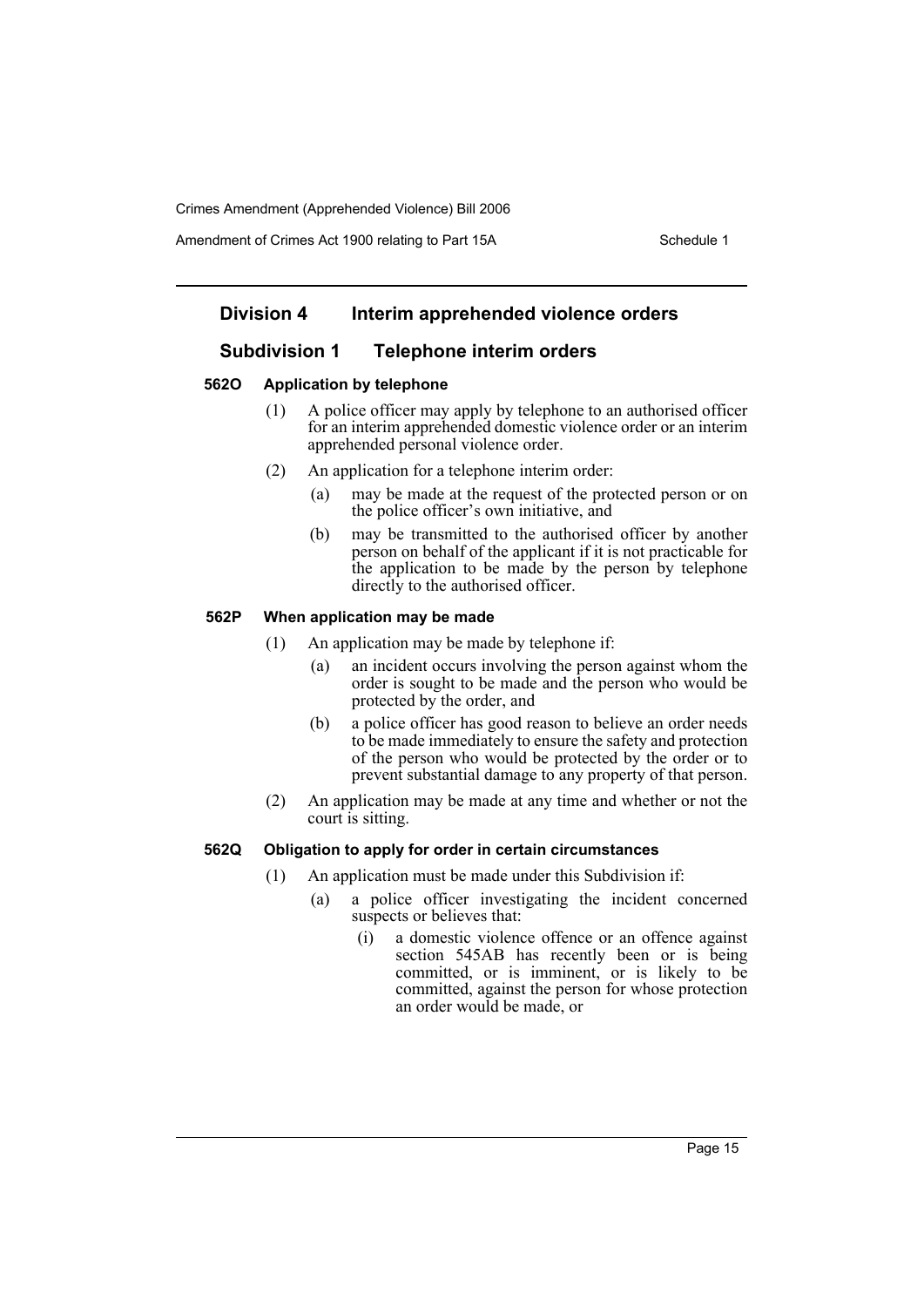Schedule 1 Amendment of Crimes Act 1900 relating to Part 15A

- (ii) an offence under section 227 (Child and young person abuse) of the *Children and Young Persons (Care and Protection) Act 1998* (but only in relation to a child) has recently been or is being committed, or is imminent, or is likely to be committed, against the person for whose protection an order would be made, or
- (iii) proceedings have been commenced against a person for an offence referred to in subparagraph (i) or (ii) against the person for whose protection an order would be made, and
- (b) the police officer has good reason to believe an order needs to be made immediately to ensure the safety and protection of the person who would be protected by the order or to prevent substantial damage to any property of that person.
- (2) The application may be made by any police officer.
- (3) An application need not be made in the circumstances referred to in subsection (1) if an order is already in force against the defendant for the protection of the person concerned.
- (4) An application need not be made in the circumstances referred to in subsection (1) if the person for whose protection an order would be made is at least 16 years of age at the time of the incident and a police officer investigating the incident believes:
	- (a) that the person intends to make an application for an order, or
	- (b) that there is good reason not to make the application.
- (5) However, if the police officer investigating the incident believes that there is good reason not to make the application, the police officer must make a written record of the reason.
- (6) For the purposes of subsection (4), the reluctance of the person to make an application does not, on its own, constitute a good reason for a police officer not to make an application if the police officer reasonably believes that:
	- (a) the person has been the victim of violence or there is a significant threat of violence to the person, or
	- (b) the person has an intellectual disability and has no guardian.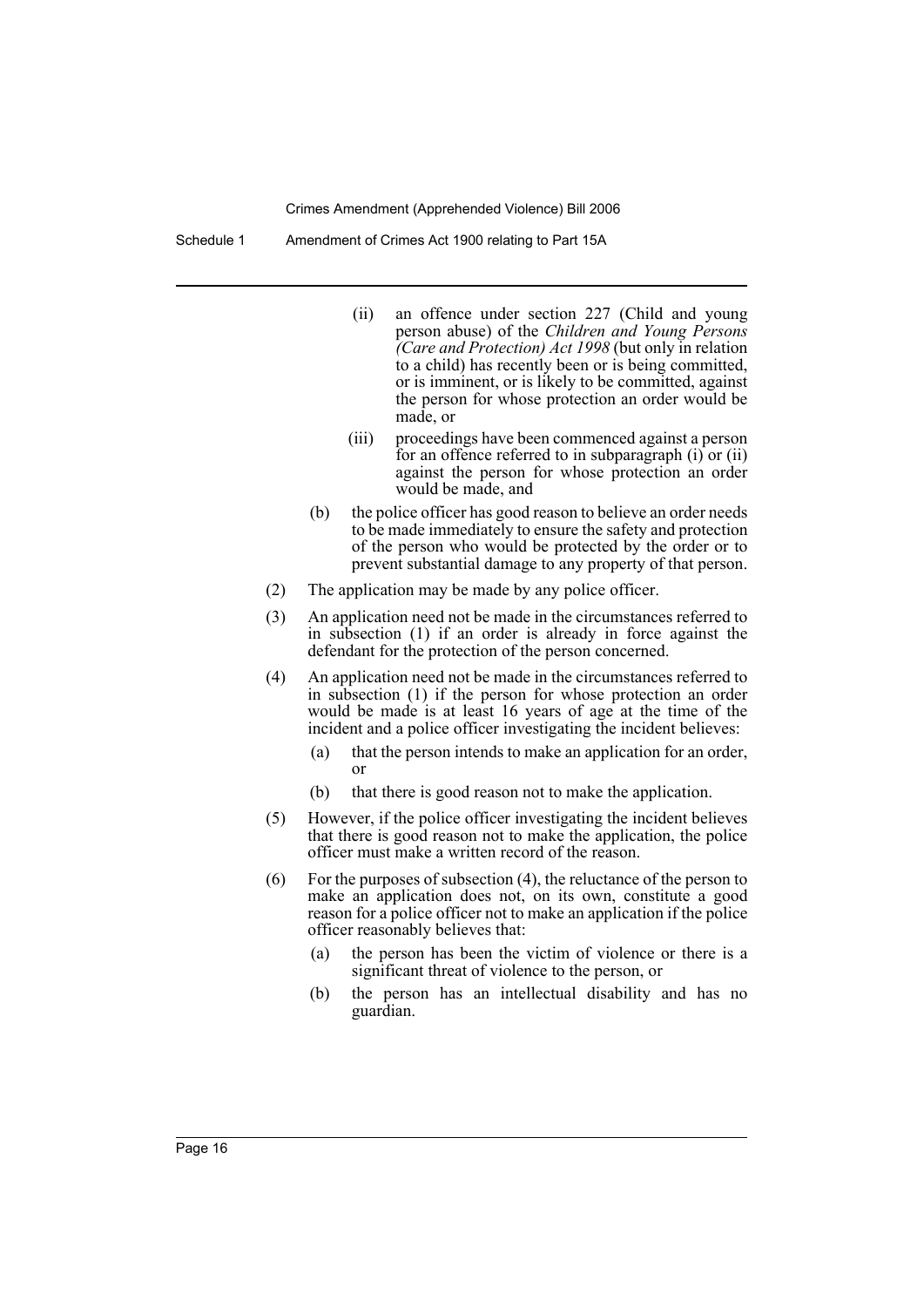Amendment of Crimes Act 1900 relating to Part 15A Schedule 1

#### **562R Making of interim order**

- (1) An authorised officer to whom an application is made under this Subdivision may, if satisfied that there are reasonable grounds for doing so, make the interim apprehended violence order (a *telephone interim order*).
- (2) Section 562N (Referral of matters to mediation) applies to an authorised officer when considering whether to make a telephone interim apprehended personal violence order or after making such an order in the same way as it applies to a court.
- (3) Sections 562ZL, 562ZM and 562ZZB apply to the making of a telephone interim order in the same way as they apply to other orders.

#### **562S Prohibitions and restrictions imposed by telephone interim orders**

- (1) An authorised officer to whom an application is made for a telephone interim order may, by the order, impose any or all of the following prohibitions or restrictions on the behaviour of the defendant if satisfied that there are reasonable grounds for doing so:
	- (a) prohibiting or restricting approaches by the defendant to the protected person,
	- (b) prohibiting or restricting access by the defendant to any or all of the following:
		- (i) any premises occupied by the protected person from time to time or any specified premises occupied by the protected person,
		- (ii) any place where the protected person works from time to time or any specified place of work of the protected person,
		- (iii) any specified premises or place frequented by the protected person,

whether or not the defendant has a legal or equitable interest in the premises or place,

- (c) prohibiting or restricting the defendant from approaching the protected person, or any such premises or place, within 12 hours of consuming intoxicating liquor or illicit drugs,
- (d) prohibiting or restricting the possession of all or any specified firearms by the defendant,
- (e) prohibiting the defendant from destroying or deliberately damaging or interfering with the protected person's property.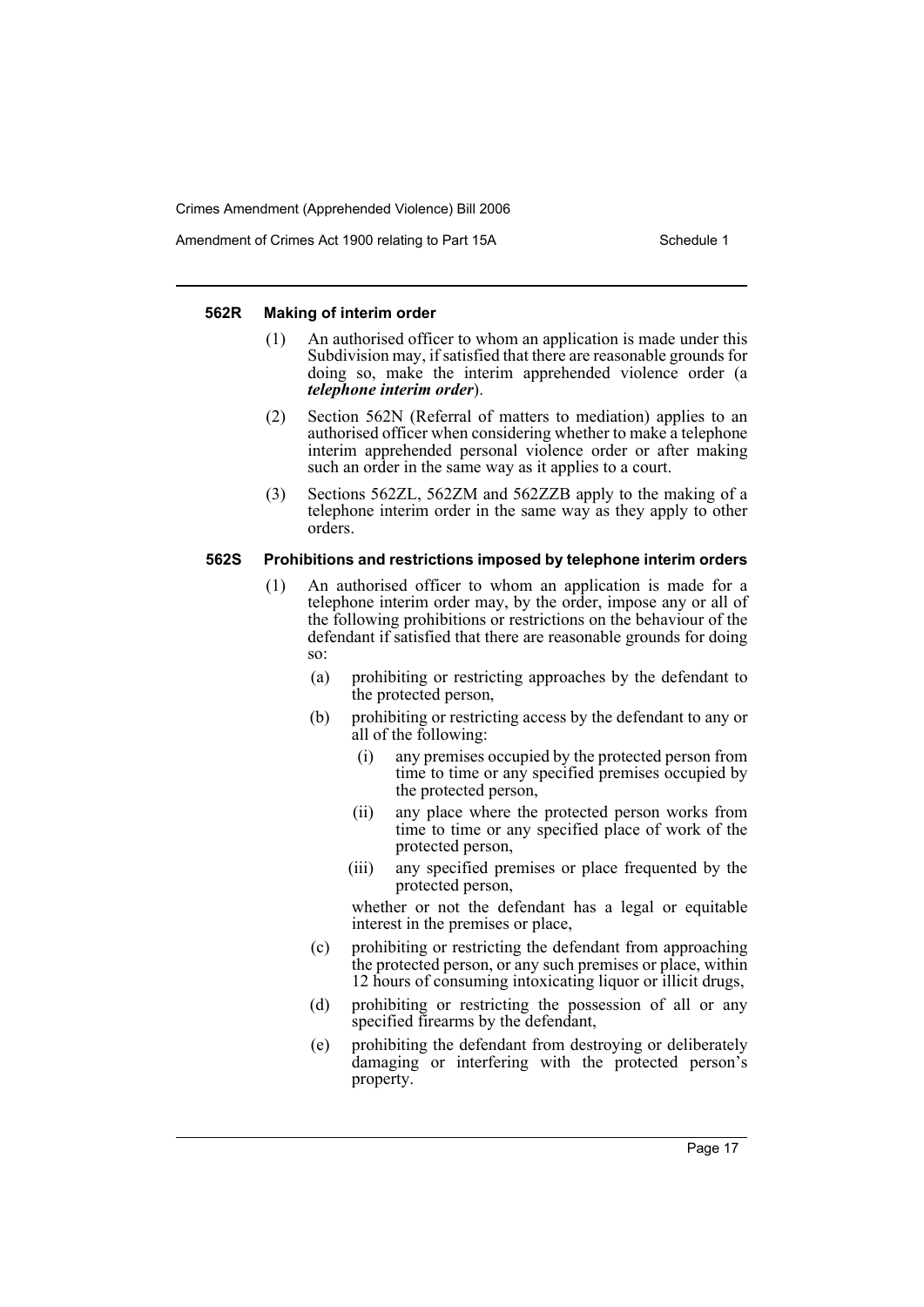Schedule 1 Amendment of Crimes Act 1900 relating to Part 15A

- (2) If the authorised officer makes an order that prohibits or restricts the possession of firearms by the defendant, the authorised officer may by the order require the defendant to dispose of firearms in the defendant's possession and to surrender to the Commissioner of Police any licence, permit or other authority under the *Firearms Act 1996* or the *Weapons Prohibition Act 1998* held by the defendant.
- (3) An authorised officer may not include prohibitions or restrictions referred to in subsection (1) in a telephone interim order if the defendant is a child.
- (4) Any prohibition or restriction imposed by a telephone interim order under this section is in addition to any matters that are taken to be specified by the order under section 562ZE. **Note.** Section 562ZE specifies the conduct (such as assault, harassment, intimidation or stalking) that is prohibited by every order, unless ordered otherwise.
- (5) Section 562ZD does not apply to a telephone interim order.

#### **562T Telephone interim order taken to be application for court order**

- (1) A telephone interim order is taken, for the purposes of this Part, to be an application for an order under Subdivision 2 of Division 7.
- (2) The telephone interim order is to contain a direction for the appearance of the defendant at a hearing of the application by an appropriate court on a date specified in the order by the authorised officer who makes it (being a date that is not more than 28 days after the making of the telephone interim order).

# **562U Recording of order**

- (1) The authorised officer who makes a telephone interim order is to inform the applicant of the terms of the order, the date of the hearing of the application and the date and time when the order was made.
- (2) The applicant is to complete a form of order in the terms so indicated and write on it the date of the hearing of the application, the name of the authorised officer and the date and time when the order was made.
- (3) The order so completed is taken to be an order duly made under this Subdivision.
- (4) An authorised officer may, instead of proceeding under subsection (1), furnish the telephone interim order to the applicant by facsimile transmission.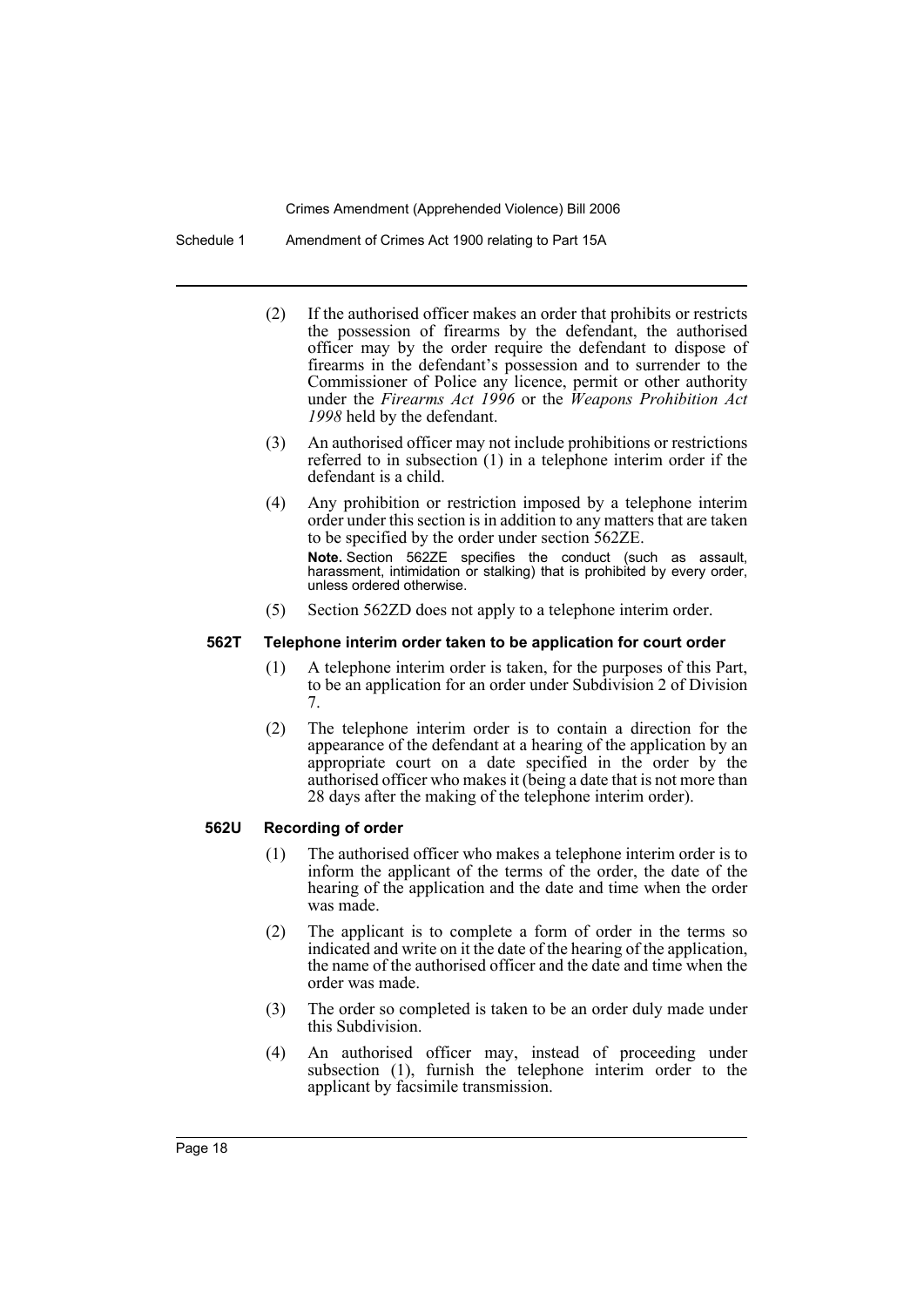Amendment of Crimes Act 1900 relating to Part 15A Schedule 1

(5) The copy of an order produced by transmission under subsection (4) is taken to be the original document.

#### **562V Service**

A telephone interim order is to be served personally on the defendant by a police officer as soon as practicable after it is made.

#### **562W Duration**

- (1) A telephone interim order remains in force until midnight on the twenty-eighth day after the order is made, unless it is sooner revoked or ceases to have effect under subsection (2) or the application for a final order is withdrawn or dismissed.
- (2) If a court makes an order against a defendant for the protection of a person protected by a telephone interim order, the telephone interim order ceases to have effect:
	- (a) in a case where the defendant is present at court—when the court order is made, or
	- (b) in any other case—when the defendant is served under section 562ZZA with a copy of the order.

# **562X Variation or revocation**

- (1) A telephone interim order may be varied or revoked by:
	- (a) the authorised officer who made it or any other authorised officer, or
	- (b) any court dealing with an application for an order against the same defendant.
- (2) A telephone interim order may be varied:
	- (a) by amending or deleting any prohibitions or restrictions specified in the order, or
	- (b) by specifying additional prohibitions or restrictions in the order.
- (3) An application for a variation or the revocation of a telephone interim order may be made only by a police officer.
- (4) If there is more than one protected person under a telephone interim order, the order may be varied or revoked in its application to all of the protected persons or in relation to any one or more of the protected persons.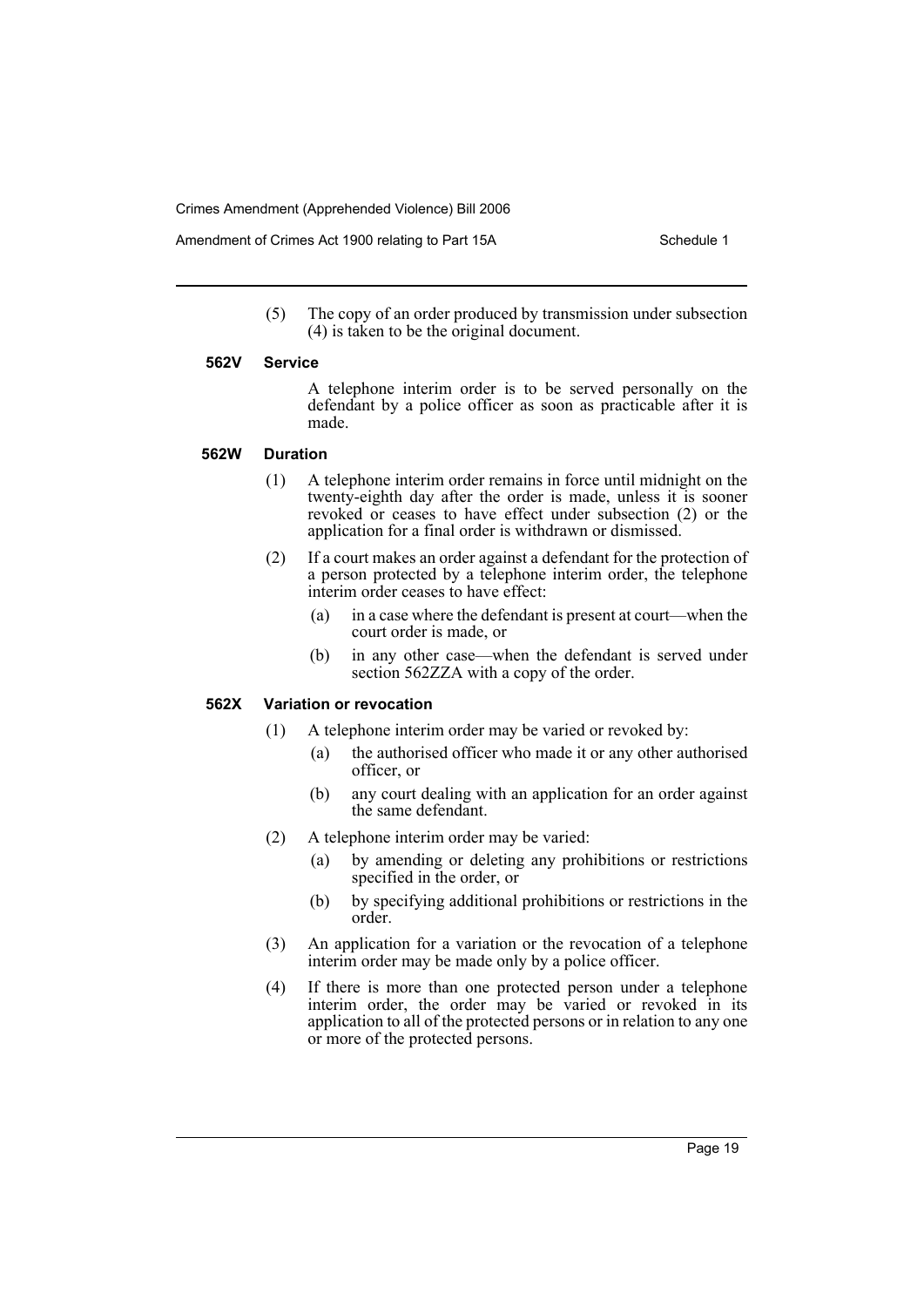Schedule 1 Amendment of Crimes Act 1900 relating to Part 15A

- (5) Notice of the variation or revocation is to be served on the defendant, each protected person affected by the variation or revocation and the Commissioner of Police.
- (6) The duration of a telephone interim order may not be varied under this section.

#### **562Y Detention of defendant for service of documents**

- (1) If a police officer makes or is about to make an application for a telephone interim order, the police officer may direct the person against whom the order is sought to remain at the scene of the incident concerned or, in a case where the person has left the scene of the incident, at another place where a police officer locates the person.
- (2) If the person refuses to remain, the police officer may arrest and detain the person at the scene of the incident or other place, or arrest and take the person to a police station and there detain the person, until the telephone interim order is made and served.
- (3) If a telephone interim order or variation of a telephone interim order is made and a copy of the order or variation is required to be served personally under this Act, a police officer who reasonably suspects that a person is the defendant in relation to the order may direct the person to remain where the person is for the purpose only of serving a copy of the document concerned on the person.
- (4) If the person refuses to remain, the police officer may arrest and detain the person at the same place, or arrest and take the person to a police station and there detain the person, for the purpose only of serving the document concerned on the person.

# **562Z Purported renewal or continuance**

- (1) A telephone interim order may not be renewed and a further telephone interim order may not be made in respect of the same incident.
- (2) If a court purports to renew or continue a telephone interim order:
	- (a) the order is taken to be an interim apprehended violence order made by the court at that time, and
	- (b) further service of the order is not required.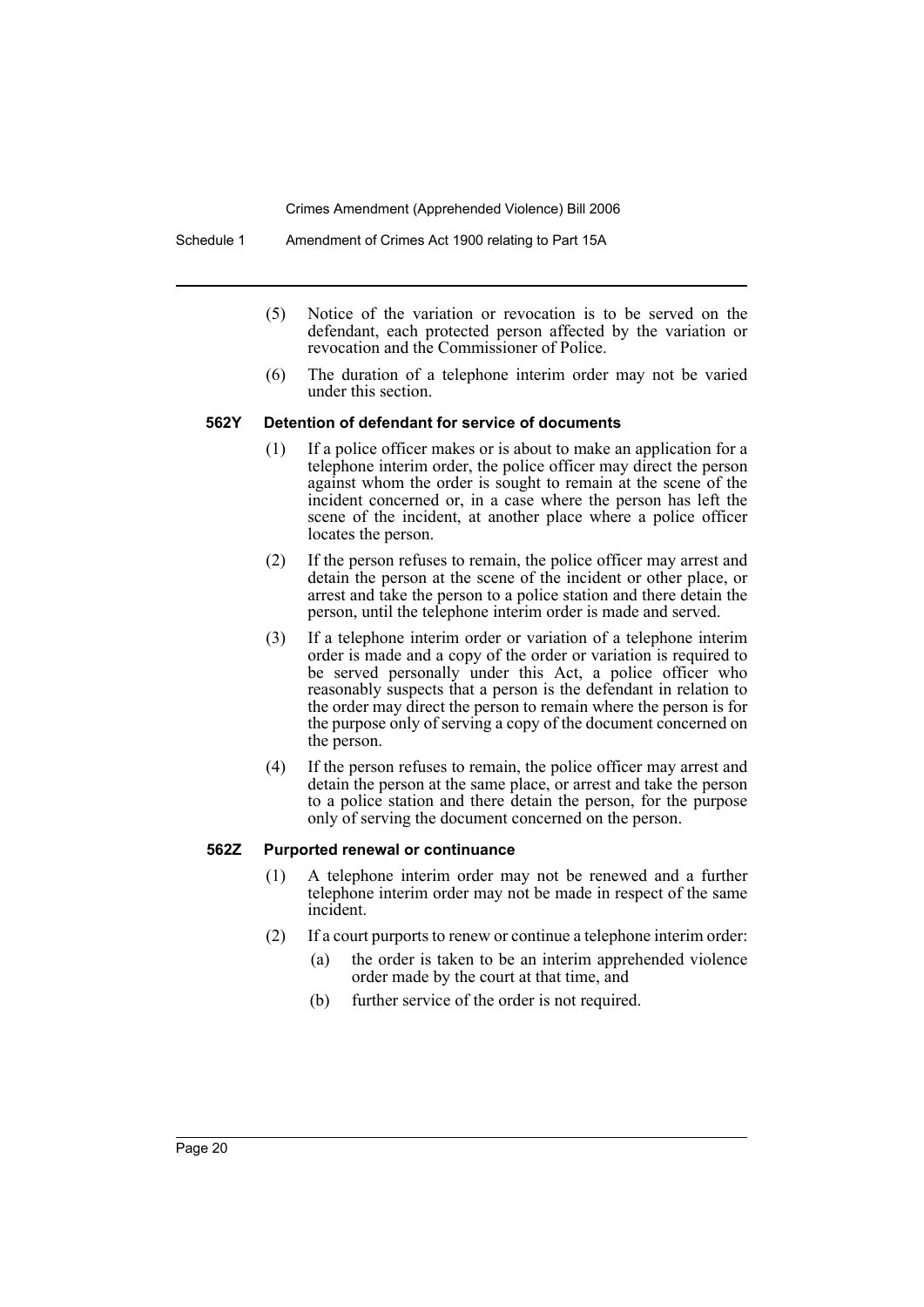Amendment of Crimes Act 1900 relating to Part 15A Schedule 1

### **Subdivision 2 Interim orders made by court or registrar**

#### **562ZA Interim court orders**

- (1) A court may, on application made in accordance with Subdivision  $2$  of Division 7, make an interim apprehended violence order (an *interim order*) if it appears to the court that it is necessary or appropriate to do so in the circumstances.
- (2) An interim order may be either an interim apprehended domestic violence order or an interim apprehended personal violence order.
- (3) An interim order may be made by a court whether or not:
	- (a) the defendant is present at the proceedings, or
	- (b) the defendant has been given notice of the proceedings.
- (4) A court may, in deciding whether to make an interim order, admit affidavit evidence or a written statement by a police officer that is tendered on behalf of the person for whose protection the order would be made if:
	- (a) the person is unable, for any good reason, to be present at the proceedings, and
	- (b) the court is satisfied that the matter requires urgent consideration by the court.
- (5) If an interim order is made by a court:
	- (a) the court is to require the defendant to appear at a further hearing of the matter by the court as soon as practicable after the interim order is made, and
	- (b) the court may, at the further hearing or an adjourned further hearing, make a final order in the same terms as the interim order or with variations or may revoke the interim order (whether or not the defendant appears at any such further hearing).
- (6) An interim order has, while it remains in force, the same effect as a final order.

#### **562ZB Interim orders made by registrar of court with consent**

(1) The registrar of a Local Court or the Registrar of the Children's Court may, on application, make an interim apprehended violence order if satisfied that the protected person and the defendant consent to the making of the order.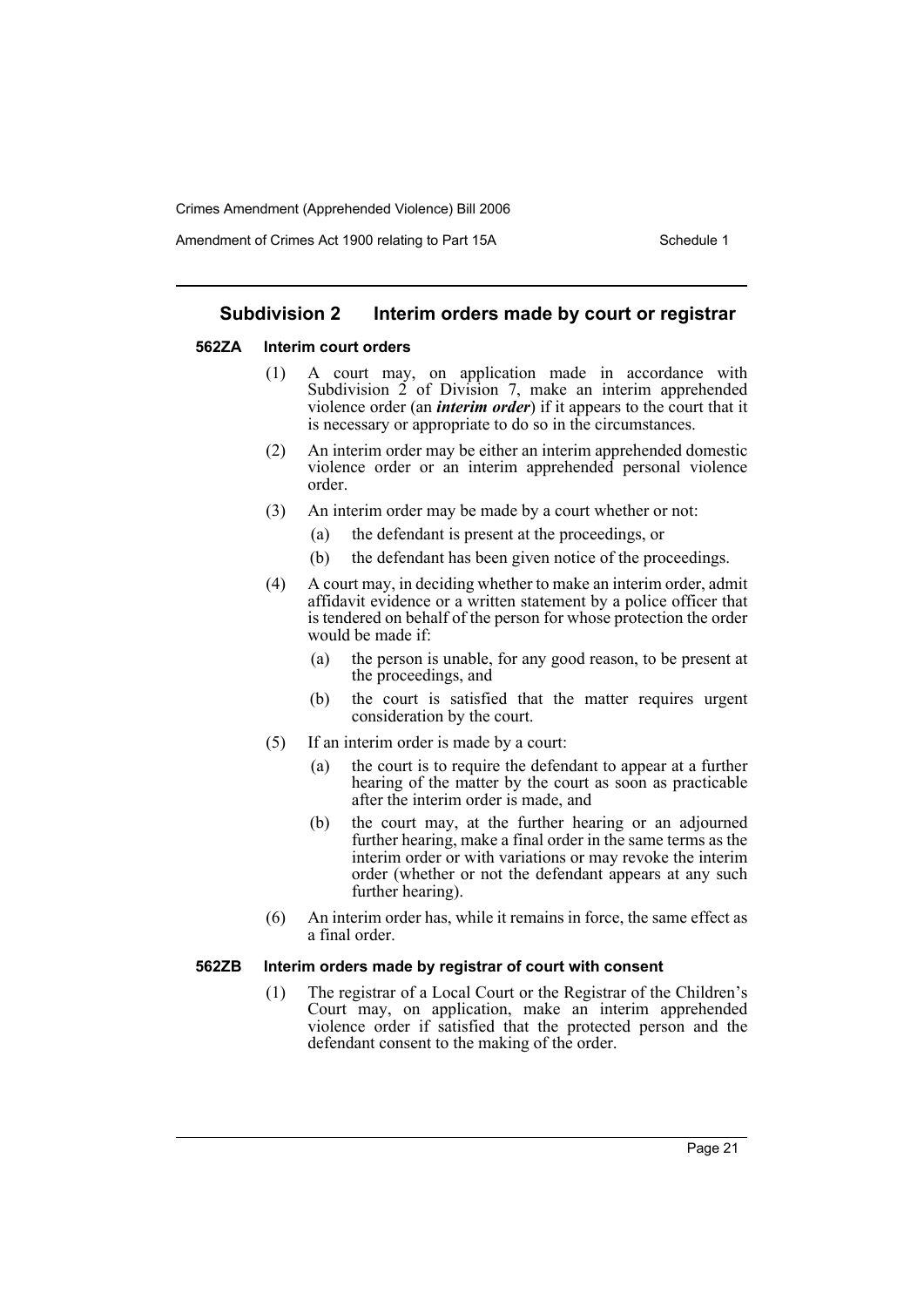Schedule 1 Amendment of Crimes Act 1900 relating to Part 15A

- (2) Section 562ZW applies in relation to the making of an order by the registrar of a court under this section in the same way as it applies to the making of an interim apprehended violence order by a court.
- (3) If an interim apprehended violence order is made by a registrar:
	- (a) the registrar is to require the defendant to appear at a further hearing of the matter before a court as soon as practicable after the interim order is made, and
	- (b) the court may, at the further hearing or an adjourned hearing, make a final order in the same terms as the interim order or with variations or may revoke the interim order.
- (4) An interim apprehended violence order made by the registrar of a Local Court or the Registrar of the Children's Court under this section is taken to have been made by a Local Court or the Children's Court (as appropriate) and has effect accordingly.
- (5) Section 562ZZ applies to a registrar who makes an interim apprehended violence order under this section.

### **562ZC Interim order ceases when court order made or served**

- (1) An interim order made by a court remains in force until:
	- (a) it is revoked, or
	- (b) it ceases to have effect under subsection (2), or
	- (c) the application for a final order is withdrawn or dismissed, whichever first occurs.
- (2) If a final order is made in respect of an interim order (whether with or without variation), the interim order ceases to have effect:
	- (a) in a case where the defendant is present at court—when the final order is made, or
	- (b) in any other case—when the defendant is served under section 562ZZA with a copy of the final order.

# **Division 5 Content and effect of apprehended violence orders**

#### **562ZD Prohibitions and restrictions imposed by orders**

(1) When making an order, a court may impose such prohibitions or restrictions on the behaviour of the defendant as appear necessary or desirable to the court and, in particular, to ensure the safety and protection of the person in need of protection and any children from domestic or personal violence.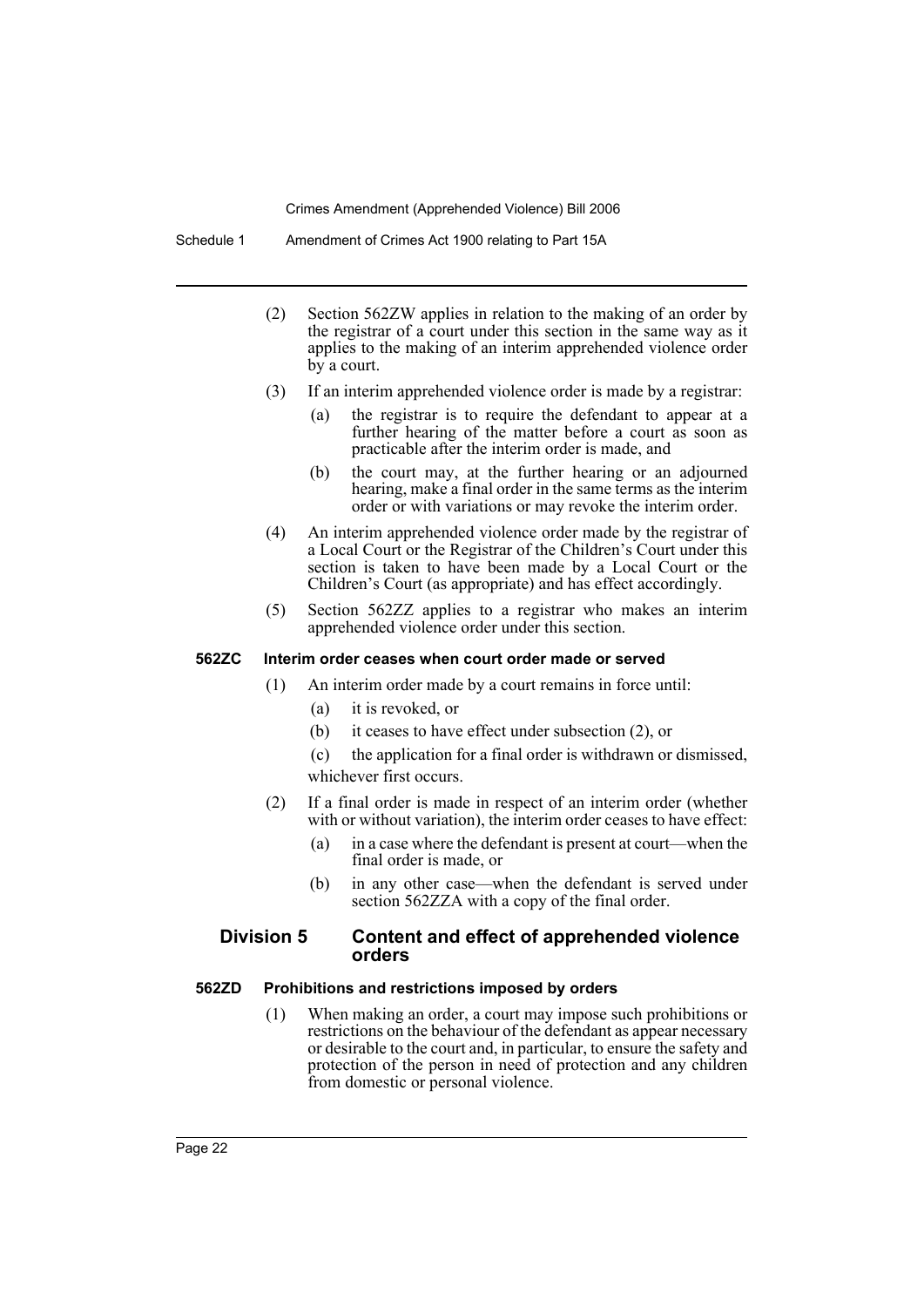Amendment of Crimes Act 1900 relating to Part 15A Schedule 1

- (2) Without limiting the generality of subsection (1), an order may do all or any of the following:
	- (a) prohibit or restrict approaches by the defendant to the protected person,
	- (b) prohibit or restrict access by the defendant to any or all of the following:
		- (i) to any premises occupied by the protected person from time to time or to any specified premises occupied by the protected person,
		- (ii) to any place where the protected person works from time to time or to any specified place of work of the protected person,
		- (iii) to any specified premises or place frequented by the protected person,

whether or not the defendant has a legal or equitable interest in the premises or place,

- (c) prohibit or restrict the defendant from approaching the protected person, or any such premises or place, within 12 hours of consuming intoxicating liquor or illicit drugs,
- (d) prohibit or restrict the possession of all or any specified firearms by the defendant,
- (e) prohibit the defendant from destroying or deliberately damaging or interfering with the protected person's property,
- (f) prohibit or restrict specified behaviour by the defendant which might affect the protected person.
- (3) If the court makes an order that prohibits or restricts the possession of firearms by the defendant, the court may by the order require the defendant to dispose of firearms in the defendant's possession and to surrender to the Commissioner of Police any licence, permit or other authority under the *Firearms Act 1996* or the *Weapons Prohibition Act 1998* held by the defendant.

#### **562ZE Order prohibits stalking, intimidation etc**

Every order is taken to specify that the defendant is prohibited from doing any of the following:

(a) assaulting, molesting, harassing, threatening or otherwise interfering with the protected person or a person with whom the protected person has a domestic relationship,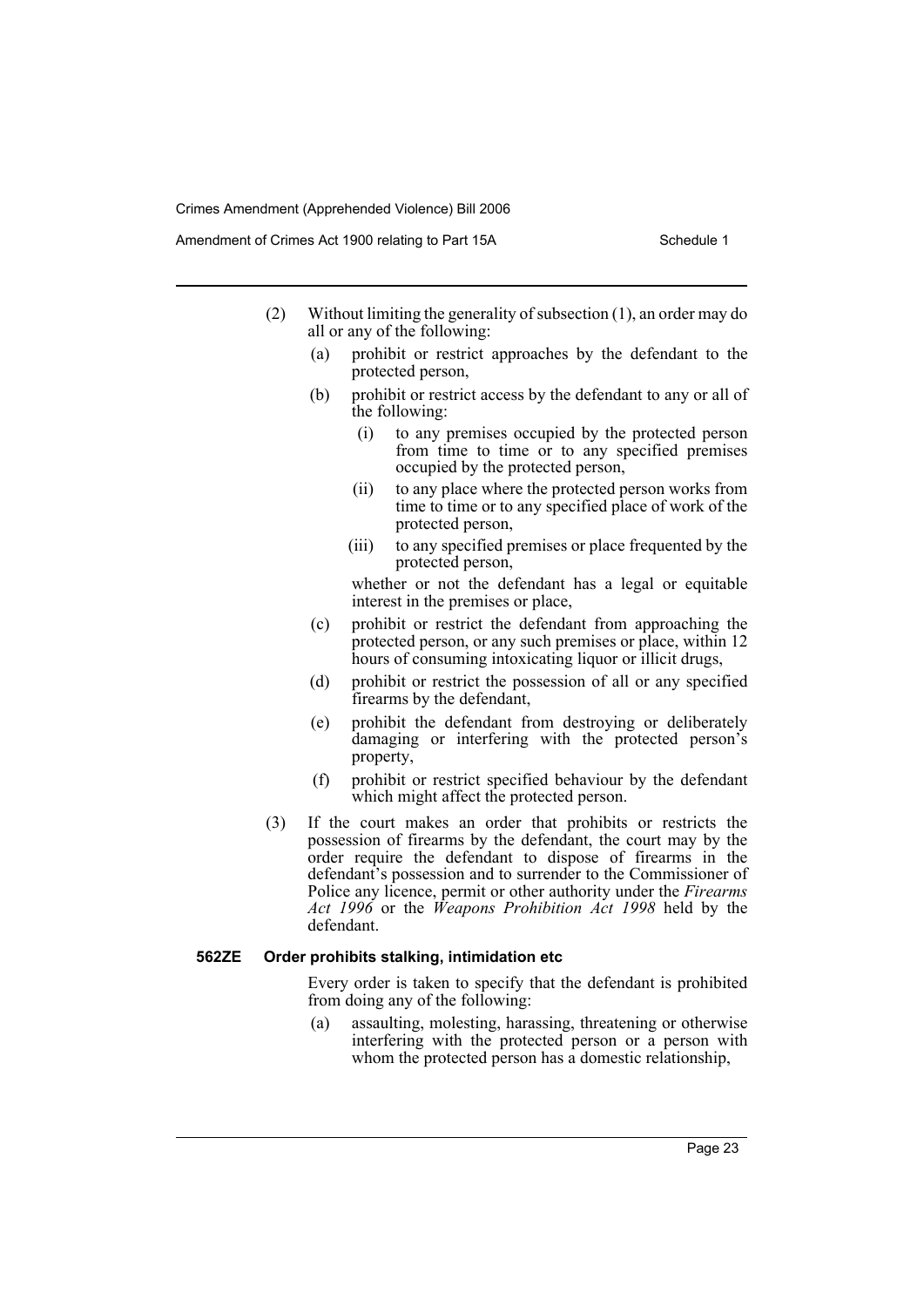Schedule 1 Amendment of Crimes Act 1900 relating to Part 15A

- (b) engaging in any other conduct that intimidates the protected person or a person with whom the protected person has a domestic relationship,
- (c) stalking the protected person or a person with whom the protected person has a domestic relationship.

### **562ZF Ancillary property recovery orders may be made**

- (1) A court or an authorised officer may, when making an apprehended domestic violence order or an interim apprehended domestic violence order, make an ancillary property recovery order if:
	- (a) the protected person has left personal property at premises which the defendant occupies, or
	- (b) the defendant has left personal property at premises which the protected person occupies.
- (2) A property recovery order may do any or all of the following:
	- (a) direct the person who occupies the premises concerned to allow access to the premises to the person who has left the personal property at the premises (and any police officer or person who is authorised by the order to accompany the person) to enable the removal of the property,
	- (b) provide that the access to the premises concerned is to be at a time or times arranged between the occupier of the premises and a police officer (whether or not the order requires the person recovering the property to be accompanied by a police officer),
	- (c) require the person who has left the personal property at the premises to be accompanied by a police officer when removing the property from the premises,
	- (d) provide that the person who has left the personal property at the premises may be accompanied by any other specified person,
	- (e) specify the type or types of property to which the order relates.
- (3) A property recovery order does not authorise entry to any premises by means of force.
- (4) A property recovery order does not confer any right on a person to take property that the person does not own or have a legal right to possess even if the type of property is specified in the order.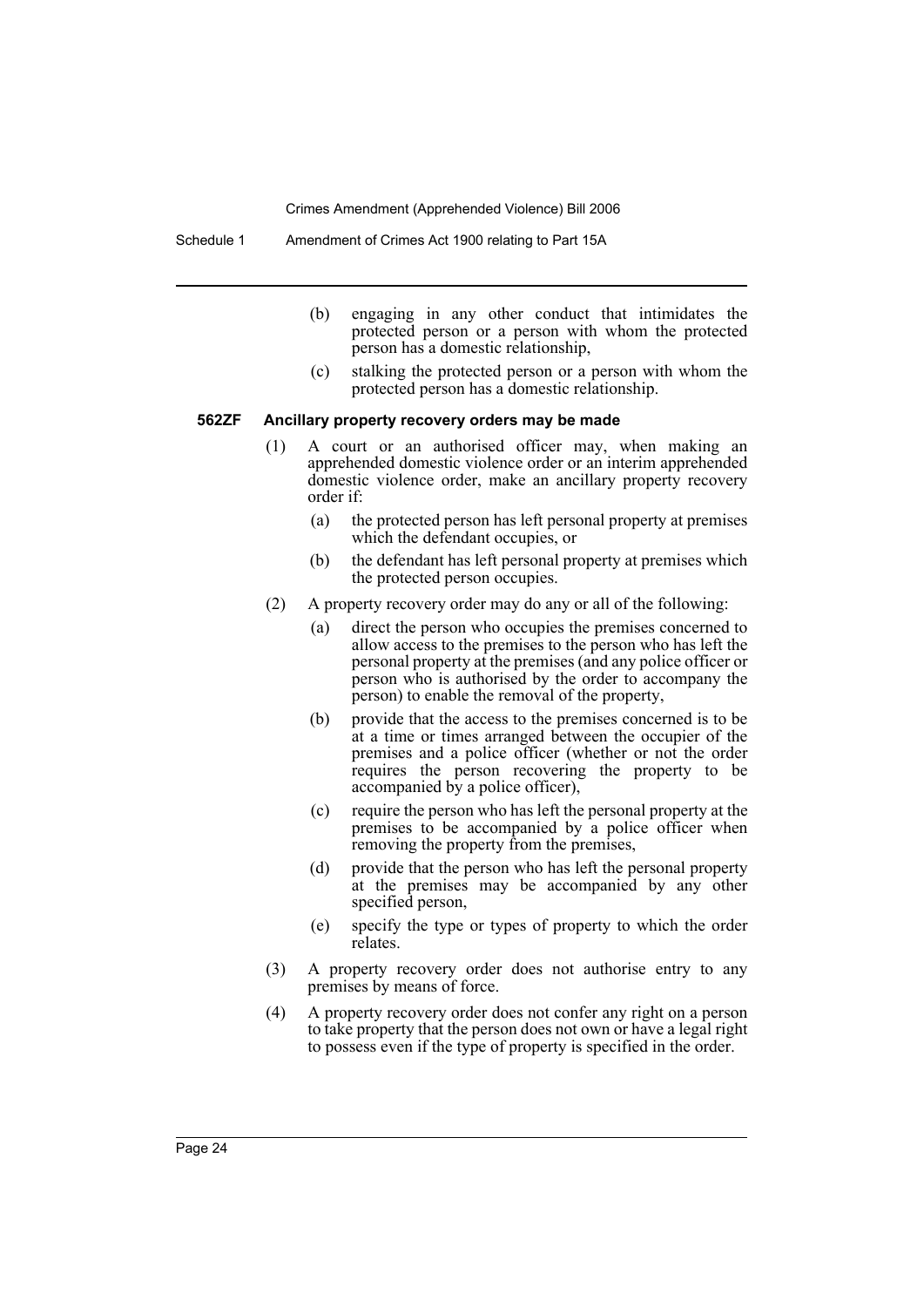Amendment of Crimes Act 1900 relating to Part 15A Schedule 1

- (5) A property recovery order in respect of personal property left by the defendant on premises may not be made in the absence of the defendant.
- (6) A person must not, without reasonable excuse, contravene an order under this section or obstruct a person who is attempting to comply with an order under this section.

Maximum penalty: 50 penalty units.

(7) The onus of proof of reasonable excuse in proceedings for an offence against subsection (6) lies on the person accused of the offence.

#### **562ZG Offence of contravening order**

(1) A person who knowingly contravenes a prohibition or restriction specified in an order made against the person is guilty of an offence.

Maximum penalty: 50 penalty units or imprisonment for 2 years, or both.

- (2) A person is not guilty of an offence against subsection (1) unless:
	- (a) the person was served under section 562ZZA with a copy of the order concerned or was present in court when the order was made, or
	- (b) in the case of a telephone interim order—the person was served with the order or a copy of the order under section 562V.
- (3) A person is not guilty of an offence against subsection (1) if the contravention of the prohibition or restriction concerned:
	- (a) was necessary in order to attend mediation under section 562N, or
	- (b) was done in compliance with the terms of a property recovery order.
- (4) Unless the court otherwise orders, a person who is convicted of an offence against subsection (1) must be sentenced to a term of imprisonment if the act constituting the offence was an act of violence against a person.
- (5) Subsection (4) does not apply if the person convicted was under 18 years of age at the time of the alleged offence.
- (6) Where the court determines not to impose a sentence of imprisonment, it must give its reasons for not doing so.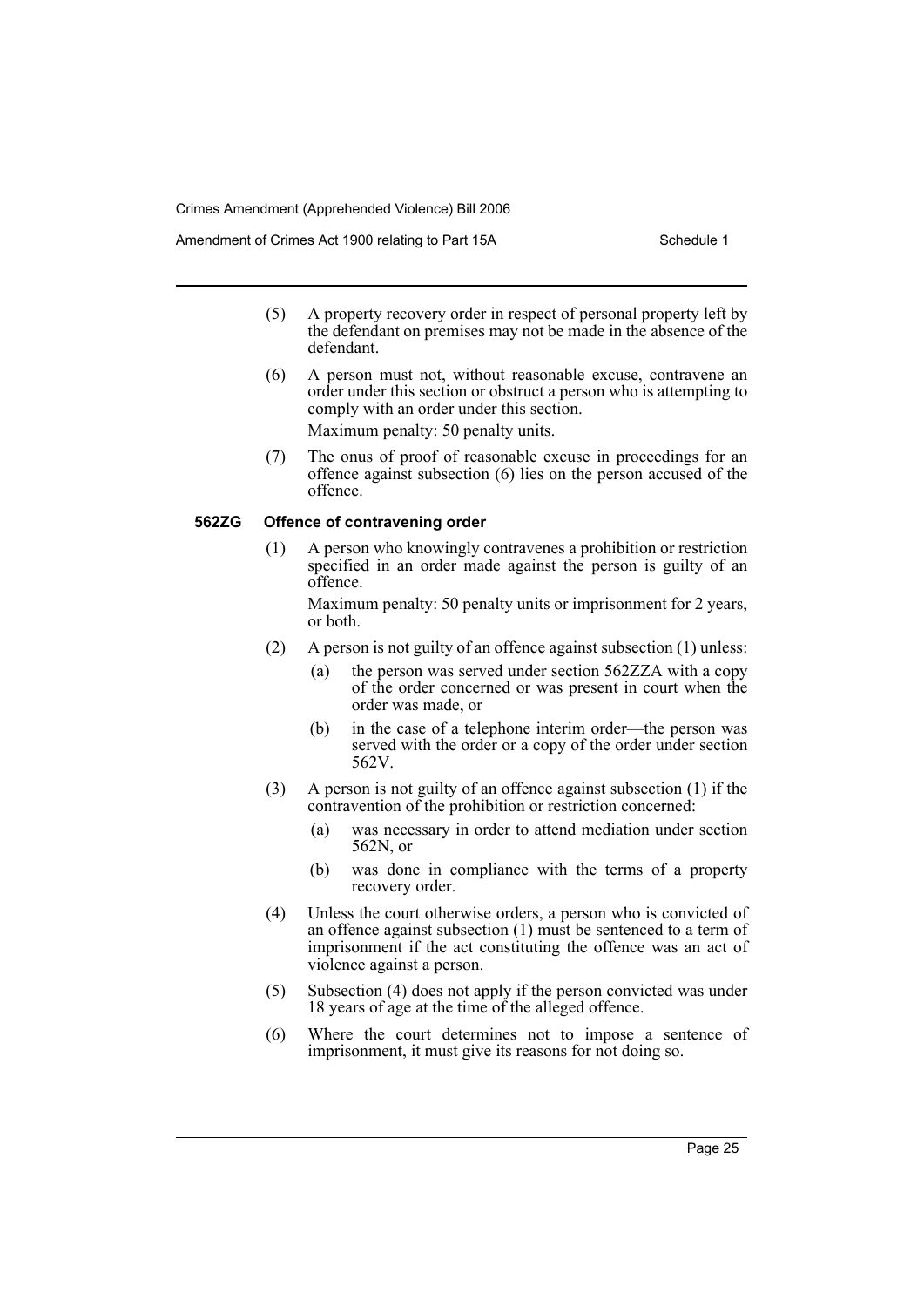Schedule 1 Amendment of Crimes Act 1900 relating to Part 15A

- (7) A police officer is to make a written record of the reasons for:
	- (a) a decision by the police officer not to initiate criminal proceedings against a person for an alleged contravention of subsection (1) (whether or not the person is arrested), or
	- (b) a decision by the police officer not to proceed with criminal proceedings against a person for an alleged contravention of subsection (1),

if the police officer or another police officer suspects on reasonable grounds that the person has committed an offence against subsection (1) or if an alleged contravention of subsection  $(1)$  by the person has been reported to the police officer or another police officer.

(8) A person is not guilty of an offence of aiding, abetting, counselling or procuring the commission of an offence against subsection  $(1)$  if the person is a protected person under the order concerned.

**Note.** The *Law Enforcement (Powers and Responsibilities) Act 2002* contains powers of police officers in relation to suspected offences, including a power to arrest a person, without warrant, if the police officer suspects on reasonable grounds that a person has committed an offence.

# **Division 6 Measures for protection of children and others in proceedings**

#### **562ZH Measures to protect children in AVO proceedings**

- (1) This section applies to the following proceedings or part of proceedings:
	- (a) proceedings in which an order is sought or proposed to be made for the protection of a child,
	- (b) proceedings in relation to an application for the variation or revocation of an order if the protected person or one of the protected persons is a child,
	- (c) any part of proceedings in which an order is sought or proposed to be made in which a child appears as a witness,
	- (d) any part of proceedings in relation to an application for the variation or revocation of an order in which a child appears as a witness.
- (2) Proceedings or any part of proceedings to which this section applies are to be heard in the absence of the public unless the court hearing the proceedings otherwise directs.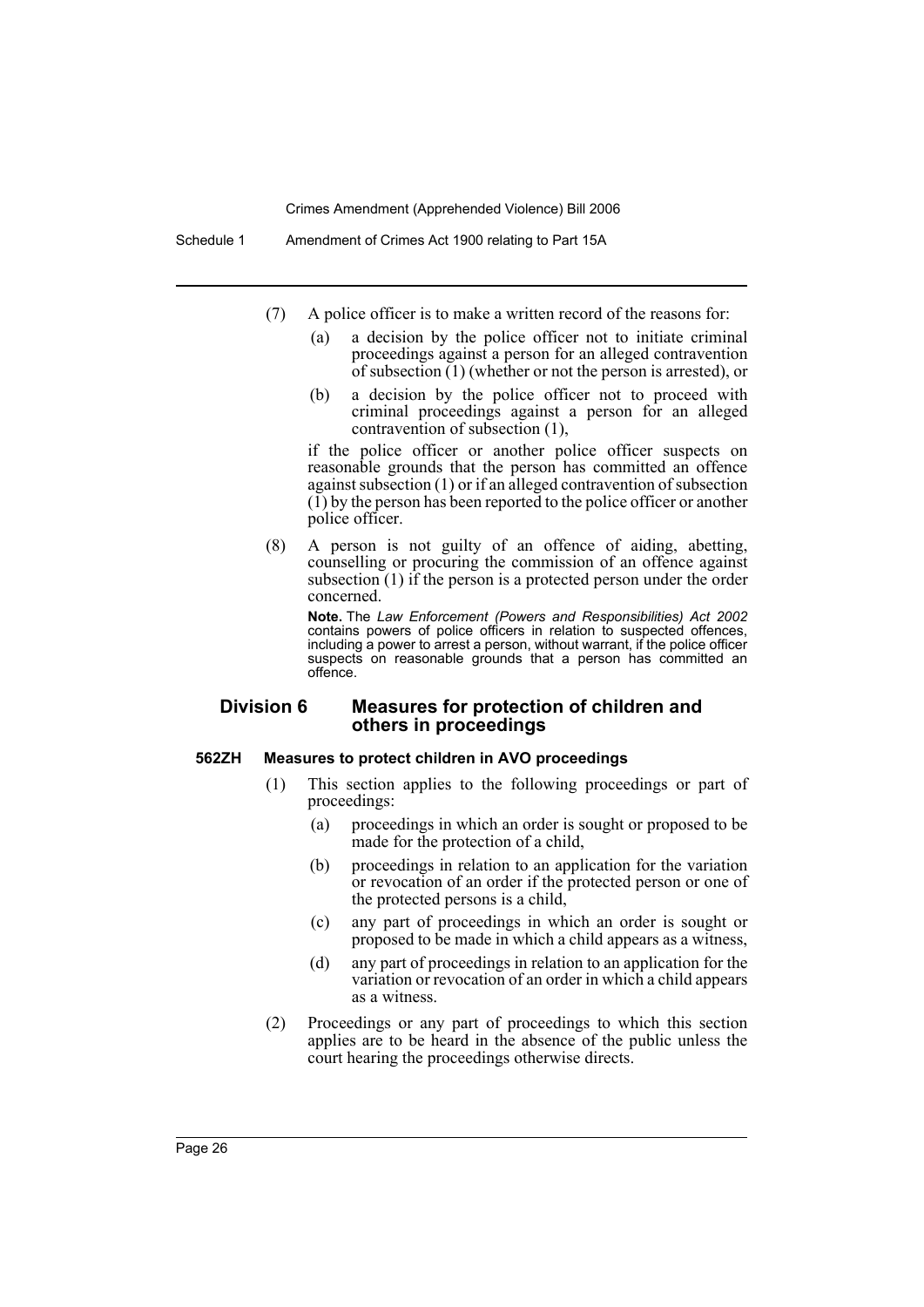Amendment of Crimes Act 1900 relating to Part 15A Schedule 1

- (3) Even if proceedings or a part of proceedings to which this section applies are open to the public, the court hearing the proceedings may direct any person (other than a person who is directly interested in the proceedings) to leave the place where the proceedings are being heard during the examination of any witness.
- (4) In any proceedings referred to in subsection  $(1)$   $(a)$ ,  $(b)$ ,  $(c)$  or  $(d)$ , a child should not be required to give evidence in any manner about a matter unless the court is of the opinion that it is in the interests of justice for the child to do so.
- (5) If a child is required to give evidence under this section, the evidence should be required to be given only in accordance with Parts 3 and 4 of the *Evidence (Children) Act 1997*.
- (6) For the purposes of subsection (5), Part 3 of the *Evidence (Children) Act 1997* applies to proceedings in relation to an application for an apprehended violence order, or a variation or revocation of such an order, in the same way as it applies to criminal proceedings.

#### **562ZI Evidence given in cases where certain sexual offences involved**

Section 294B of the *Criminal Procedure Act 1986* applies to the giving of evidence in any proceedings under this Part by a protected person (in the same way as that section applies to the giving of evidence in criminal proceedings) if:

- (a) the defendant in the proceedings is a person who is charged with a prescribed sexual offence within the meaning of that Act, and
- (b) the protected person is the alleged victim of the offence.

#### **562ZJ Publication of names and identifying information about children under 16 involved in AVO proceedings**

- (1) The name of a child:
	- (a) for whose protection or against whom an order is sought in any relevant proceedings, or
	- (b) who appears, or is reasonably likely to appear, as a witness before a court in any relevant proceedings, or
	- (c) who is, or is reasonably likely to be, mentioned or otherwise involved in any relevant proceedings,

must not be published or broadcast before the proceedings are commenced or after the proceedings have been commenced and before they are disposed of.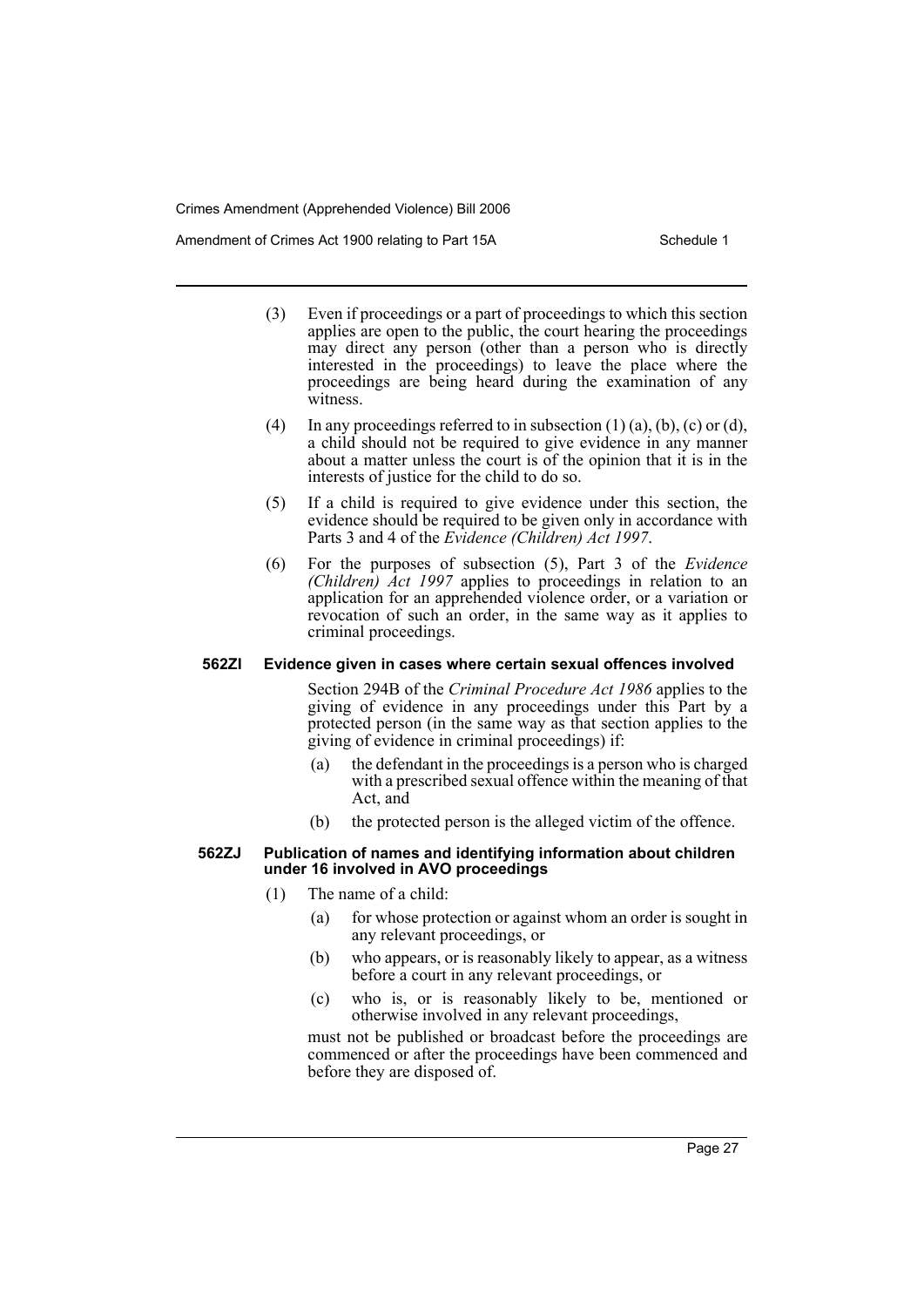Schedule 1 Amendment of Crimes Act 1900 relating to Part 15A

- (2) A person who publishes or broadcasts the name of a child in contravention of subsection (1) is guilty of an offence. Maximum penalty: 200 penalty units or imprisonment for a period not exceeding 2 years, or both (in the case of an individual) or 2,000 penalty units (in the case of a corporation).
- (3) Subsection (1) does not prohibit:
	- (a) the publication or broadcasting of an official report of the proceedings of a court that includes the name of any child the publication or broadcasting of which would otherwise be prohibited by subsection  $(1)$ , or
	- (b) the publication or broadcasting of the name of a child with the consent of the court.
- (4) For the purposes of this section, a reference to the name of a child includes a reference to any information, picture or other material:
	- (a) that identifies the child, or
	- (b) that is likely to lead to the identification of the child.
- (5) The offence created by this section is an offence of strict liability.
- (6) In this section:

*court* includes the registrar of a Local Court or the Registrar of the Children's Court.

*relevant proceedings* means proceedings in or before a court under this Part for or relating to an apprehended violence order.

#### **562ZK Publication of names and identifying information about other persons involved in ADVO proceedings**

- (1) A court may direct that the name of a person (other than a child to whom section 562ZJ applies):
	- (a) for whose protection or against whom an order is sought in any relevant proceedings, or
	- (b) who appears, or is reasonably likely to appear, as a witness before a court in any relevant proceedings, or
	- (c) who is, or is reasonably likely to be, mentioned or otherwise involved in any relevant proceedings,

must not be published or broadcast before the proceedings are commenced or after the proceedings have been commenced and before they are disposed of.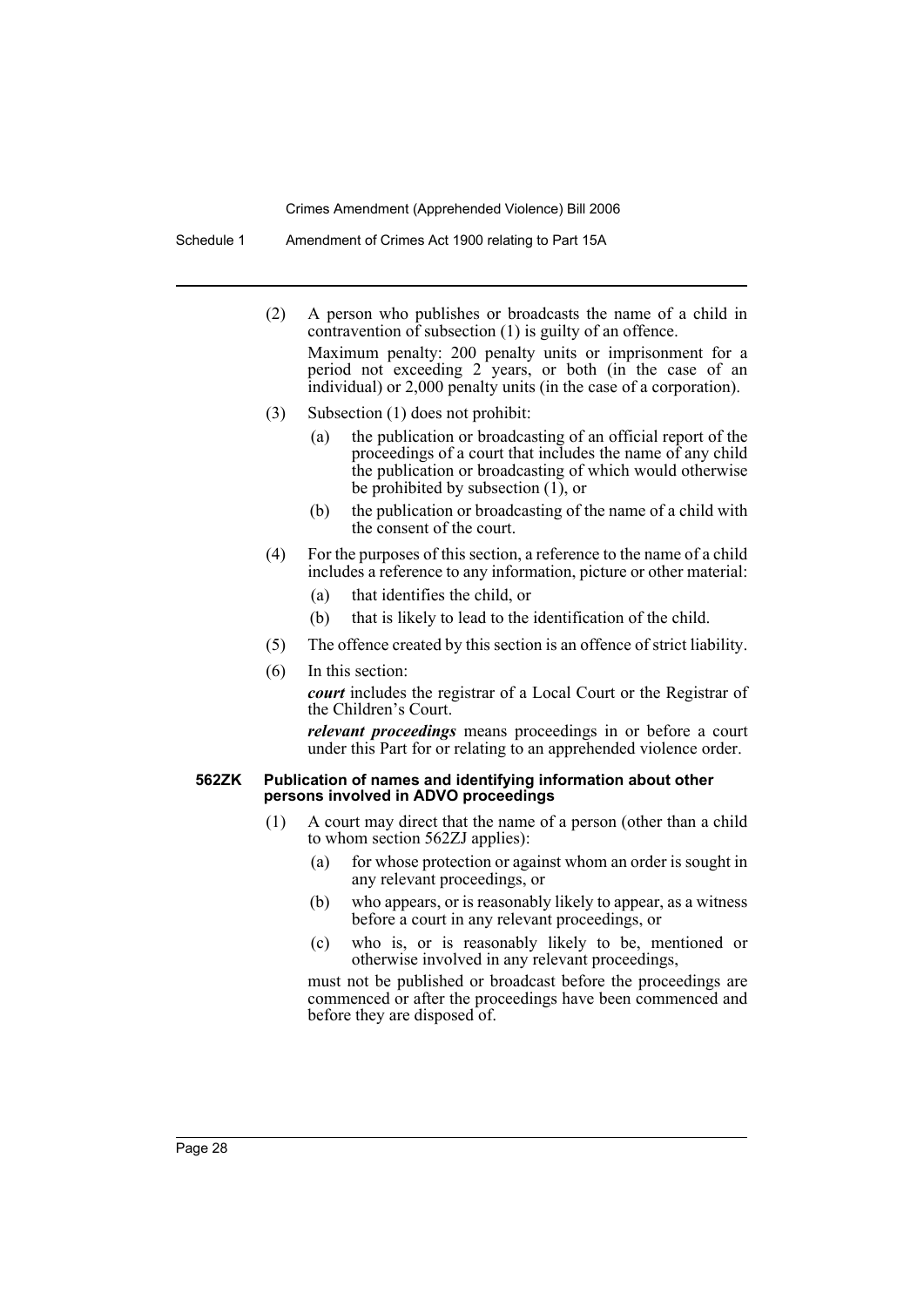Amendment of Crimes Act 1900 relating to Part 15A Schedule 1

(2) A person who publishes or broadcasts the name of a person in contravention of a direction under subsection (1) is guilty of an offence.

Maximum penalty: 200 penalty units or imprisonment for a period not exceeding 2 years, or both (in the case of an individual) or 2,000 penalty units (in the case of a corporation).

- (3) Subsection (1) does not prohibit:
	- (a) the publication or broadcasting of an official report of the proceedings of a court that includes the name of any person the publication or broadcasting of which would otherwise be prohibited by subsection (1), or
	- (b) the publication or broadcasting of the name of a person with the consent of the person or of the court.
- (4) For the purposes of this section, a reference to the name of a person includes a reference to any information, picture or other material:
	- (a) that identifies the person, or
	- (b) that is likely to lead to the identification of the person.
- (5) The offence created by this section is an offence of strict liability.
- (6) A court may vary or revoke a direction given by a court under this section. However, only the District Court may vary or revoke a direction given by the District Court.
- (7) Nothing in this section affects section 562ZJ.
- (8) In this section:

*court* includes the registrar of a Local Court or the Registrar of the Children's Court.

*relevant proceedings* means proceedings in or before a court under this Part for or relating to an apprehended domestic violence order.

#### **562ZL Non-inclusion of protected person's residential address in ADVO**

- (1) The address at which the protected person resides, or intends to reside, must not be stated in an apprehended domestic violence order (or an order relating to such an order), unless the court is satisfied that:
	- (a) the defendant knows the address, or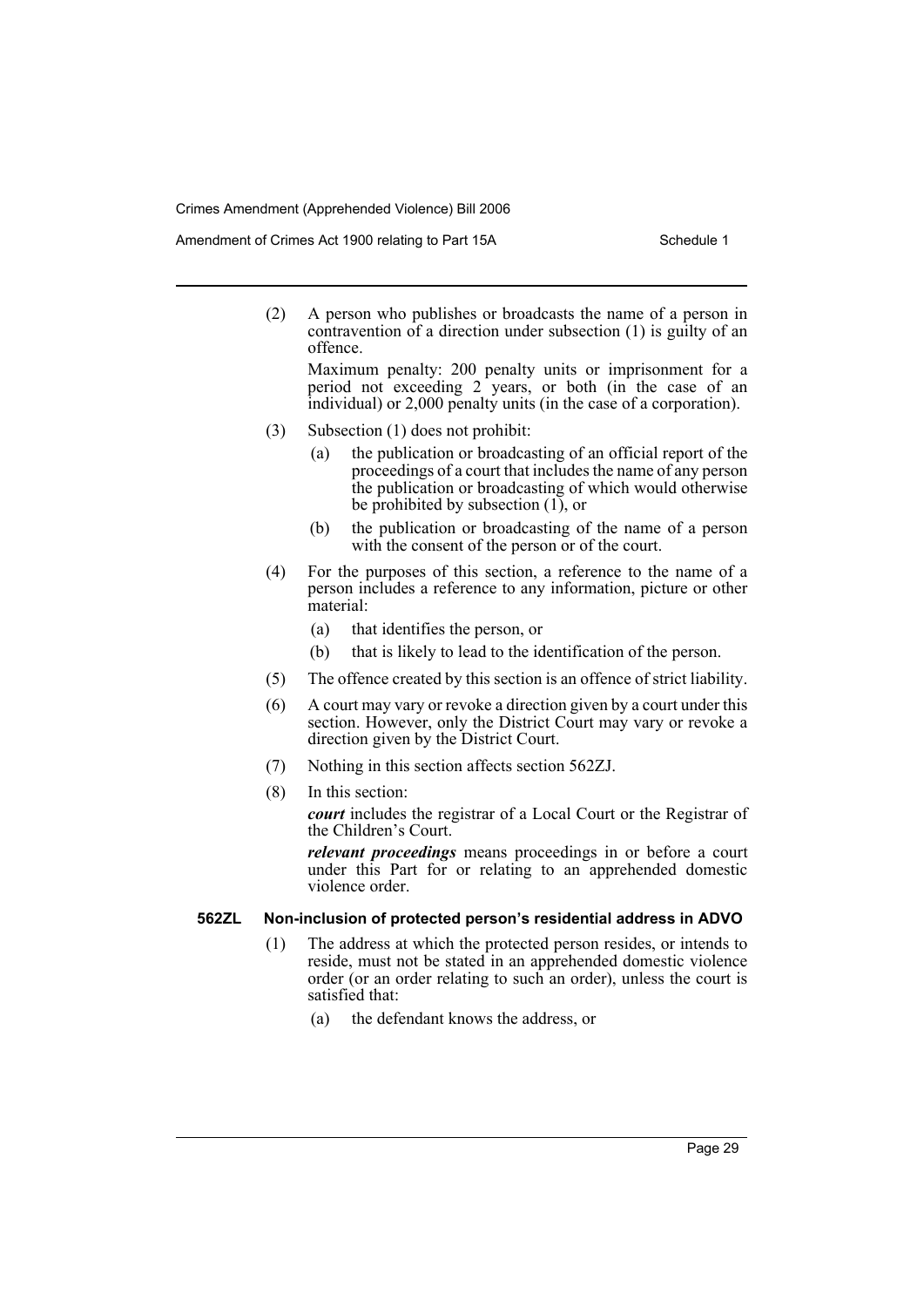Schedule 1 Amendment of Crimes Act 1900 relating to Part 15A

- (b) it is necessary to state the address in order to achieve compliance with the order and the personal safety of the protected person would not be seriously threatened, or damage would not be likely to be caused to any property of the protected person, by stating the address, or
- (c) where the protected person is of or above the age of 16 years—the protected person consents to the address being stated in the order.
- (2) In this section, *court* includes the registrar of a Local Court or the Registrar of the Children's Court.

#### **562ZM Non-inclusion of health care provider's residential address in APVO**

- (1) The address at which a protected health care provider resides, or intends to reside, must not be stated in an apprehended personal violence order (or an order relating to such an order), unless the court is satisfied that:
	- (a) the defendant knows the address, or
	- (b) it is necessary to state the address in order to achieve compliance with the order and the personal safety of the protected health care provider would not be seriously threatened, or damage would not be likely to be caused to any property of the protected health care provider, by stating the address, or
	- (c) the protected health care provider consents to the address being stated in the order.
- (2) If the address at which a protected health care provider resides or intends to reside must not be stated in an order because of subsection (1), the address at which the protected health care provider ordinarily provides health care services is to be stated instead in the order.
- (3) In this section, *court* includes the registrar of a Local Court or the Registrar of the Children's Court.

#### **562ZN Right to presence of supportive person**

(1) In this section, *party* to a proceeding in relation to an application relating to an order means the person for whose protection the order is sought or the defendant, but does not include a child to whom section 27 of the *Evidence (Children) Act 1997* applies in relation to the proceeding.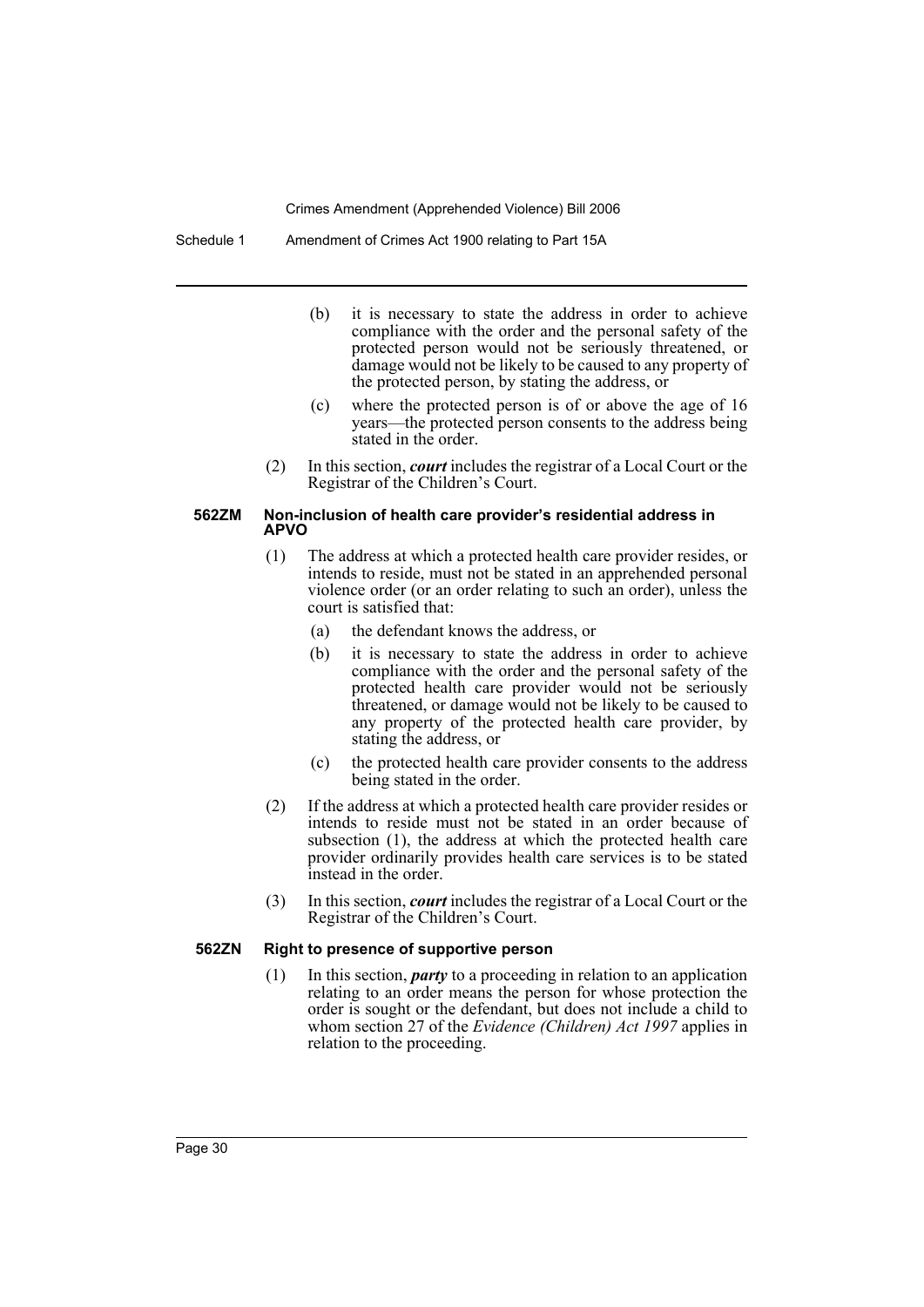Amendment of Crimes Act 1900 relating to Part 15A Schedule 1

- (2) A party to a proceeding in relation to an application relating to an order who gives evidence in the proceeding is entitled to choose a person whom the party would like to have present near him or her when giving evidence.
- (3) Without limiting a party's right to choose such a person, that person:
	- (a) may be a parent, guardian, relative, friend or support person of the party, and
	- (b) may be with the party as an interpreter, for the purpose of assisting the party with any difficulty in giving evidence associated with a disability, or for the purpose of providing the party with other support.
- (4) To the extent that the court considers it reasonable to do so, the court must make whatever direction is appropriate to give effect to a party's decision to have such a person present near the party, and within the party's sight, when the party is giving evidence.
- (5) The court may permit more than one support person to be present with the party if the court thinks that it is in the interests of justice to do so.

#### **562ZO Consideration of contact with children**

- (1) A person who applies for, or for a variation of, an apprehended violence order must inform the court of:
	- (a) any relevant parenting order of which the person is aware, or
	- (b) any pending application for a relevant parenting order of which the person is aware.

The court is required to inform the applicant of the obligation of the applicant under this subsection.

- (2) In deciding whether or not to make or vary an apprehended violence order, the court is to consider the safety and protection of the protected person and any child directly or indirectly affected by domestic or personal violence.
- (3) Without limiting subsection (2), in deciding whether or not to make or vary an apprehended violence order, the court is to:
	- (a) consider whether contact between the protected person, or between the defendant, and any child of either of those persons is relevant to the making or variation of the order, and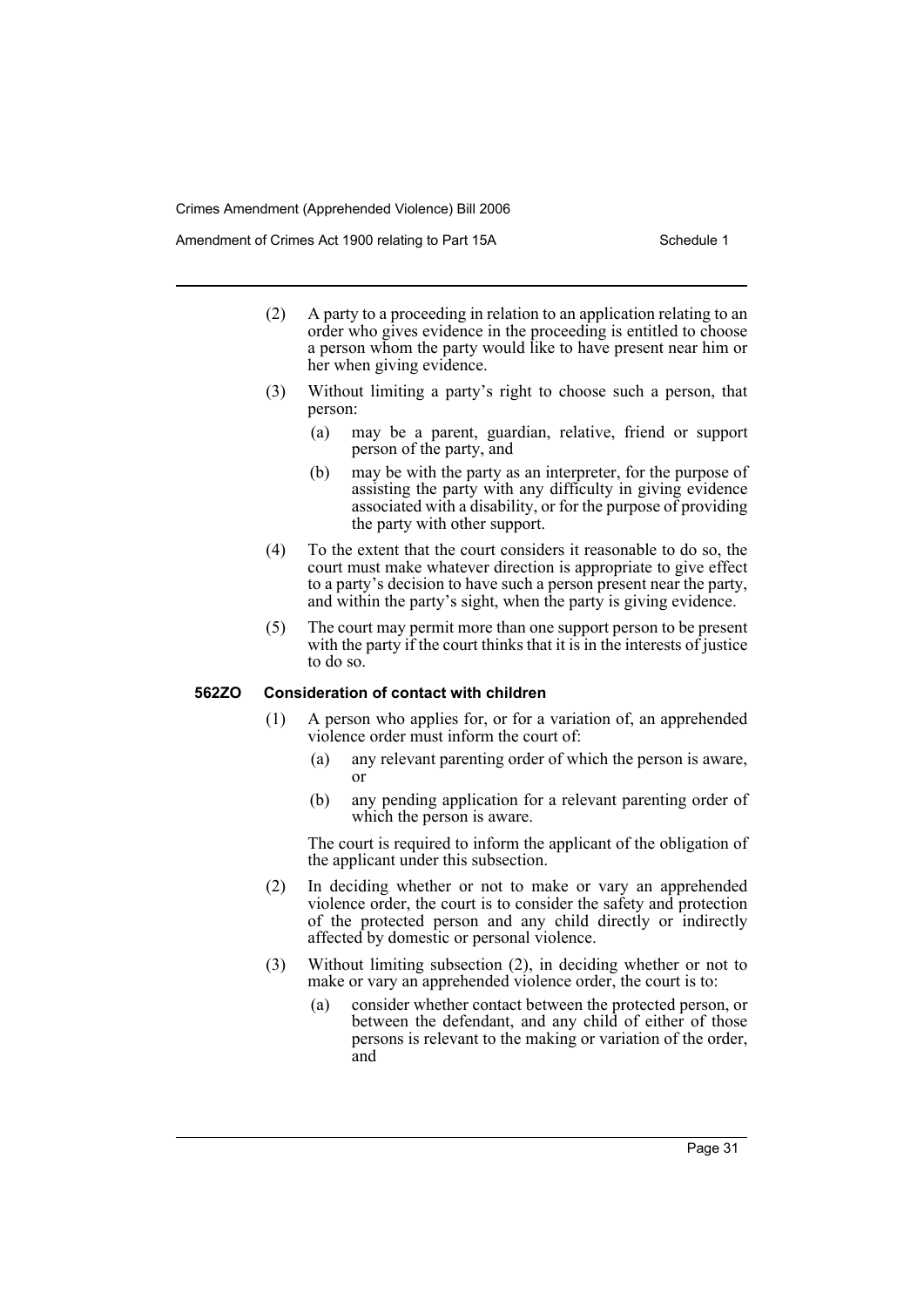- (b) have regard to any relevant parenting order of which the court has been informed.
- (4) An apprehended violence order, or a variation of such an order, is not invalid merely because of a contravention of this section.
- (5) In this section:

*apprehended violence order* includes an interim order under section 562ZA, but does not include a telephone interim order. *relevant parenting order* means a parenting order (within the meaning of Division 5 of Part VII of the *Family Law Act 1975* of the Commonwealth) that relates to contact between the protected person, or between the defendant, and any child of either of those persons.

# **Division 7 Proceedings relating to apprehended violence orders (other than telephone interim orders)**

# **Subdivision 1 Preliminary**

# **562ZP Application of Division**

This Division does not apply to telephone interim orders.

# **Subdivision 2 Applications for orders**

#### **562ZQ Making of application for order**

- (1) An application for an order is to be made in accordance with Part 6 of the *Local Courts Act 1982*.
- (2) An application for an order may be made only by:
	- (a) a person for whose protection the order would be made, or
	- (b) a police officer.
- (3) Despite subsection (2), only a police officer may make an application for an order if the person for whose protection the order would be made is a child at the time of the application.
- (4) An application for an order may be made by or on behalf of more than one person.
- (5) The time within which an application for an order may be made is not limited by section 44 of the *Local Courts Act 1982*.
- (6) A court may deal with an application even though the court has only a facsimile transmission or other copy of the application.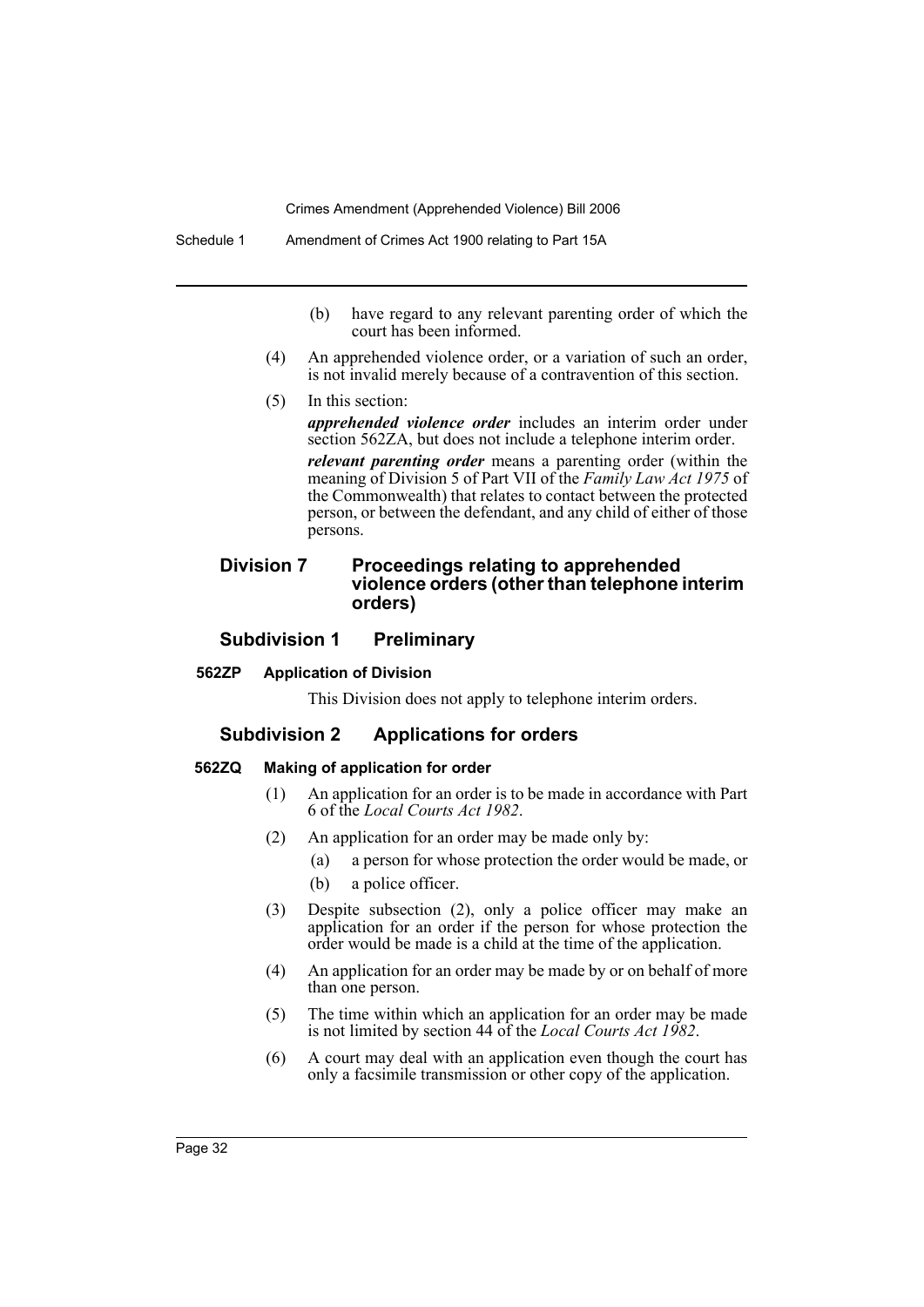Amendment of Crimes Act 1900 relating to Part 15A Schedule 1

(7) An applicant for an order who is 16 years of age or over, but under 18 years of age, has full capacity to make the application and to apply for a variation or revocation of the order.

#### **562ZR Circumstances in which police must make application for order**

- (1) An application must be made for an order if a police officer investigating the matter concerned suspects or believes that:
	- (a) a domestic violence offence or an offence against section 545AB has recently been or is being committed, or is imminent, or is likely to be committed, against the person for whose protection an order would be made, or
	- (b) an offence under section 227 (Child and young person abuse) of the *Children and Young Persons (Care and Protection) Act 1998* (but only in relation to a child) has recently been or is being committed, or is imminent, or is likely to be committed, against the person for whose protection an order would be made, or
	- (c) proceedings have been commenced against a person for an offence referred to in paragraph  $(a)$  or  $(b)$  against the person for whose protection an order would be made.
- (2) The application may be made by any police officer.
- (3) An application need not be made in the circumstances referred to in subsection (1) if an order (including a telephone interim order) is already in force for the protection of the person concerned or if an application has been made under Subdivision 1 of Division 4 for a telephone interim order for the protection of the person.
- (4) An application need not be made in the circumstances referred to in subsection (1) if the person for whose protection an order would be made is at least 16 years of age at the time and the police officer investigating the matter believes:
	- (a) that the person intends to make the application, or
	- (b) that there is good reason not to make the application.
- (5) However, if the police officer investigating the matter believes that there is good reason not to make the application, the police officer must make a written record of the reason.
- (6) For the purposes of subsection (4), the reluctance of the person to make an application does not, on its own, constitute a good reason for a police officer not to make an application if the police officer reasonably believes that:
	- (a) the person has been the victim of violence or there is a significant threat of violence to the person, or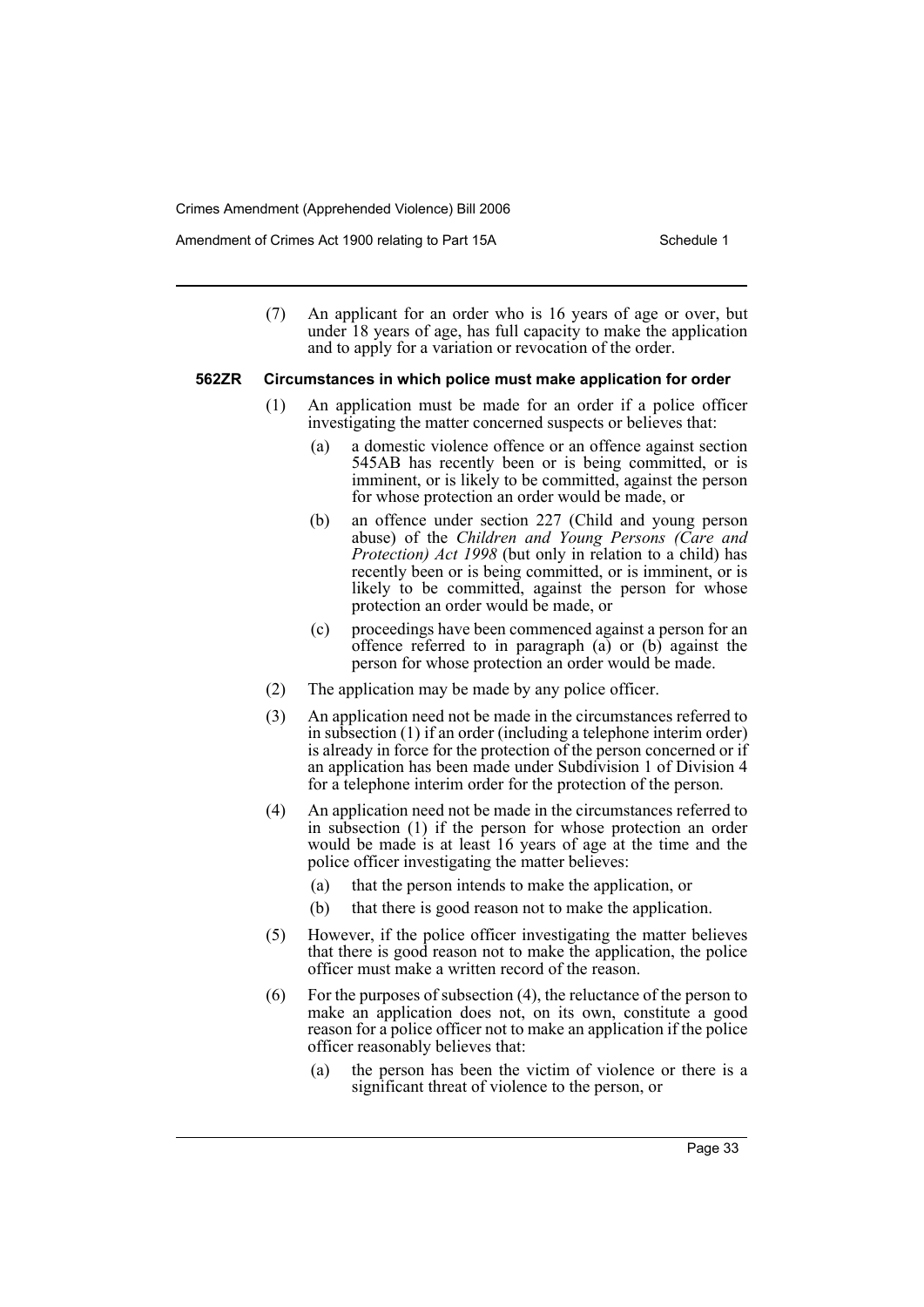Schedule 1 Amendment of Crimes Act 1900 relating to Part 15A

(b) the person has an intellectual disability and has no guardian.

#### **562ZS Non-inclusion of protected person's residential address in application for ADVO**

The address at which the protected person resides must not be stated in an application for an apprehended domestic violence order (or the application for an order relating to such an order), unless:

- (a) where the protected person is of or above the age of 16 years—the protected person consents to the address being included in the application, or
- (b) where the application is made by a police officer—the police officer is satisfied that the defendant knows the address.

#### **562ZT Non-inclusion of health care provider's residential address in application for APVO**

- (1) The address at which a protected health care provider resides must not be stated in any application for or relating to an apprehended personal violence order unless:
	- (a) the protected health care provider consents to the address being included in the application, or
	- (b) if the application is made by a police officer—the police officer is satisfied that the defendant knows the address.
- (2) If the address at which a protected health care provider resides or intends to reside must not be stated in an application because of subsection (1), the address at which the protected health care provider ordinarily provides health care services is to be stated instead in the application.

#### **Subdivision 3 Ancillary provisions relating to making of orders**

#### **562ZU Order must be made on guilty plea or guilt finding for certain offences**

(1) If a person pleads guilty to, or is found guilty of, an offence against section 545AB or a domestic violence offence, the court hearing the proceedings must make an order for the protection of the person against whom the offence was committed, as if an application for an order had been made.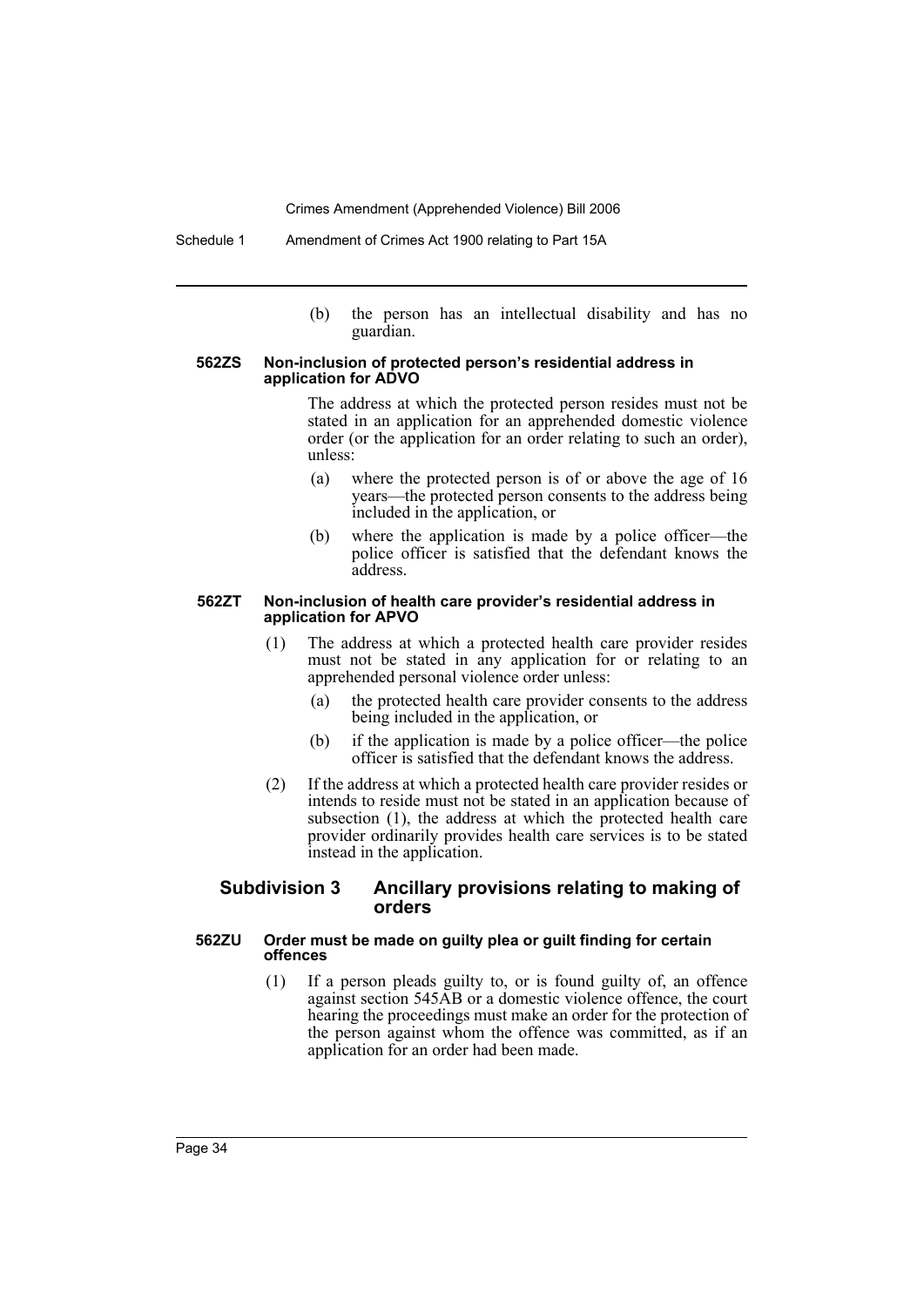Amendment of Crimes Act 1900 relating to Part 15A Schedule 1

- (2) However, the court need not make an order under this Part if it is satisfied that it is not required (for example, because an order has already been made against the person).
- (3) A reference in this section to a court extends to the District Court when exercising jurisdiction apart from under section 562ZZP.
- (4) A reference in this section to a finding of guilt includes a reference to the making of an order under section 10 of the *Crimes (Sentencing Procedure) Act 1999*.

#### **562ZV Order must be made on charge for certain offences**

- (1) When a person stands charged before a court with an offence that appears to the court to be an offence against section 545AB or a domestic violence offence, the court must make an interim apprehended violence order under section 562ZA against the defendant for the protection of the person against whom the offence appears to have been committed, as if an application for such an order had been made in accordance with Subdivision 2.
- (2) If an interim order is made by the court, the court is to summon the defendant to appear at a further hearing of the matter on the determination of the charge against the person (instead of as soon as practicable after the order is made, as required by section  $562ZA(5)(a)$ .
- (3) However, the court need not make an order under this section if it is satisfied that it is not required (for example, because an order has already been made against the person).
- (4) A reference in this section to a court extends to the District Court when exercising jurisdiction apart from under section 562ZZP.

#### **562ZW Orders made with consent of parties**

- (1) A court may make an apprehended violence order under Division 2 or 3, or an interim apprehended violence order under Subdivision 2 of Division  $\hat{A}$ , without being satisfied as to the matters that are prerequisites to the making of those orders under those provisions if the protected person and the defendant consent to the making of the order.
- (2) Such an order may be made whether or not the defendant admits to any or all of the particulars of the application.
- (3) Before making such an order, the court may conduct a hearing in relation to the particulars of the application only if:
	- (a) the order to be made by the court is final (that is, the order is not an interim apprehended violence order), and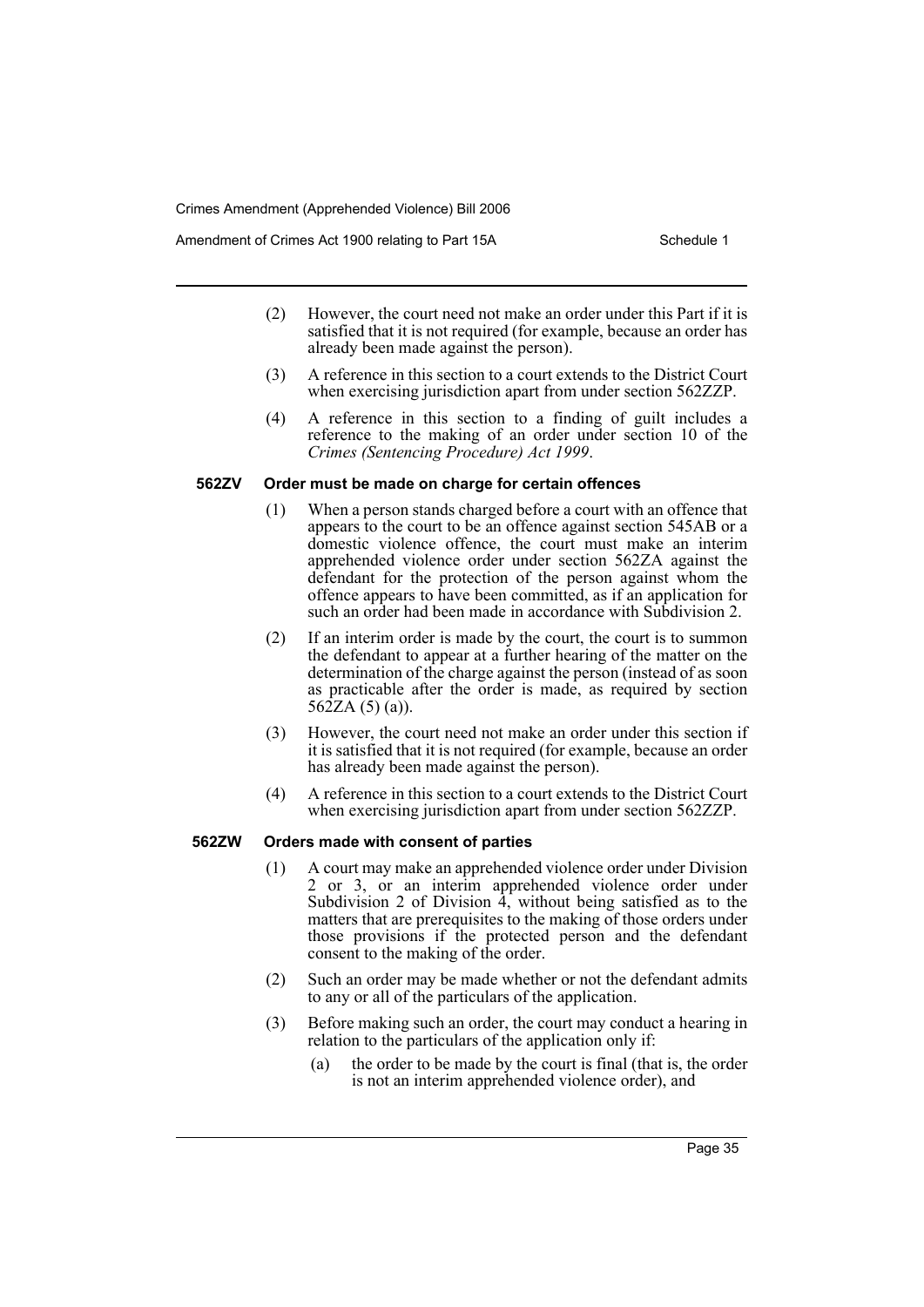(b) the court is of the opinion that the interests of justice require it to conduct the hearing.

#### **562ZX Order can also protect persons with whom person seeking protection has a domestic relationship**

- (1) The power of a court under this Part to make an order for the protection of a person extends to authorise the making of an order for the protection of a person with whom the person for whose protection the order was sought has a domestic relationship.
- (2) Without limiting subsection (1), an order may be made for the protection of a child with whom the person for whose protection the order was sought has a domestic relationship even though an application for the order was not made by a police officer.

#### **562ZY Duration of final court orders**

- (1) An order (other than an interim order) remains in force for such period as is specified in the order by the court.
- (2) The period specified in the order by the court is to be as long as is necessary, in the opinion of the court, to ensure the safety and protection of the protected person.
- (3) If the court fails to specify a period in the order, the order remains in force for a period of 12 months after the date that the order is made.

#### **562ZZ Explanation of order**

- (1) A court that makes an order must explain to the defendant and the protected person (if either of them is present at the time the order is made):
	- (a) the effect of the order (including any prohibitions and restrictions imposed by the order), and
	- (b) the consequences that may follow from a contravention of the order, and
	- (c) the rights of the defendant and the protected person in relation to the order.
- (2) A court that makes an order is also to cause a written explanation of the matters required to be explained under this section to be given to the defendant and protected person.
- (3) In so far as it is reasonably practicable to do so, an explanation under this section is to be given in a language that is likely to be readily understood by the person being given the explanation.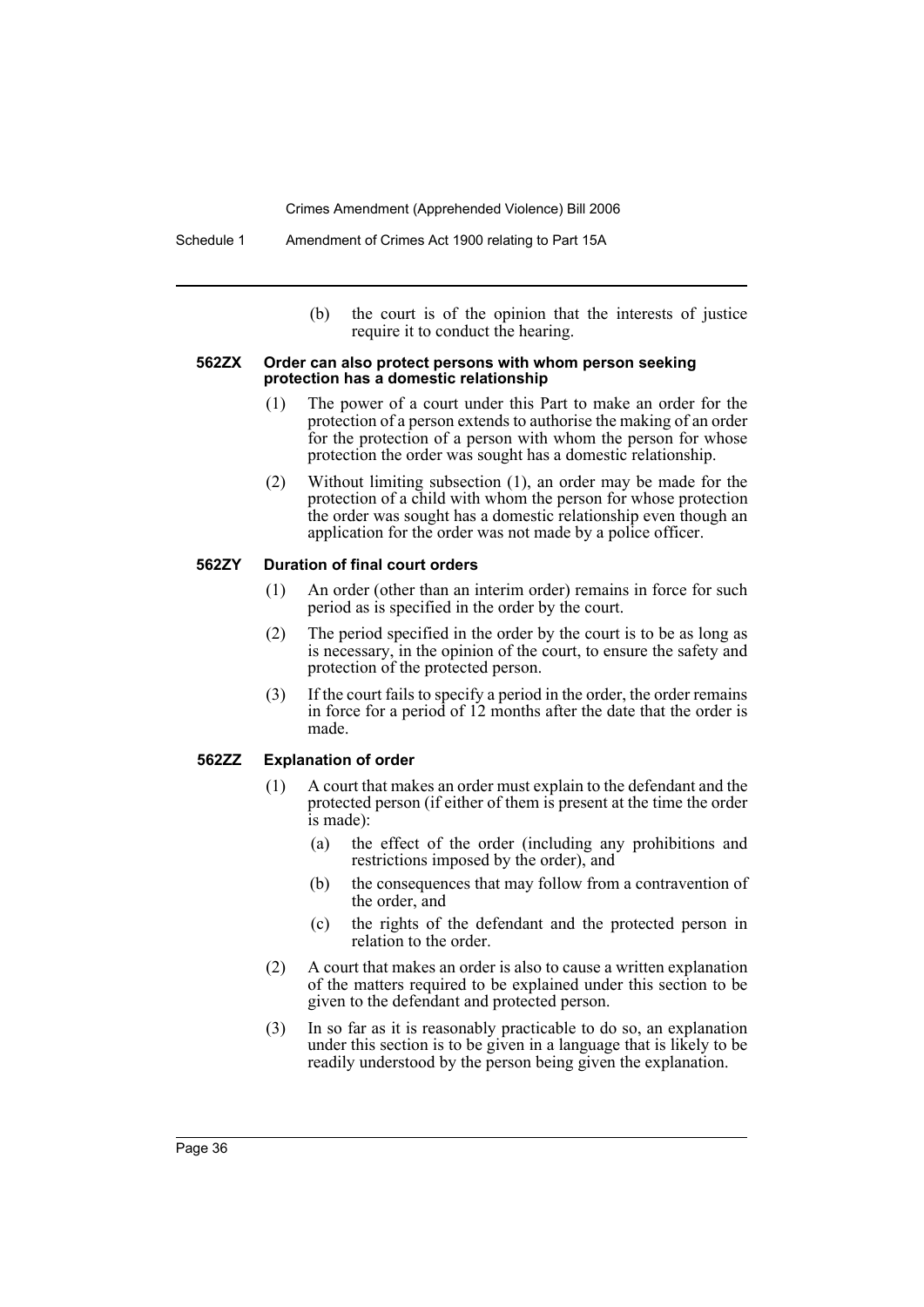Amendment of Crimes Act 1900 relating to Part 15A Schedule 1

(4) A failure to comply with this section in relation to an order does not affect the validity of the order.

#### **562ZZA Service of copy of order**

- (1) The registrar of a court that makes an order is to prepare a written copy of the order.
- (2) The registrar of the court is to serve a copy of the order personally on the defendant if the defendant is present in court.
- (3) If the defendant is not present at the time the order is made, the registrar is to arrange for a copy of the order to be served personally on the defendant by a police officer or such other person as the registrar thinks fit.
- (4) If the defendant is present at the time the order is made but the registrar is unable to serve a copy of the order personally on the defendant, the registrar is to arrange for a copy of the order to be sent by post to the defendant or to such other person as the registrar thinks fit.
- (5) Service on the defendant of the copy of the order concerned may be effected in such other manner as the court directs.
- (6) The registrar of the court is to cause a copy of the order and a copy of any application for an order to be forwarded to the Commissioner of Police and (unless it is impracticable or unnecessary to do so) to be given to or sent by post to each protected person.
- (7) The Commissioner of Police is to make a record of the details of the material forwarded to the Commissioner under this section and is to retain that record for at least 10 years after the order to which it relates ceases to be in force.

#### **562ZZB Concurrent criminal proceedings**

A court may make an order against a defendant even though proceedings have been commenced against the defendant for an offence arising out of the same conduct as that out of which the application for the order arose.

# **Subdivision 4 Variation or revocation of orders**

#### **562ZZC Application for variation or revocation of orders**

(1) An application may, at any time, be made to a court for the variation or revocation of an order.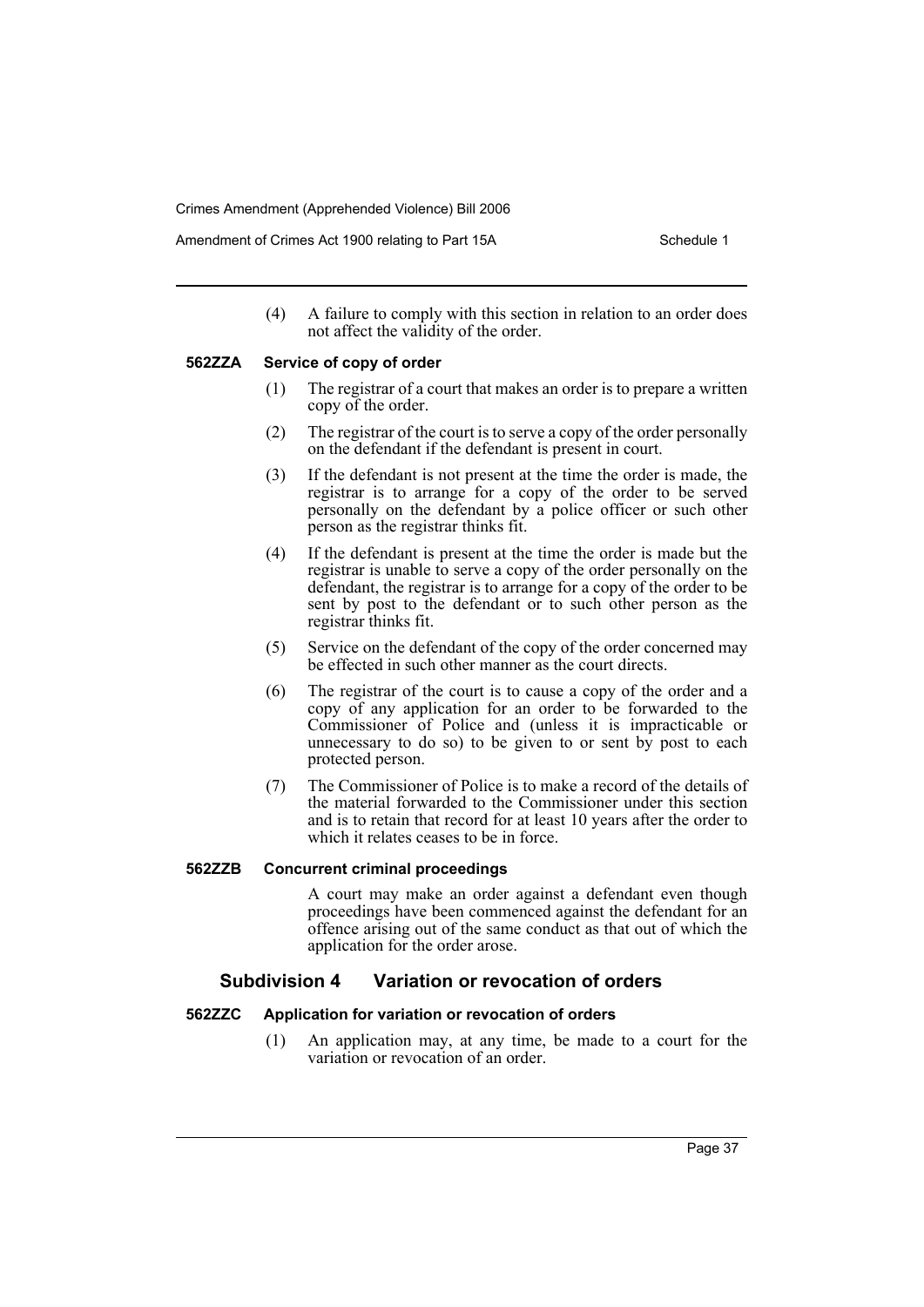Schedule 1 Amendment of Crimes Act 1900 relating to Part 15A

- (2) An application for variation or revocation may be made only by:
	- (a) the protected person (whether or not the protected person made the application for the original order) or, if there is more than one protected person, by one or more of the protected persons, or
	- (b) a police officer, or
	- (c) the defendant.
- (3) Despite subsection (2), an application for variation or revocation of an order must be made by a police officer if the protected person or one of the protected persons under the order is a child at the time of the application.
- (4) The application must set out the grounds on which the application is made and, in the case of a variation, the nature of the variation sought. This subsection does not limit the powers of the court.

#### **562ZZD Variation or revocation of orders**

- (1) The court may, if satisfied that in all the circumstances it is proper to do so, vary or revoke an order.
- (2) In particular, an order may be varied under this section in any one or more of the following ways:
	- (a) by extending or reducing the period during which the order is to remain in force,
	- (b) by amending or deleting any prohibitions or restrictions specified in the order,
	- (c) by specifying additional prohibitions or restrictions in the order.
- (3) The court may decline to hear an application for variation or revocation of an order if the court is satisfied that there has been no change in the circumstances on which the making of the order was based and that the application is in the nature of an appeal against the order.
- (4) An order is not to be varied or revoked on the application of the defendant unless notice of the application has been served on each protected person to whom the order relates.
- (5) An order is not to be varied or revoked on the application of the applicant for the original order or protected person unless notice of the application has been served on the defendant.
- (6) Notice of an application must be served personally or in such other manner as the court hearing the application directs.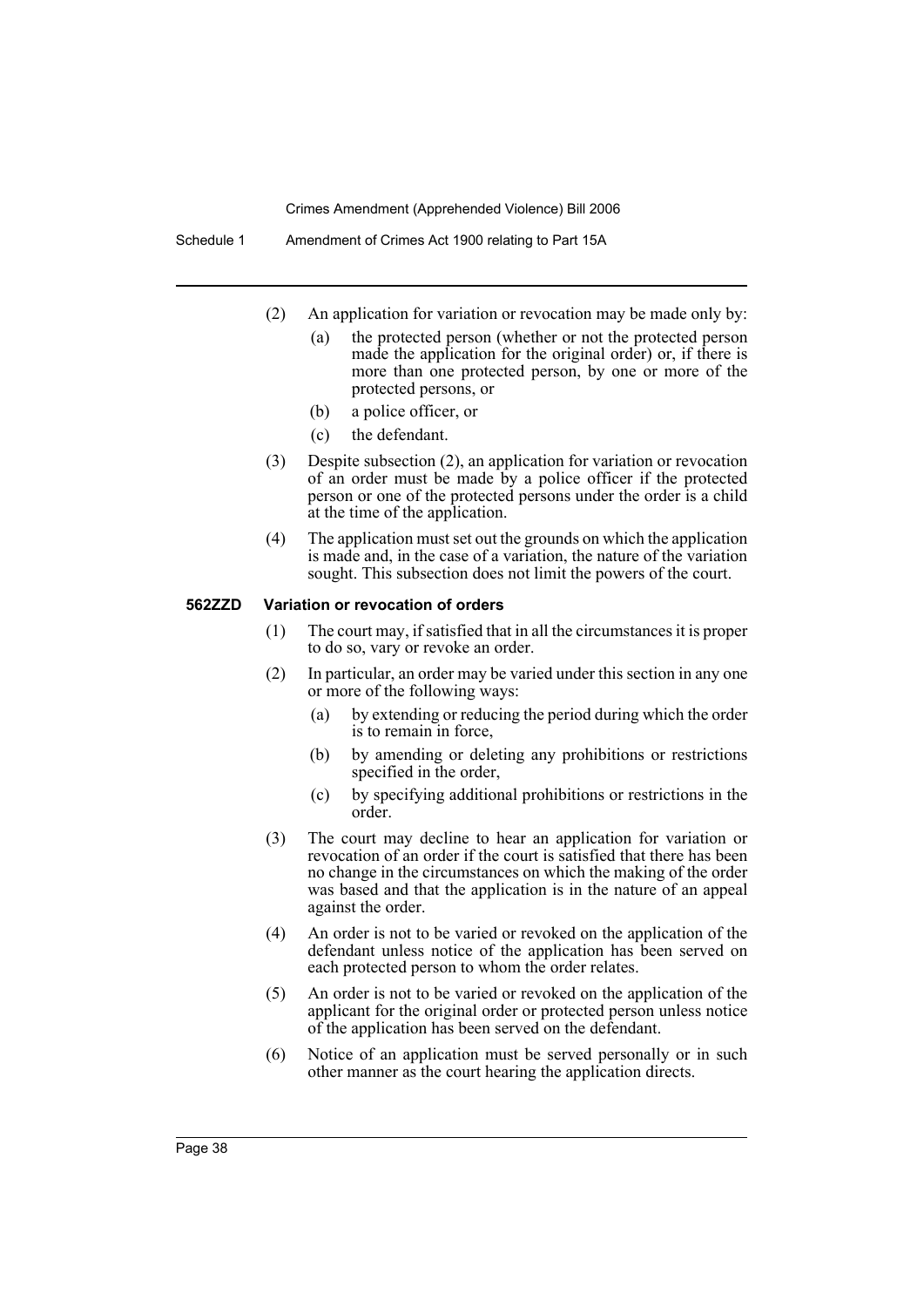Amendment of Crimes Act 1900 relating to Part 15A Schedule 1

- (7) Despite subsection (5), the court may make an order extending the period during which the order is to remain in force without notice of the relevant application having been served on the defendant, if the applicant lodged the application before the day on which the order is due to expire.
- (8) Unless sooner revoked, an order extended under subsection (7) ceases to have effect 21 days after it is made or on an earlier date specified in the order. However, further orders may be made from time to time under that subsection before the order ceases to have effect.

#### **562ZZE Variation or revocation of orders where more than one protected person**

- (1) This section applies to an order if there is more than one protected person under the order.
- (2) An order to which this section applies may be varied or revoked in its application to all of the protected persons or in relation to any one or more of the protected persons.
- (3) If an application for variation or revocation of an order to which this section applies is made by one of the protected persons under the order, none of the other protected persons can be the subject of the variation or revocation unless the court is satisfied that he or she is at least 16 years of age and has consented to the variation or revocation.

**Note.** Section 562ZZC (3) provides that a police officer only may apply for the variation or revocation of an order where one of the protected persons under the order is a child.

#### **562ZZF Variation may be made on guilty plea or guilt finding for certain offences**

- (1) If a person pleads guilty to, or is found guilty of, an offence against section 545AB or a domestic violence offence, the court may vary an order for the purpose of providing greater protection for the person against whom the offence was committed, as if an application to vary an apprehended violence order had been made under this Subdivision.
- (2) A reference in this section to a court extends to the District Court when exercising jurisdiction apart from under section 562ZZP.
- (3) A reference in this section to a finding of guilt includes a reference to the making of an order under section 10 of the *Crimes (Sentencing Procedure) Act 1999*.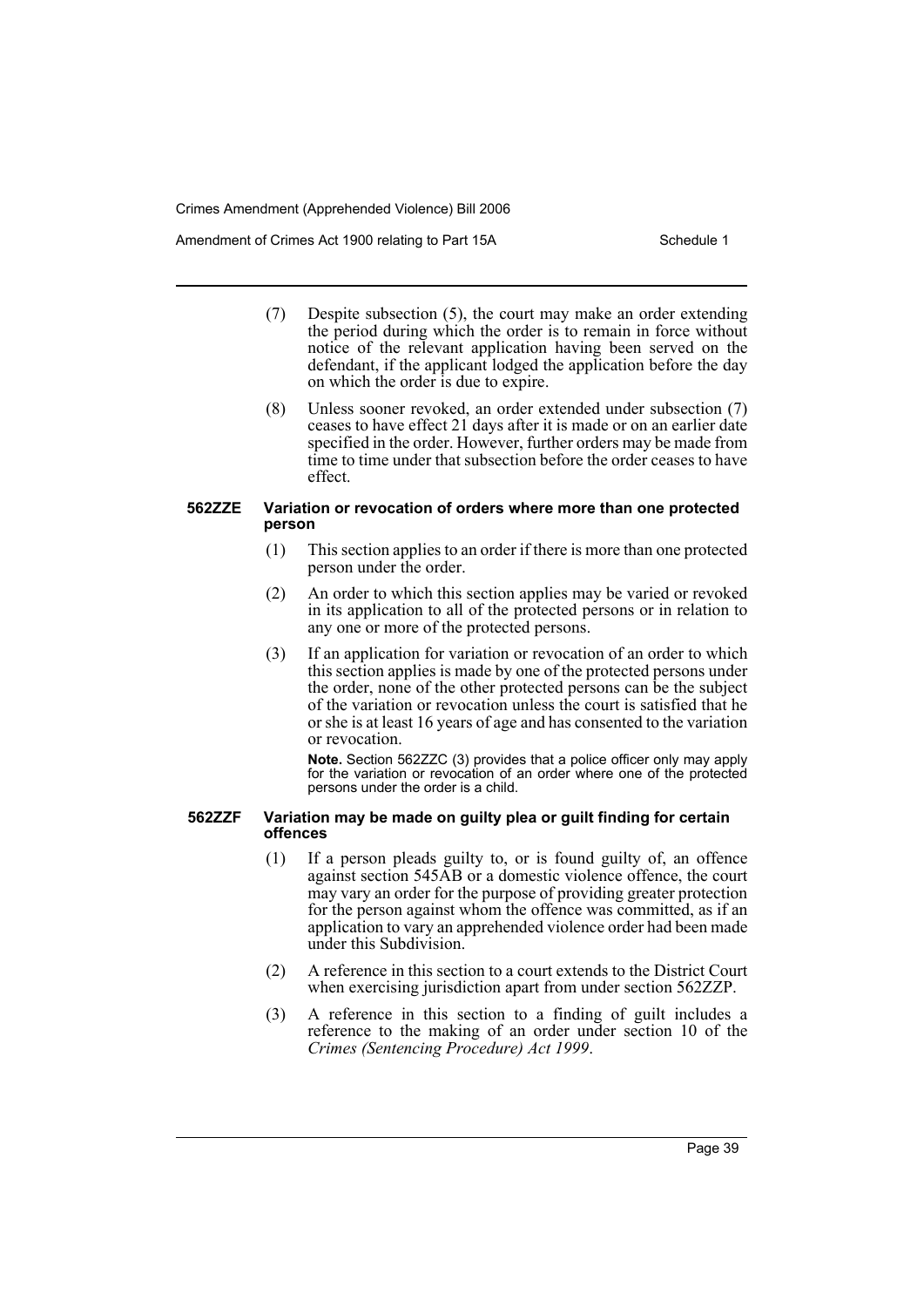Schedule 1 Amendment of Crimes Act 1900 relating to Part 15A

#### **562ZZG Explanation of variation**

- (1) A court that varies an order must explain to the defendant and the protected person (if either of them is present at the time the order is made):
	- (a) the effect of the variation, and
	- (b) the consequences that may follow from a contravention of the order as varied.
- (2) A court that varies an order is also to cause a written explanation of the matters required to be explained under this section to be given to the defendant and protected person.
- (3) In so far as it is reasonably practicable to do so, an explanation under this section is to be given in a language that is likely to be readily understood by the person being given the explanation.
- (4) A failure to comply with this section in relation to a variation of an order does not affect the validity of the variation.

#### **562ZZH Service of copy of variation or revocation of order**

- (1) The registrar of a court that varies or revokes an order is to prepare a written record of the variation or revocation.
- (2) The registrar of the court is to serve a copy of the record of the variation or revocation of the order personally on the defendant if the defendant is present in court.
- (3) If the defendant is not present at the time the variation or revocation is made, the registrar is to arrange for a copy of the record to be served personally on the defendant by a police officer or such other person as the registrar thinks fit.
- (4) If the defendant is present at the time the variation or revocation is made but the registrar is unable to serve a copy of the record personally on the defendant, the registrar is to arrange for a copy of the order to be sent by post to the defendant or to such other person as the registrar thinks fit.
- (5) Service on the defendant of the copy of the record concerned may be effected in such other manner as the court directs.
- (6) The registrar of the court is to cause a copy of the record of the variation or revocation of an order and a copy of any application for the variation or revocation of an order to be forwarded to the Commissioner of Police and (unless it is impracticable or unnecessary to do so) to be given to or sent by post to each protected person.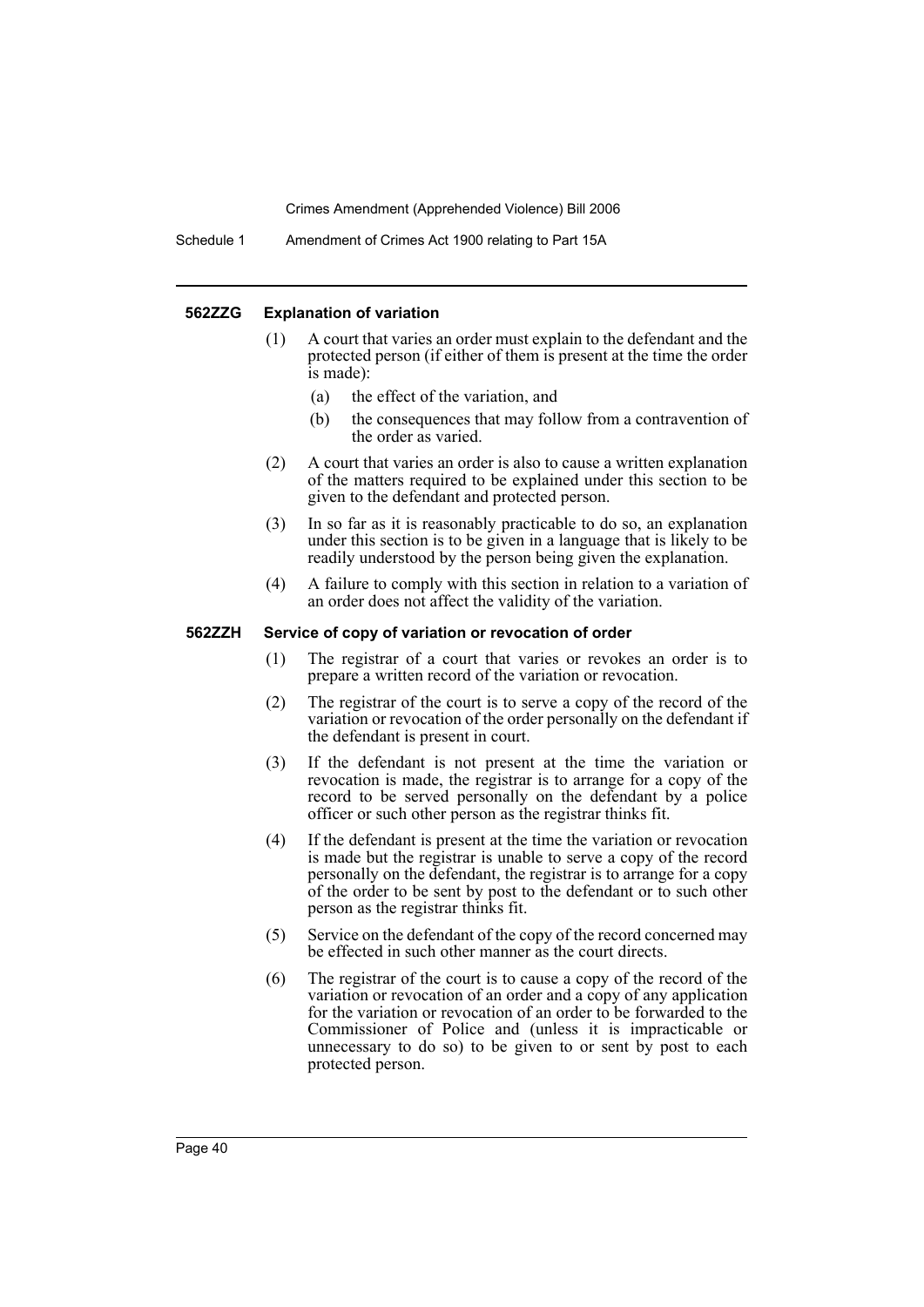Amendment of Crimes Act 1900 relating to Part 15A Schedule 1

(7) The Commissioner of Police is to make a record of the details of the material forwarded to the Commissioner under this section and is to retain that record for at least 10 years after the order to which it relates ceases to be in force.

# **Subdivision 5 Miscellaneous provisions**

#### **562ZZI Warrant for arrest of defendant in apprehended violence order matters**

- (1) If an application for an apprehended violence order is made, an authorised officer may issue a warrant for the arrest of the defendant.
- (2) The authorised officer may issue a warrant for the arrest of the defendant even though the defendant is not alleged to have committed an offence.
- (3) The authorised officer must issue a warrant for the arrest of the defendant if it appears to the authorised officer that the personal safety of the person for whose protection the order is sought will be put at risk unless the defendant is arrested for the purpose of being brought before the court.
- (4) A warrant may not be executed more than 12 months after the date on which it is issued, unless the court otherwise orders before the end of the 12-month period.

### **562ZZJ Detention of defendant for service of order or variation**

- (1) A police officer who reasonably suspects that a person is the defendant in relation to an order may direct the person to remain where the person is for the purpose only of serving on the person a copy of the order, or a variation of the order, that is required to be served personally under this Act.
- (2) If the person refuses to remain, the police officer may arrest and detain the person at the same place, or arrest and take the person to a police station and there detain the person, for the purpose only of serving the document concerned on the person.

# **562ZZK Arrangements regarding classification of orders**

(1) If a court is at any time unable to determine under which of Divisions 2 and 3 an apprehended violence order should be made, it may make the order under whichever Division it thinks fit.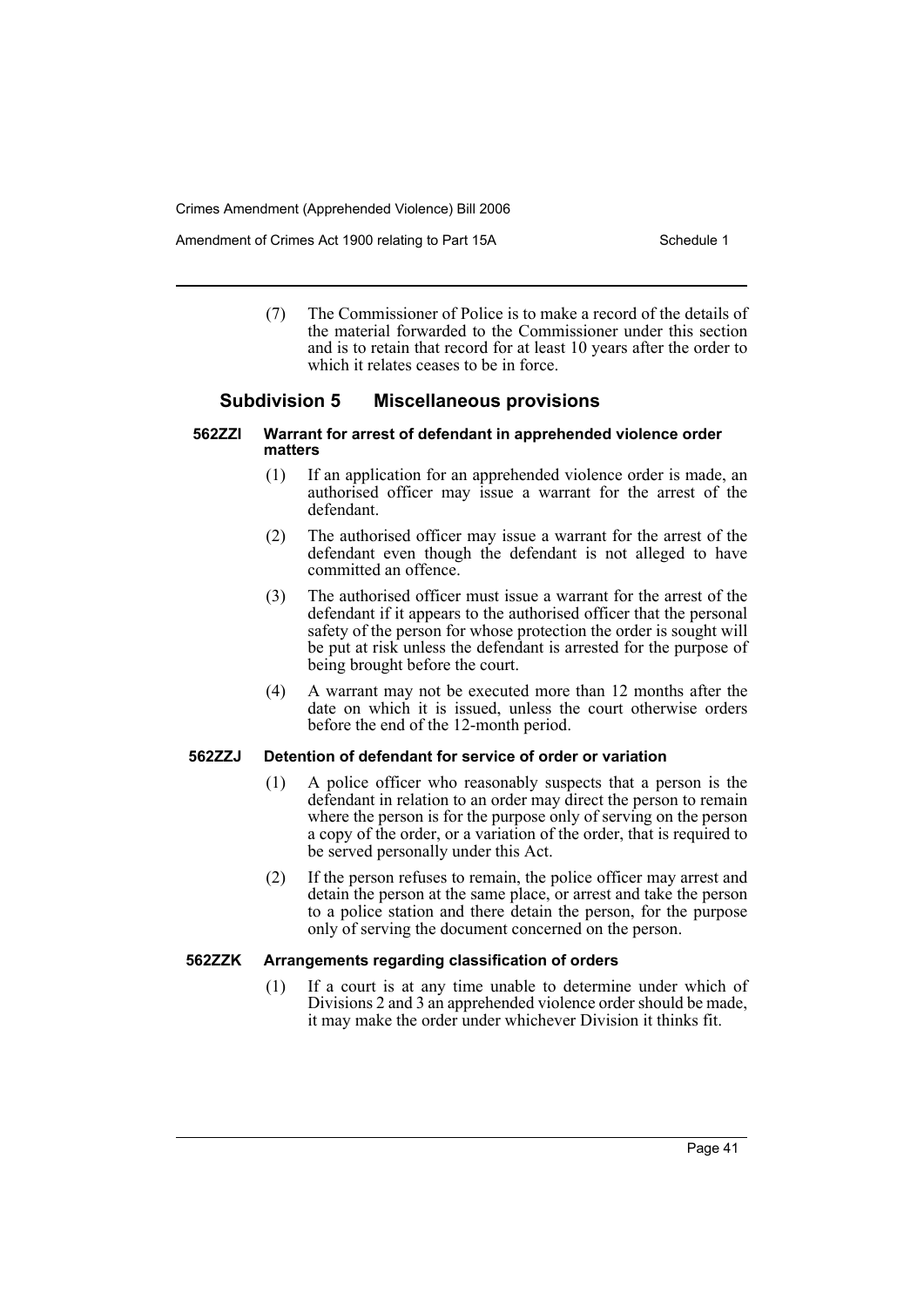Schedule 1 Amendment of Crimes Act 1900 relating to Part 15A

- (2) If a court is at any time unable to determine under which of Divisions 2 and 3 an apprehended violence order was or should have been made, it may treat the order as having been made under whichever Division it thinks fit.
- (3) If an apprehended violence order is made or treated as having been made under either Division 2 or 3 but should have been made under the other Division, the order is not invalid on that ground and is taken to have been made under the other Division.

# **562ZZL Application of Bail Act 1978**

If an application for an order is made, the *Bail Act 1978* applies to the defendant as if:

- (a) where the defendant is arrested pursuant to a warrant issued under this Part or first appears before a court in answer to a direction to appear given under this Part—the defendant were an accused person charged with an offence, and
- (b) proceedings in respect of the application or order were proceedings in respect of an offence to which section 8 of the *Bail Act 1978* applies.

#### **562ZZM Costs**

- (1) Subject to this section:
	- (a) a court may, in proceedings under this Part, award costs to the applicant for the order or decision concerned or the defendant, and
	- (b) such costs are to be determined in accordance with Division 4 of Part 2 of Chapter 4 of the *Criminal Procedure Act 1986*.
- (2) A court is not to award costs against an applicant who is the person for whose protection an apprehended domestic violence order is sought unless satisfied that the application was frivolous or vexatious.
- (3) A court is not to award costs against a police officer who makes an application unless satisfied that the police officer made the application knowing it contained matter that was false or misleading in a material particular.
- (4) Subsections (2) and (3) have effect despite any other Act or law.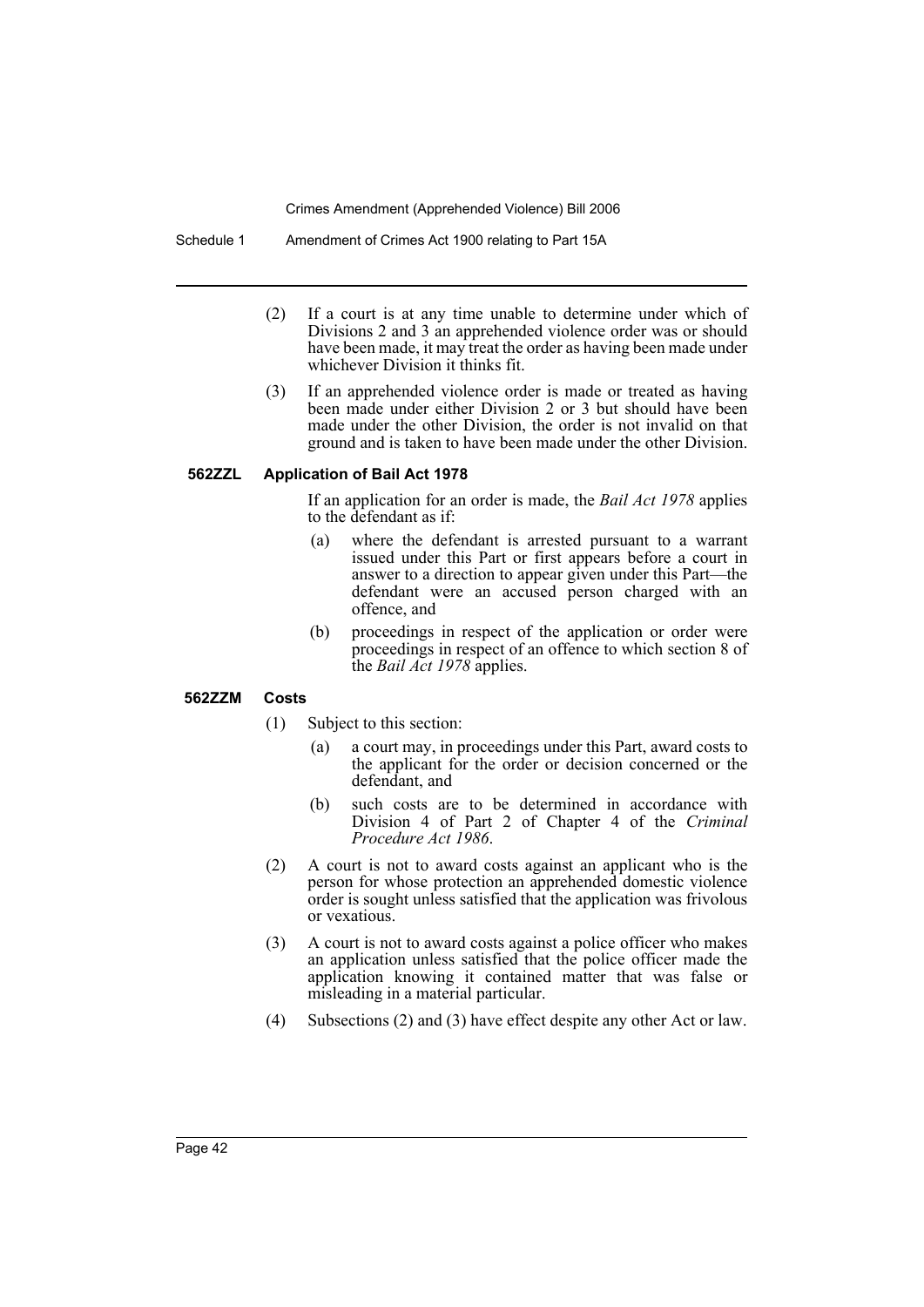Amendment of Crimes Act 1900 relating to Part 15A Schedule 1

- (5) The following provisions have effect in relation to the District Court:
	- (a) subsection (1) applies to the District Court only when it is exercising original jurisdiction under section 562ZZQ,
	- (b) Division 4 of Part 2 of Chapter 4 of the *Criminal Procedure Act 1986*, in its application to the District Court when exercising that jurisdiction, applies to the District Court in the same way as it applies to a Local Court (and with any prescribed modifications),
	- (c) this section does not affect the operation of any provisions of the *Criminal Procedure Act 1986* or any other Act or law relating to the payment of costs in proceedings in an appeal to the District Court.

# **Division 8 Appeals**

#### **562ZZN Review and appeal provisions concerning making, variation or revocation of apprehended violence orders**

- (1) A defendant may make an application under Part 2 of the *Crimes (Local Courts Appeal and Review) Act 2001* for the annulment of an apprehended violence order made by a Local Court or the Children's Court in the same way as a defendant may make an application under that Part for the annulment of a conviction or sentence arising from a court attendance notice dealt with under Part 2 of Chapter 4 of the *Criminal Procedure Act 1986*.
- (2) A defendant may appeal to the District Court under Part 3 of the *Crimes (Local Courts Appeal and Review) Act 2001* against an apprehended violence order made by a Local Court or the Children's Court in the same way as a defendant may make an application under that Part against a conviction or sentence arising from a court attendance notice dealt with under Part 2 of Chapter 4 of the *Criminal Procedure Act 1986*.
- (3) In the case of an apprehended violence order made with the consent of the person against whom the order is made, an appeal referred to in subsection (2) may be made only by leave of the District Court.
- (4) An applicant for an order or a defendant may appeal to the District Court under Part 3 of the *Crimes (Local Courts Appeal and Review) Act 2001* against the awarding of costs under section 562ZZM in the same way as a defendant may make an application under that Part against a conviction or sentence arising from a court attendance notice dealt with under Part 2 of Chapter 4 of the *Criminal Procedure Act 1986*.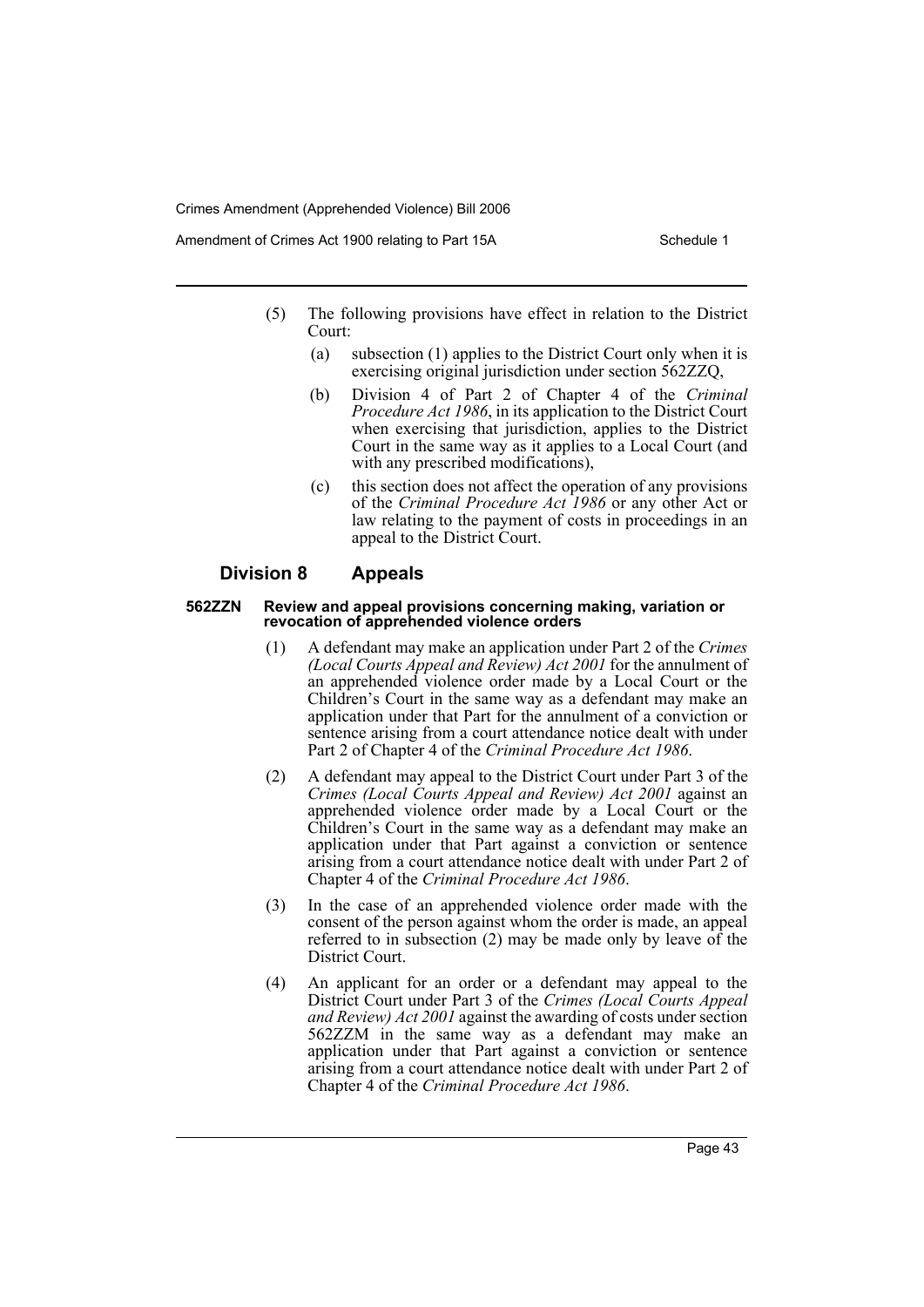Schedule 1 Amendment of Crimes Act 1900 relating to Part 15A

- (5) A party to an apprehended violence order may appeal to the District Court under Part 3 of the *Crimes (Local Courts Appeal and Review) Act 2001* against any decision of a Local Court or the Children's Court:
	- (a) to vary or revoke the apprehended violence order, or

(b) to refuse to vary or revoke the apprehended violence order, in the same way as a defendant may make an application under

that Part against a conviction or sentence arising from a court attendance notice dealt with under Part 2 of Chapter 4 of the *Criminal Procedure Act 1986*.

- (6) The *Crimes (Local Courts Appeal and Review) Act 2001* applies to an application or appeal arising under this section with such modifications as are made by or in accordance with the regulations under that Act.
- (7) For the purposes of this section and the *Crimes (Local Courts Appeal and Review) Act 2001*, an order made by the registrar of a Local Court or the Registrar of the Children's Court is taken to have been made by the Local Court or Children's Court, as the case requires.
- (8) In this section, *party* to an apprehended violence order means:
	- (a) the protected person (whether or not the applicant), but only if the protected person is of or above the age of 16 years, or
	- (b) if the applicant was a police officer, that or any other police officer, or
	- (c) the defendant or respondent.
- (9) Section 64 of the *Local Courts Act 1982* does not apply to an application notice under Part 6 of that Act in relation to any matter for which jurisdiction is conferred on a court by this Part.

#### **562ZZO Presumption against stay of order**

- (1) The lodging of a notice of appeal under section 562ZZN does not have the effect of staying the operation of the order concerned.
- (2) The original court may, on application by the defendant, stay the operation of the order, if satisfied that it is safe to do so, having regard to the need to ensure the safety and protection of the protected person or any other person.
- (3) A stay on the operation of the order continues until the appeal is finally determined, subject to any order or direction of the District Court.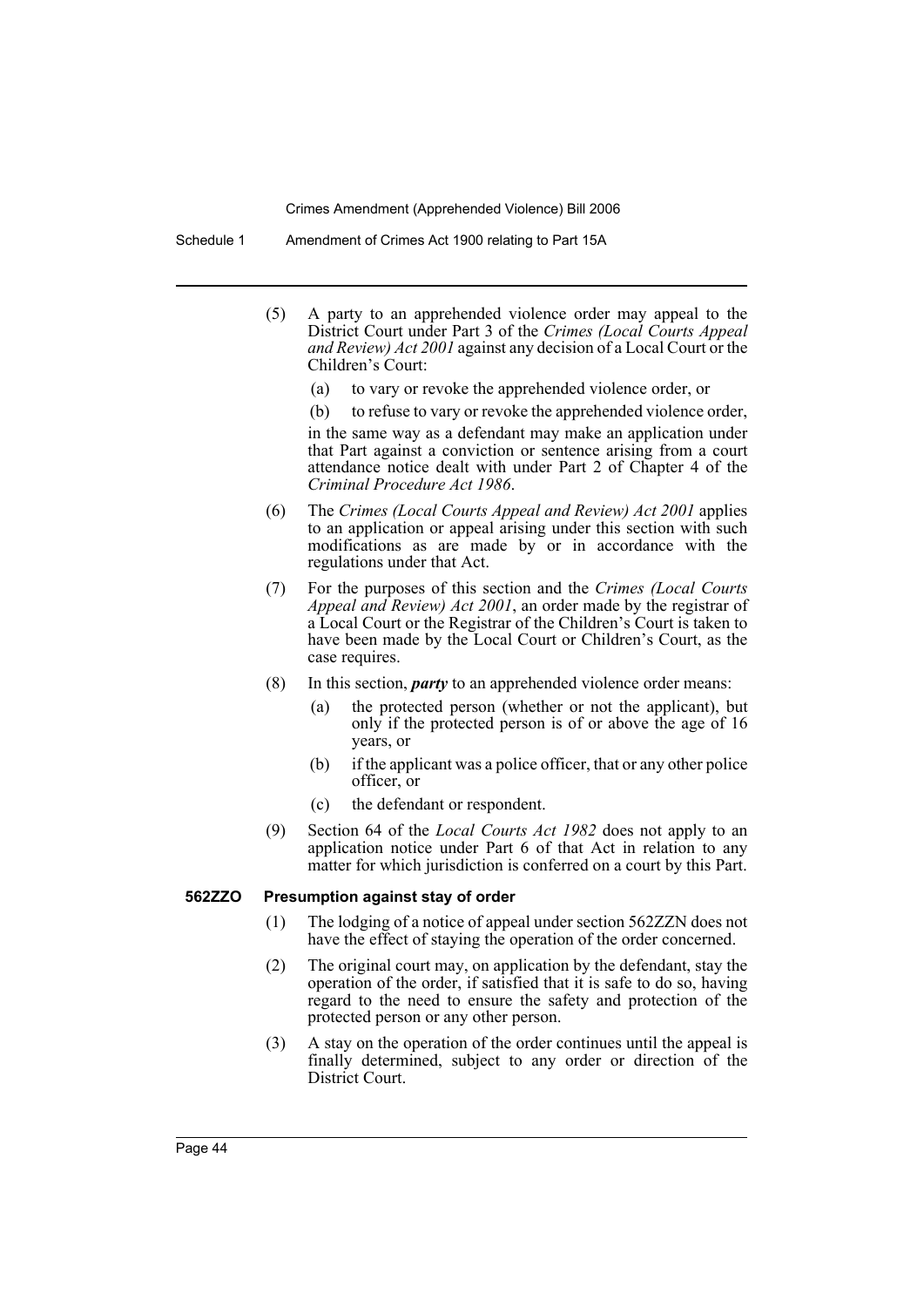Amendment of Crimes Act 1900 relating to Part 15A Schedule 1

- (4) This section has effect despite section 562ZZN of this Act and section 63 of the *Crimes (Local Courts Appeal and Review) Act 2001*.
- (5) A stay on the operation of the order does not have effect if the appellant is in custody when the appeal is made, unless and until the appellant enters into a bail undertaking in accordance with the *Bail Act 1978*, or bail is dispensed with. In the application of the *Bail Act 1978* to the appellant, the appellant is taken to be an accused person who, because of the prohibitions and restrictions imposed by the order, is in custody.
- (6) In this section:

*original court*, in relation to an order, means:

- (a) a Local Court, if the order was made by a Local Court or the registrar of a Local Court, or
- (b) the Children's Court, if the order was made by the Children's Court or the Registrar of the Children's Court.

# **Division 9 Jurisdiction of courts**

#### **562ZZP Courts authorised to make orders and determine applications**

- (1) The following courts have jurisdiction (in the circumstances specified) to make orders and determine applications under this Part:
	- (a) a Local Court—except where the defendant is less than 18 years of age at the time the application is made,
	- (b) the Children's Court—where the defendant is less than 18 years of age at the time the application is made,
	- (c) the District Court—where an application by or on behalf of the person for whose protection an order is sought has been dismissed by a Local Court or the Children's Court.
- (2) A Local Court has jurisdiction to vary or revoke an order made by it or any other court (except where the defendant is less than 18 years of age at the time the application for the variation or revocation is made).
- (3) The Children's Court has jurisdiction to vary or revoke an order made by it irrespective of the age of the defendant at the time the application for variation or revocation is made.
- (4) An order made by a Local Court for the purposes of this Part is not invalid on the ground that it was made in the mistaken belief that the defendant was of or above 18 years of age at the time the application was made.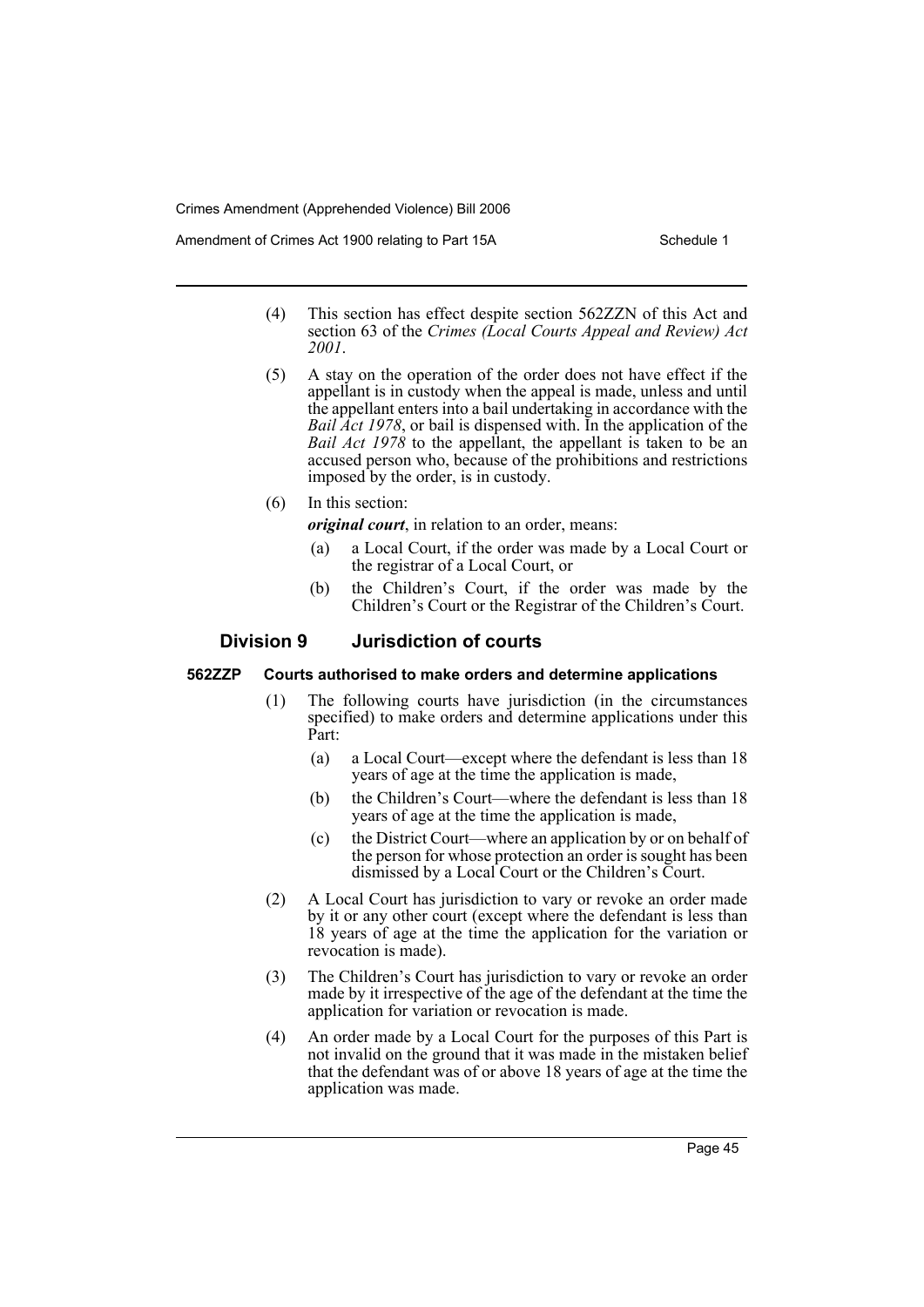Schedule 1 Amendment of Crimes Act 1900 relating to Part 15A

(5) This section does not apply to telephone interim orders.

#### **562ZZQ Jurisdiction of District Court to issue AVO following dismissal of application by Local Court or Children's Court**

- (1) The District Court has original jurisdiction to issue an apprehended violence order, where an application by or on behalf of the person for whose protection an order has been sought has been dismissed by a Local Court or the Children's Court.
- (2) An application by or on behalf of a person for whose protection an order is sought from the District Court must be made within 28 days after the date a Local Court or the Children's Court dismissed the earlier application.
- (3) The District Court may, without further hearing, admit in evidence any evidence that was admitted in the proceedings before the Local Court or Children's Court.
- (4) Further evidence may be given, but only with the leave of the District Court.
- (5) The District Court has jurisdiction to vary or revoke an order made by it.
- (6) The rules of the District Court may make provision for or with respect to the procedure to be followed in respect of proceedings in the District Court for an order (including the variation or revocation of an order).

#### **562ZZR Jurisdiction of District Court under this Part**

The jurisdiction conferred on the District Court by this Part is conferred on the Court in its criminal jurisdiction.

# **Division 10 Registration of external protection orders**

#### **562ZZS Definitions**

In this Division:

*appropriate court*, in relation to an external protection order, means:

- (a) a Local Court if the person against whom the order has been made is 18 or more years of age, or
- (b) the Children's Court if the person against whom the order has been made is less than 18 years of age,

on the day on which an application is made under this Division for the registration of the order.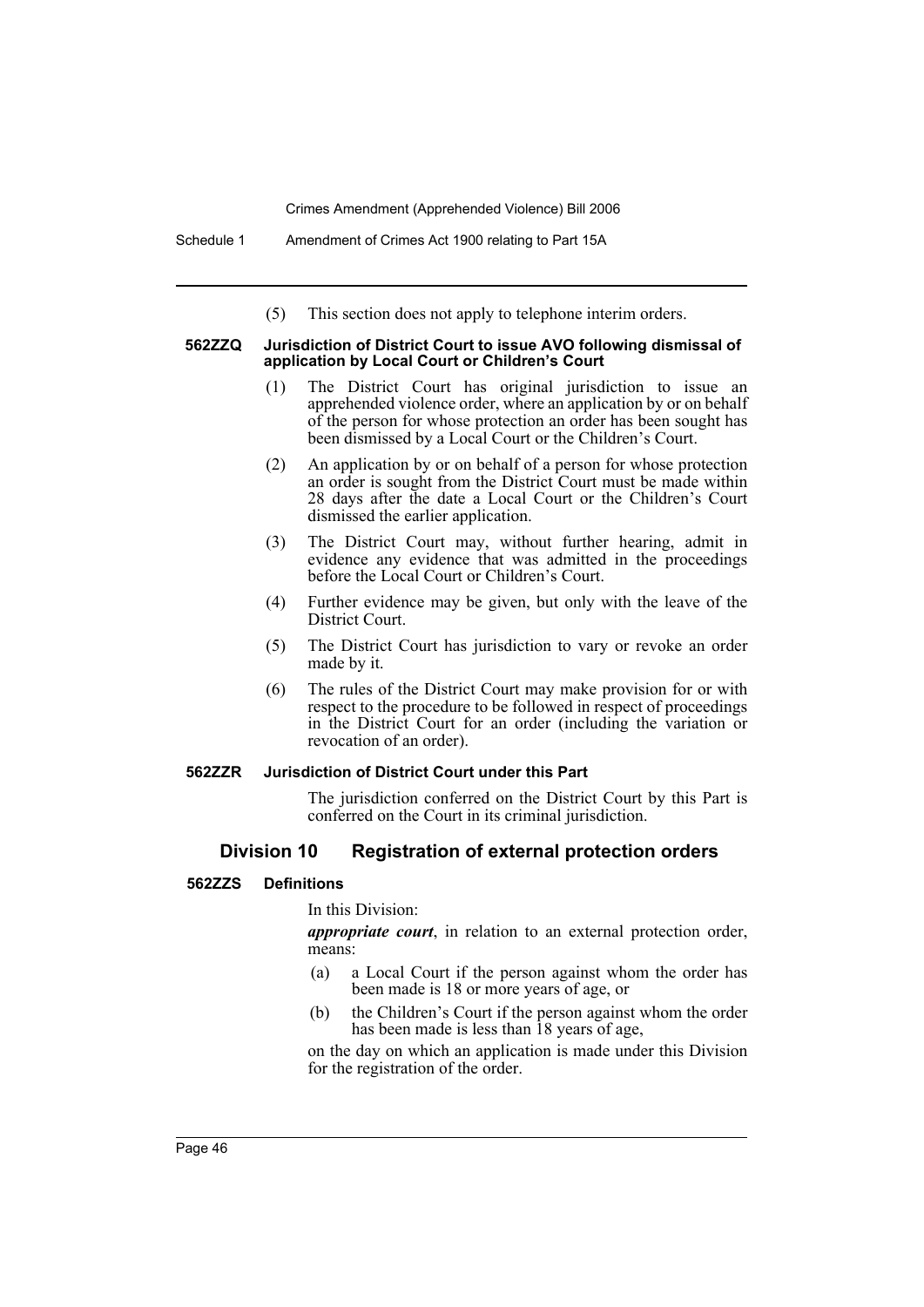Amendment of Crimes Act 1900 relating to Part 15A Schedule 1

*external protection order* means an order made by a court of another State or Territory or New Zealand that has been made to prevent a person from acting in a manner specified in section 562G or 562K, and includes an order made by such a court that is of a kind prescribed by the regulations.

*registered external protection order* means an external protection order registered under this Division.

### **562ZZT Application for registration of external protection order**

- (1) A person may apply to the registrar of the appropriate court for the registration of an external protection order.
- (2) An application is:
	- (a) to be made in a form approved by the registrar of the appropriate court, and
	- (b) to be accompanied by a copy of the external protection order, and
	- (c) to be accompanied by such evidence of effective service of the external protection order on the person against whom it has been made as the registrar considers appropriate.

#### **562ZZU Registration of external protection order**

- (1) On receipt of an application under section 562ZZT, the registrar of the appropriate court must:
	- (a) register the external protection order to which the application relates, or
	- (b) refer the external protection order to a Magistrate (or a Children's Magistrate if the appropriate court is the Children's Court) for adaptation or modification.
- (2) On the referral of an external protection order, the Magistrate or Children's Magistrate may do either or both of the following:
	- (a) vary the period during which the order has effect in its operation in New South Wales,
	- (b) make such other adaptations or modifications to the order as the Magistrate or Children's Magistrate considers necessary or desirable for its effective operation in New South Wales.
- (3) The registrar of the appropriate court must register an external protection order which has been adapted or modified under subsection (2).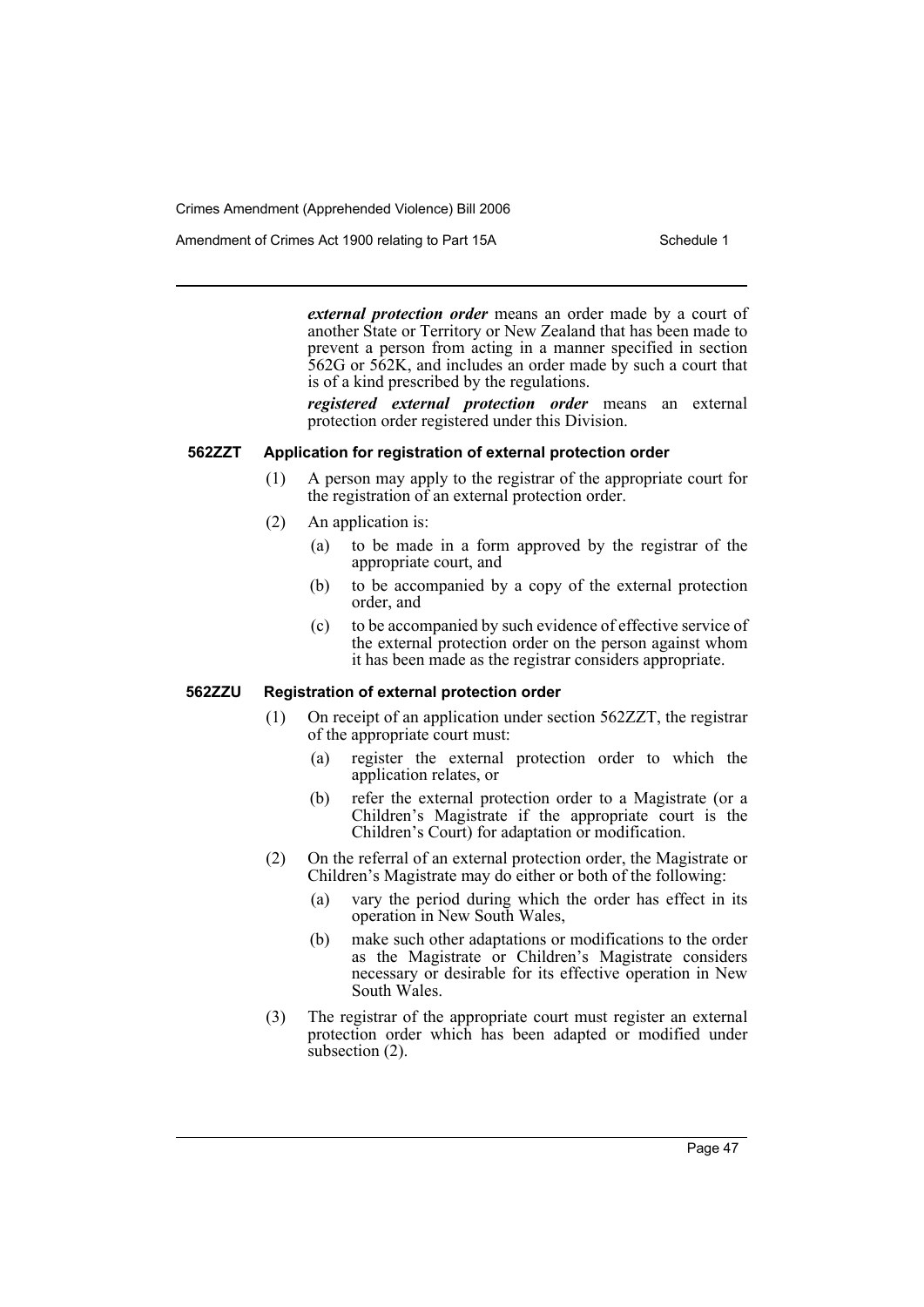Schedule 1 Amendment of Crimes Act 1900 relating to Part 15A

- (4) On registering an external protection order, the registrar of the appropriate court must provide the Commissioner of Police with a copy of the registered external protection order.
- (5) Notice of the registration of an external protection order is not to be served on the person against whom the order has been made unless the person who applied for that registration has consented to that service.
- (6) A registered external protection order is registered for the period during which the order, or the order as adapted or modified, is in force.

#### **562ZZV Effect of registration of external protection order**

- (1) An external protection order which has been registered under section 562ZZU:
	- (a) has the same effect as an order made under this Part, and
	- (b) may be enforced against a person as if it were an order which had been made under this Part and as if a copy of the order had been served on that person in accordance with section 562ZZA.
- (2) The variation or revocation of an external protection order by a court of the State, Territory or country in which it was made after the order has been registered under section 562ZZU has no effect in New South Wales.
- (3) An external protection order that has been registered under section 562Z $\bar{Z}U$  (and anything done to effect the registration of the order) is not invalid on the ground that the order has, due to the age of the defendant at the time the application was made, been registered in the wrong court.

#### **562ZZW Variation etc of registered external protection orders**

- (1) In this section, *prescribed person* means:
	- (a) a person for whose protection a registered external protection order has been made, or
	- (b) a person against whom a registered external protection order has been made, or
	- (c) a police officer, or
	- (d) a person whom the appropriate court in which the external protection order has been registered has granted leave to make an application under this section.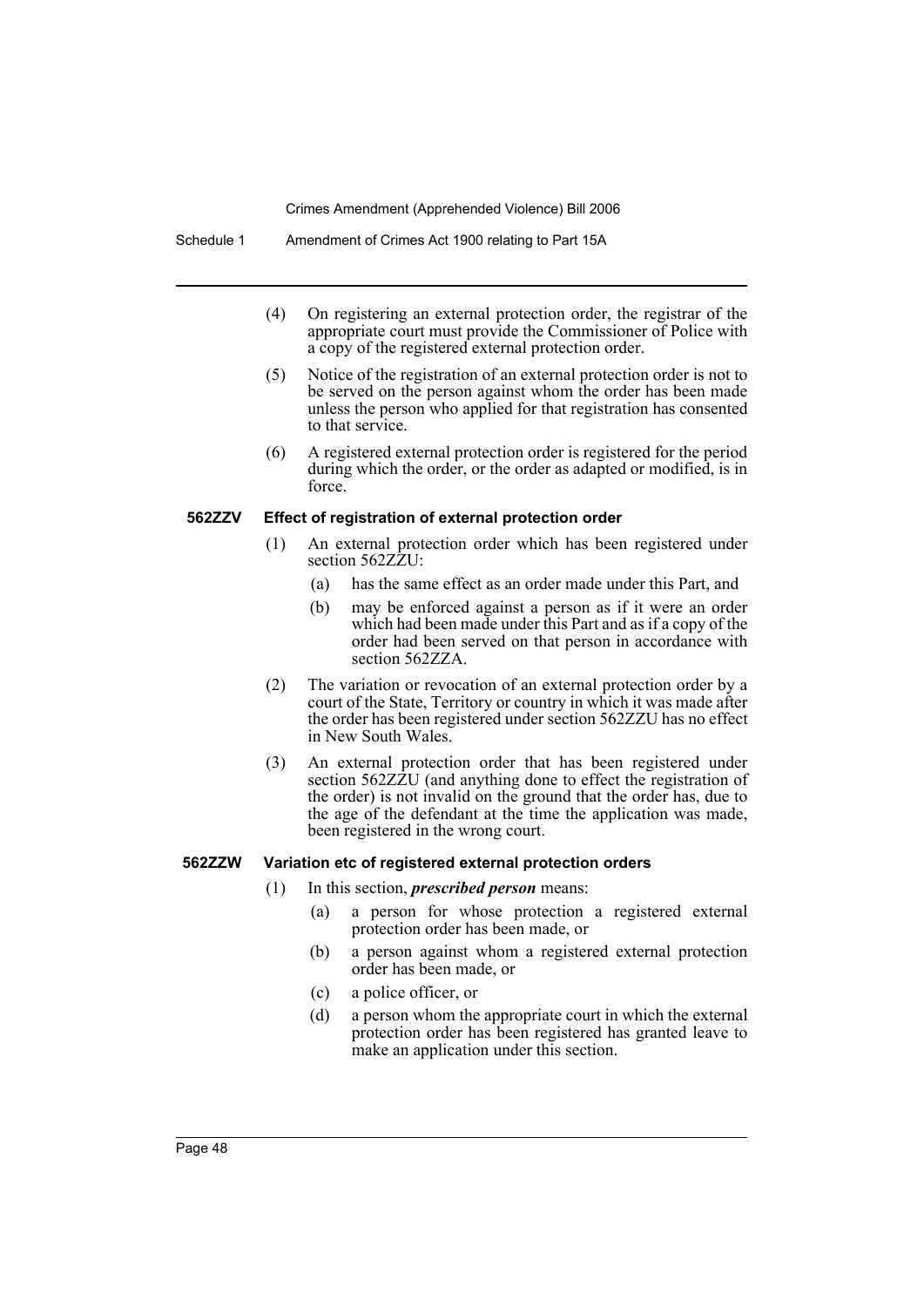- (2) A prescribed person may apply to the appropriate court for one or more of the following:
	- (a) the variation of a registered external protection order as it applies in New South Wales,
	- (b) the extension or reduction of the period during which a registered external protection order has effect in its operation in New South Wales,
	- (c) the revocation of the registration of a registered external protection order.
- (3) The appropriate court may determine the application by doing one or more of the following:
	- (a) by varying the order as it applies in New South Wales,
	- (b) by extending or reducing the period during which the order has effect in its operation in New South Wales,
	- (c) by revoking the registration.
- (4) A registered external protection order is not to be varied or revoked on the application of a person referred to in subsection  $(1)$  (a), (c) or (d) unless notice of the application has been served on the person against whom the order has been made.
- (5) A registered external protection order is not to be varied or revoked on the application of the person against whom the order has been made unless notice of the application has been served on the person for whose protection the order has been made.
- (6) Notice of an application is to be served personally or in such other manner as the appropriate court hearing the application directs.
- (7) A registered external protection order varied under subsection (3) (a) or (b) is registered for the period during which the order, as varied, has effect in its operation in New South Wales.

# **Division 11 Miscellaneous**

#### **562ZZX Parts 2 and 3 of Crimes (Local Courts Appeal and Review) Act 2001**

Except as expressly provided by this Part, nothing in this Part affects the operation that Parts 2 and 3 of the *Crimes (Local Courts Appeal and Review) Act 2001* would have if this Part had not been enacted.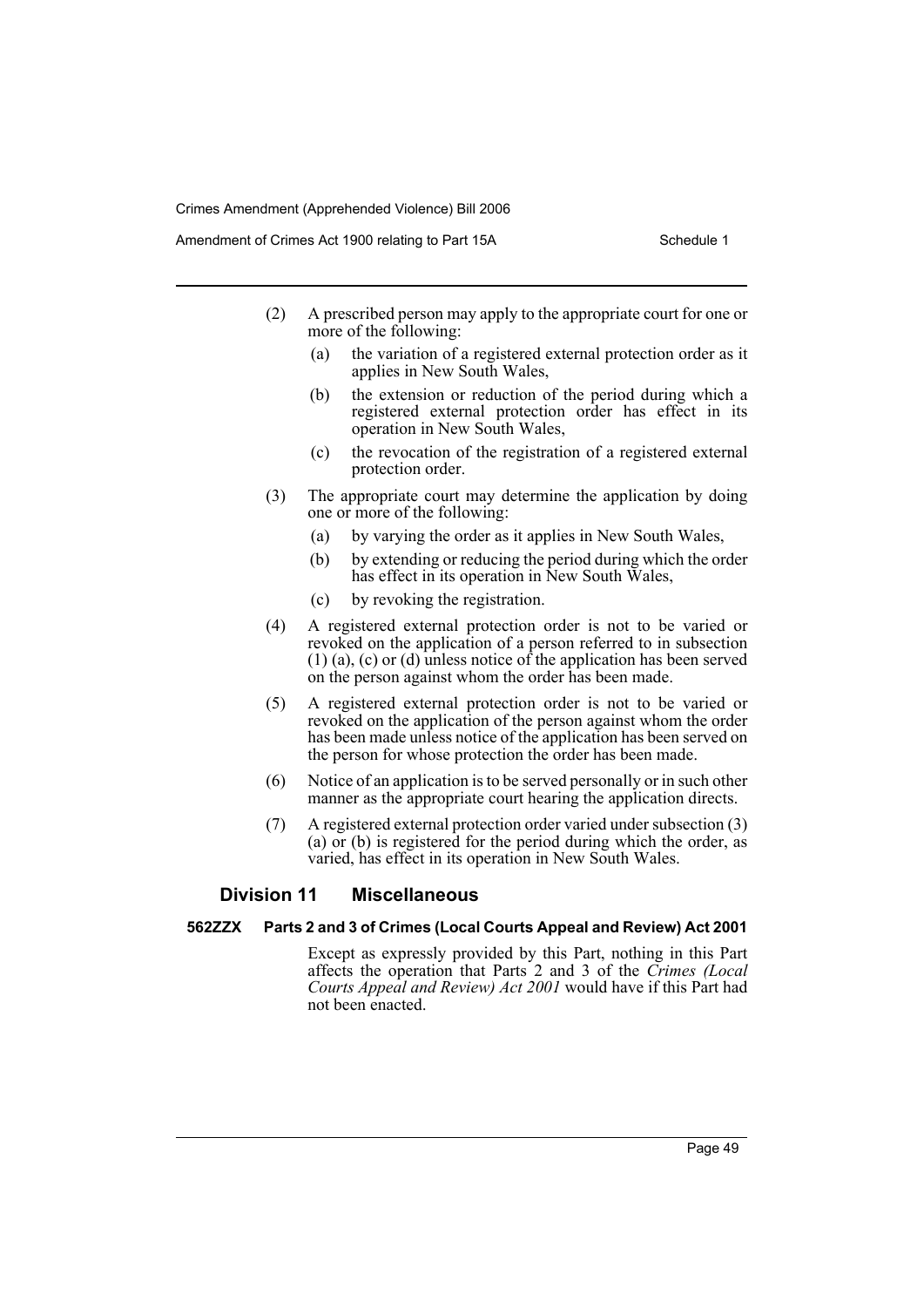Schedule 2 Consequential amendments to Crimes Act 1900

# **Schedule 2 Consequential amendments to Crimes Act 1900**

(Section 3)

#### **[1] Section 4 Definitions**

Omit the definitions of *Domestic violence offence* and *Personal violence offence* from section 4 (1).

# **[2] Section 4 (6)**

Omit the subsection.

#### **[3] Section 4 (8)**

Insert after section 4 (7):

(8) Notes included in this Act do not form part of this Act.

#### **[4] Section 60B Actions against third parties connected with law enforcement officers**

Omit section 60B (6). Insert instead:

(6) In this section, *domestic relationship* has the same meaning as in section 562B.

#### **[5] Section 545AB**

Insert after section 545A:

#### **545AB Stalking or intimidation with intent to cause fear of physical or mental harm**

- (1) A person who stalks or intimidates another person with the intention of causing the other person to fear physical or mental harm is liable to imprisonment for 5 years, or to a fine of 50 penalty units, or both.
- (2) For the purposes of this section, causing a person to fear physical or mental harm includes causing the person to fear physical or mental harm to another person with whom he or she has a domestic relationship.
- (3) For the purposes of this section, a person intends to cause fear of physical or mental harm if he or she knows that the conduct is likely to cause fear in the other person.
- (4) For the purposes of this section, the prosecution is not required to prove that the person alleged to have been stalked or intimidated actually feared physical or mental harm.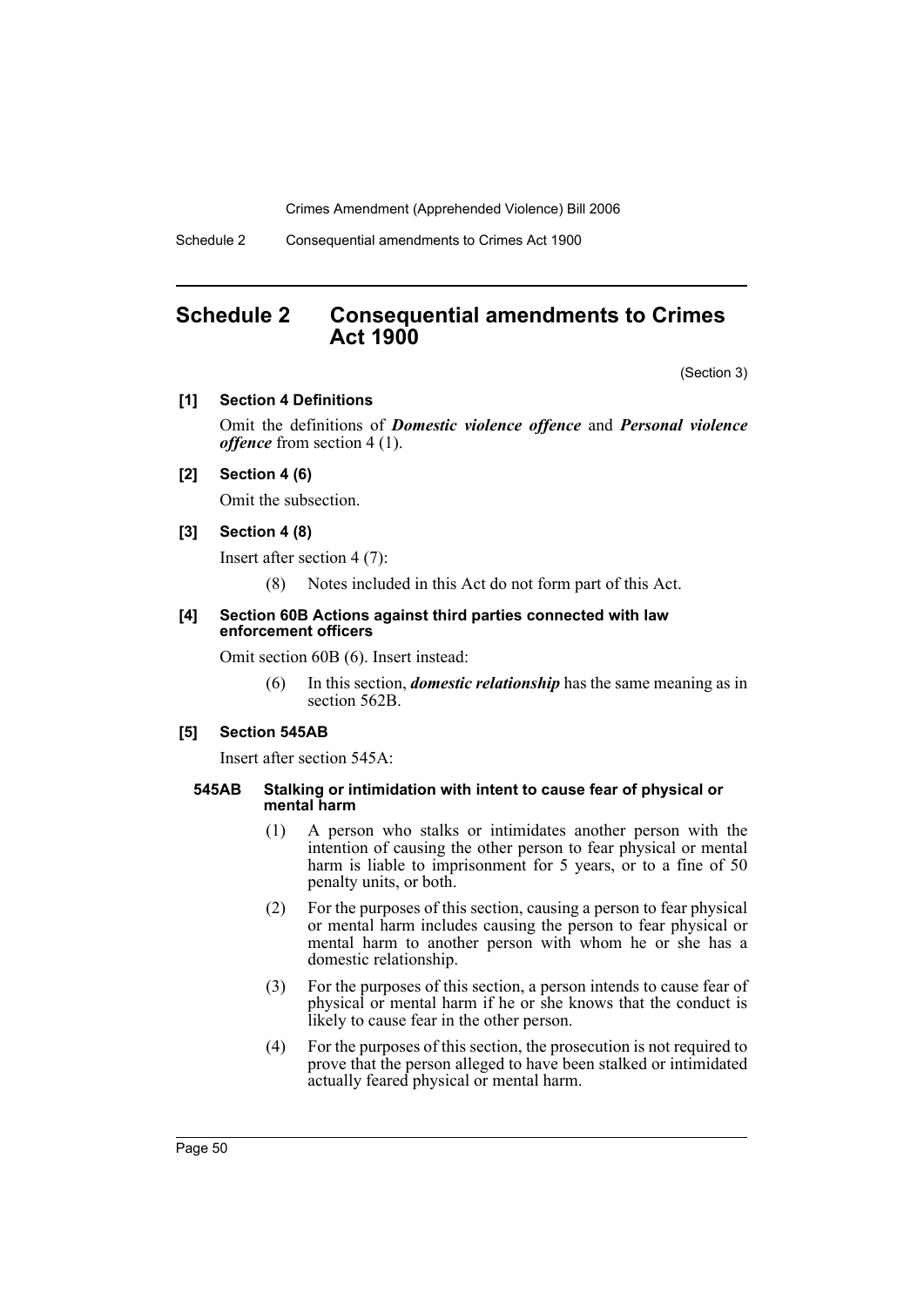Consequential amendments to Crimes Act 1900 Schedule 2

- (5) For the purpose of determining whether a person's conduct amounts to intimidation, a court may have regard to any pattern of violence (especially violence constituting a domestic violence offence) in the person's behaviour.
- (6) In this section, *domestic relationship*, *intimidation* and *stalking* have the same meanings as in Part 15A.

#### **[6] Eleventh Schedule Savings and transitional provisions**

Insert at the end of the Schedule with appropriate Part and clause numbers:

# **Part Crimes Amendment (Apprehended Violence) Act 2006**

#### **Definitions**

In this Part:

*amending Act* means the *Crimes Amendment (Apprehended Violence) Act 2006*.

*commencement* means the day on which new Part 15A commences.

*new Part 15A* means Part 15A as inserted by the amending Act.

*old Part 15A* means Part 15A as in force before its substitution by the amending Act.

### **Regulations**

- (1) The regulations may contain provisions of a savings or transitional nature consequent on the enactment of the amending Act.
- (2) Any such provision may, if the regulations so provide, take effect from the date of assent to the amending Act or a later date.
- (3) To the extent to which any such provision takes effect from a date that is earlier than the date of its publication in the Gazette, the provision does not operate so as:
	- (a) to affect, in a manner prejudicial to any person (other than the State or an authority of the State), the rights of that person existing before the date of its publication, or
	- (b) to impose liabilities on any person (other than the State or an authority of the State) in respect of anything done or omitted to be done before the date of its publication.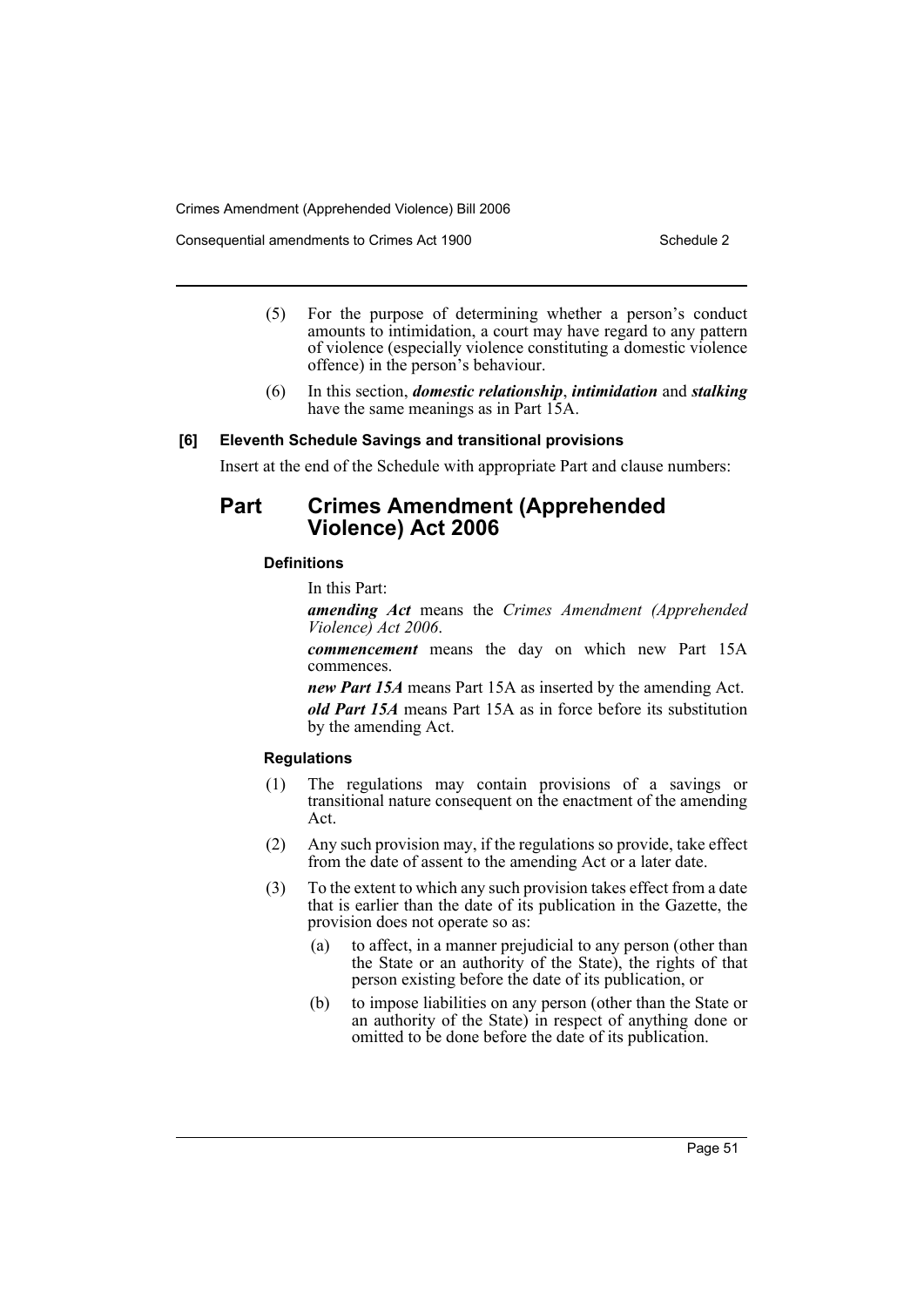Schedule 2 Consequential amendments to Crimes Act 1900

#### **Existing apprehended violence orders**

- (1) An apprehended domestic violence order (including an interim order) made under the old Part 15A and in force immediately before the commencement is taken to have been made under the new Part 15A.
- (2) An apprehended personal violence order (including an interim order) made under the old Part 15A and in force immediately before the commencement is taken to have been made under the new Part 15A.
- (3) Despite subclauses (1) and (2), section 562H (9)–(10) of the old Part 15A continue to apply in relation to a telephone interim order made under the old Part 15A and in force immediately before the commencement.
- (4) An external protection order registered under Division 3 of the old Part 15A is taken to have been registered under Division 10 of the new Part 15A.
- (5) Any order taken by this clause to have been made under the new Part 15A has effect for the same period as it would have had under the provisions of the old Part 15A but may be varied or revoked in accordance with the new Part 15A.

#### **Pending applications**

An application for an order under the old Part 15A that has not been determined at the commencement is taken to be an application for the same type of order under the new Part 15A.

#### **References to repealed offences**

A reference in the new Part 15A to section 545AB includes a reference to section 562AB (as in force before its repeal by the amending Act).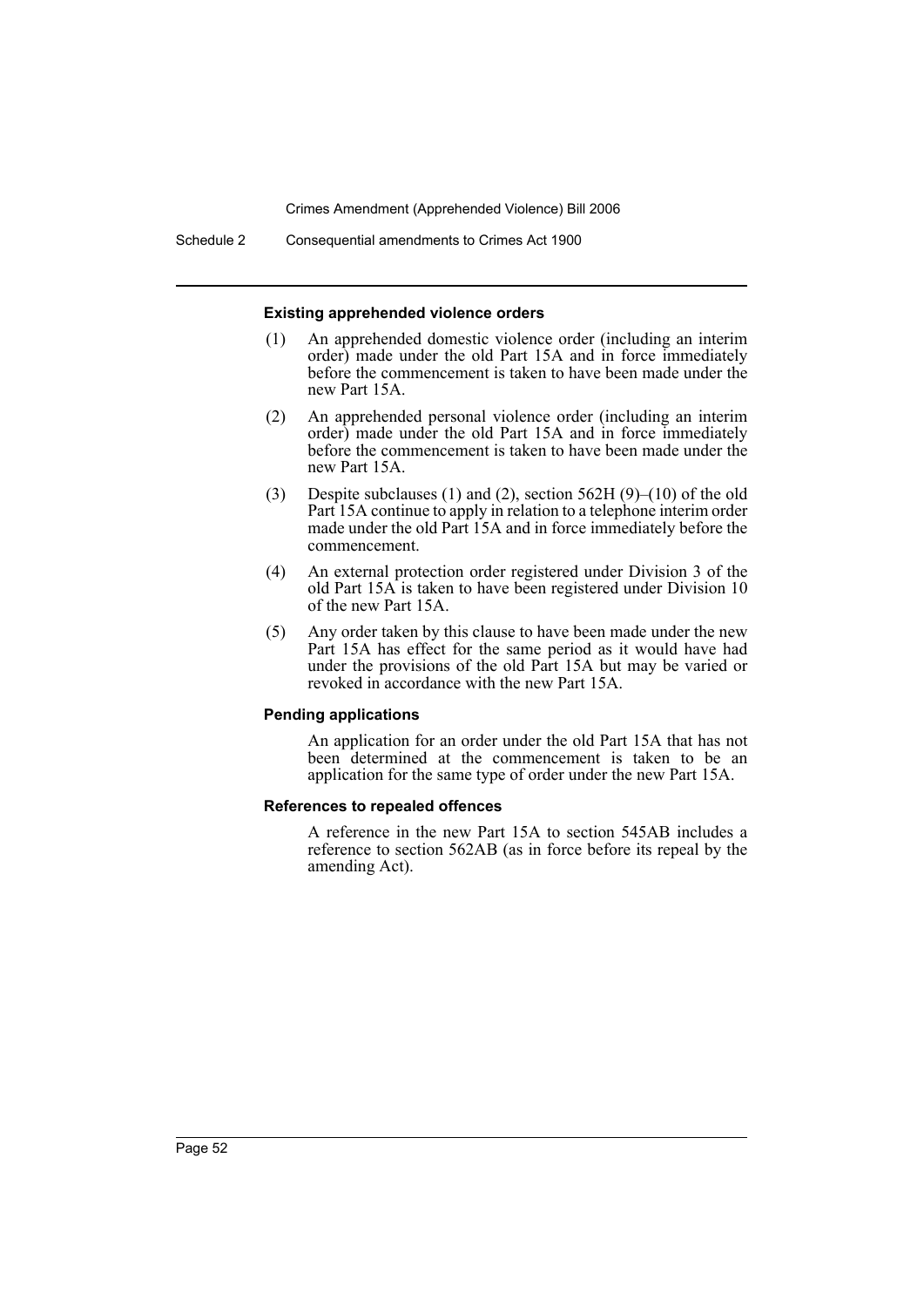Amendment of other Acts and regulations Schedule 3

# **Schedule 3 Amendment of other Acts and regulations**

(Section 4)

# **3.1 Bail Act 1978 No 161**

# **[1] Section 4 Definitions**

Insert "Part 15A of" before "the *Crimes Act 1900*" in the definition of *domestic violence offence* in section 4 (1).

#### **[2] Section 9A Exception from presumption in favour of bail—certain domestic violence offences and offences of contravening apprehended domestic violence orders**

Insert "545AB or" before "562AB" in section 9A (1) (b) (ii).

#### **[3] Section 9A (3)**

Omit "section 4 (6)" from paragraph (c) of the definition of *apprehended domestic violence order*.

Insert instead "Part 15A".

#### **[4] Section 9A (3)**

Insert "Part 15A of" before "the *Crimes Act 1900*" in the definition of *personal violence offence*.

# **3.2 Bail Regulation 1999**

### **[1] Clause 3 Definitions**

Omit "section 4 (6)" from paragraph (c) of the definition of *apprehended domestic violence order* in clause 3 (1).

Insert instead "Part 15A".

#### **[2] Clause 3 (1), definition of "domestic violence offence"**

Insert "Part 15A of" before "the *Crimes Act 1900*".

#### **[3] Clause 11 Notice of bail decisions in cases of alleged sexual assault and personal violence offences**

Omit "section 562I" from the definition of *victim* in clause 11 (4).

Insert instead "section 562ZG, or section 562I as in force before its substitution,".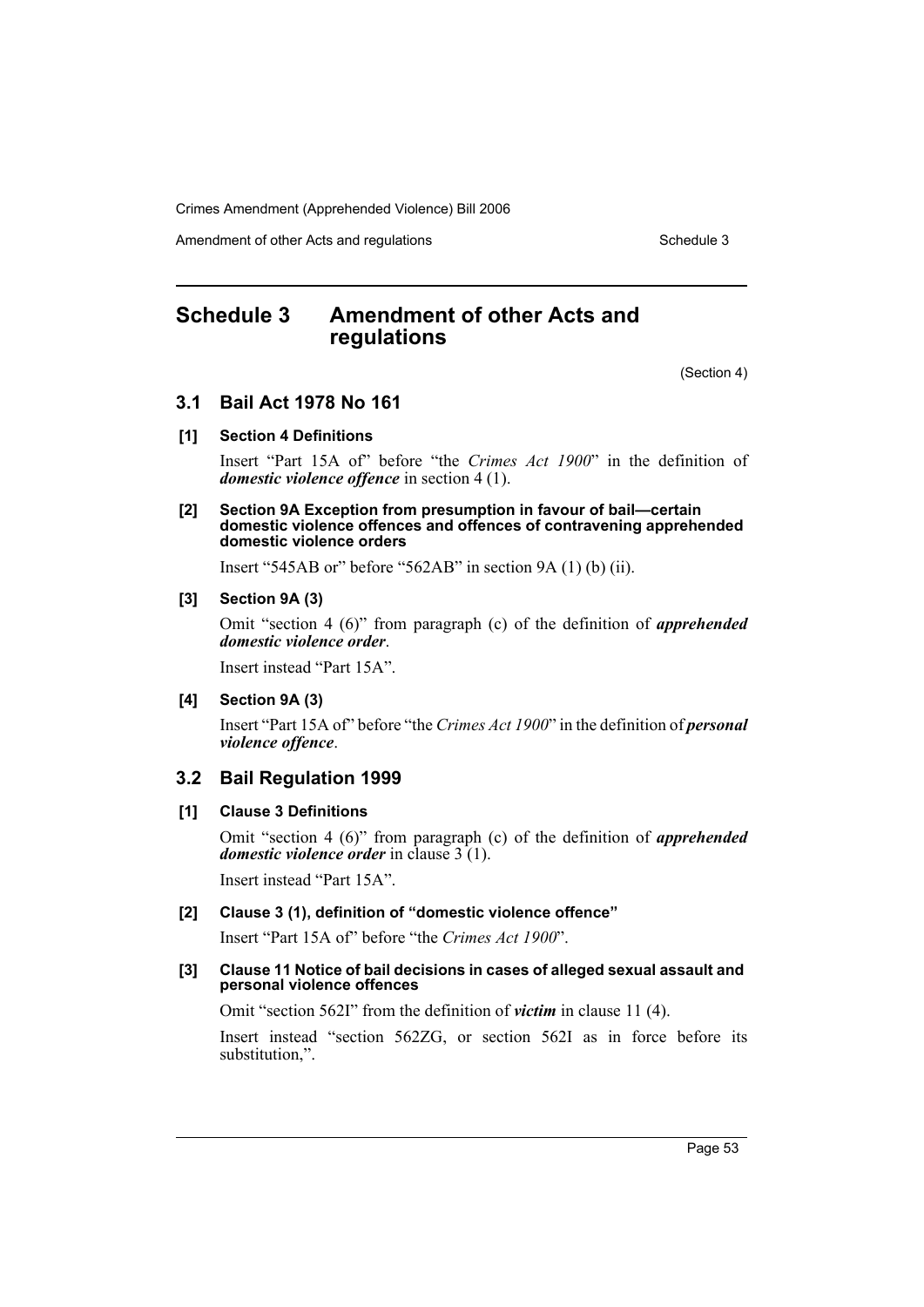Schedule 3 Amendment of other Acts and regulations

# **[4] Clause 11 (5) (c)**

Omit "section 4 (6)". Insert instead "Part 15A".

#### **[5] Schedule 1 Forms**

Insert "545AB or" before "562AB" in clause 1 (b) (xiii) of Form 2.

# **3.3 Commercial Agents and Private Inquiry Agents Regulation 2006**

#### **Clause 5 Major and minor offences**

Insert "545AB or" before "562AB" in clause 5 (1).

# **3.4 Commission for Children and Young People Act 1998 No 146**

#### **Section 33 (6) (c) (as inserted by the Commission for Children and Young People Amendment Act 2005)**

Omit the paragraph. Insert instead:

(c) an external protection order (within the meaning of section 562ZZS of the *Crimes Act 1990*) that is not registered under Division 10 of Part 15A of that Act.

# **3.5 Commission for Children and Young People Regulation 2000**

# **Clause 9 Meaning of "relevant apprehended violence order"**

Omit "section 562RA" from clause 9 (c). Insert instead "section 562ZZS".

# **3.6 Community Justice Centres Act 1983 No 127**

# **Section 27 Exoneration from liability**

Insert "Part 15A of" before "the *Crimes Act 1900*" in section 27 (5).

# **3.7 Crimes (Sentencing Procedure) Act 1999 No 92**

# **[1] Section 75 Definitions**

Insert "Part 15A of" before "the *Crimes Act 1900*" in the definition of *domestic violence offence*.

# **[2] Section 76 Home detention not available for certain offences**

Insert "545AB or" before "562AB" in section 76 (f).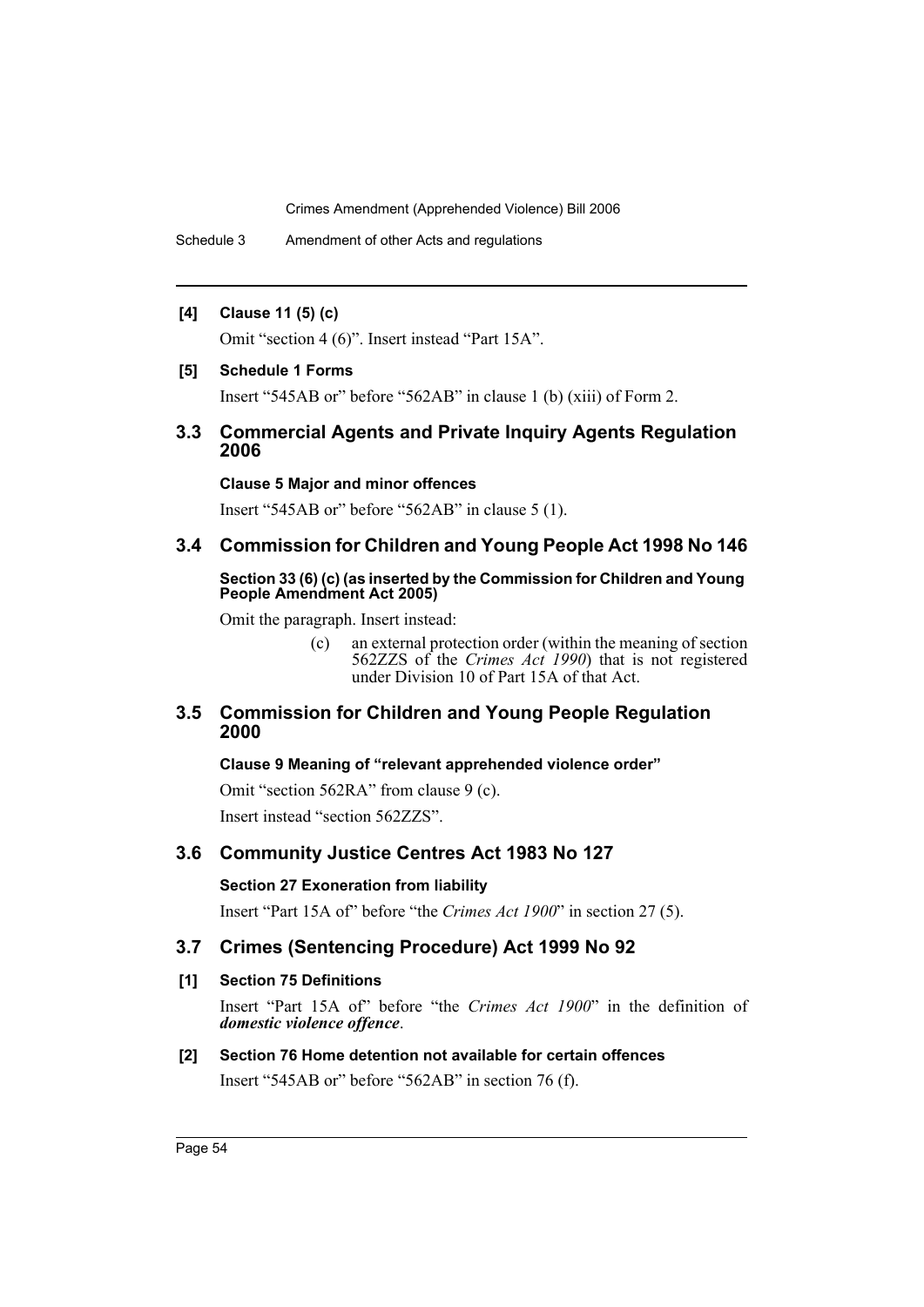Amendment of other Acts and regulations Schedule 3

# **[3] Section 77 Home detention not available for offenders with certain history**

Insert "545AB or" before "562AB" in section 77 (1) (b).

# **3.8 Criminal Procedure Act 1986 No 209**

- **[1] Section 268 Maximum penalties for Table 2 offences** Insert "545AB or" before "562AB" in section 268 (2) (f).
- **[2] Section 279 Compellability of spouses to give evidence in certain proceedings**

Insert "Part 15A of" before "the *Crimes Act 1900*" in section 279 (1) (b).

**[3] Section 348 Offences in respect of which an intervention program may be conducted**

Insert "545AB or" before "562AB" in section 348 (2) (c).

**[4] Schedule 1 Indictable offences triable summarily** Insert "545AB or" before "562AB" in clause 2 of Part 1 of Table 2.

# **3.9 Criminal Procedure Regulation 2005**

**Clause 19A Community conference intervention program** Insert "Part 15A of" before "the *Crimes Act 1900*" in clause 19A (3) (a).

# **3.10 Director of Public Prosecutions Act 1986 No 207**

# **[1] Section 3 Definitions**

Omit "and a complainant" from the definition of *prosecutor* in section 3 (1). Insert instead ", a complainant and an applicant under Part 15A of the *Crimes Act 1900*".

**[2] Section 20A Proceedings for order under Part 15A (Apprehended violence orders) of Crimes Act 1900**

Omit "a complainant" wherever occurring. Insert instead "an applicant".

# **3.11 Drug Court Act 1998 No 150**

#### **Section 18E Assessment of eligibility and suitability by the multi-disciplinary team**

Insert "Part 15A of" before "the *Crimes Act 1900*" in section 18E (2) (c).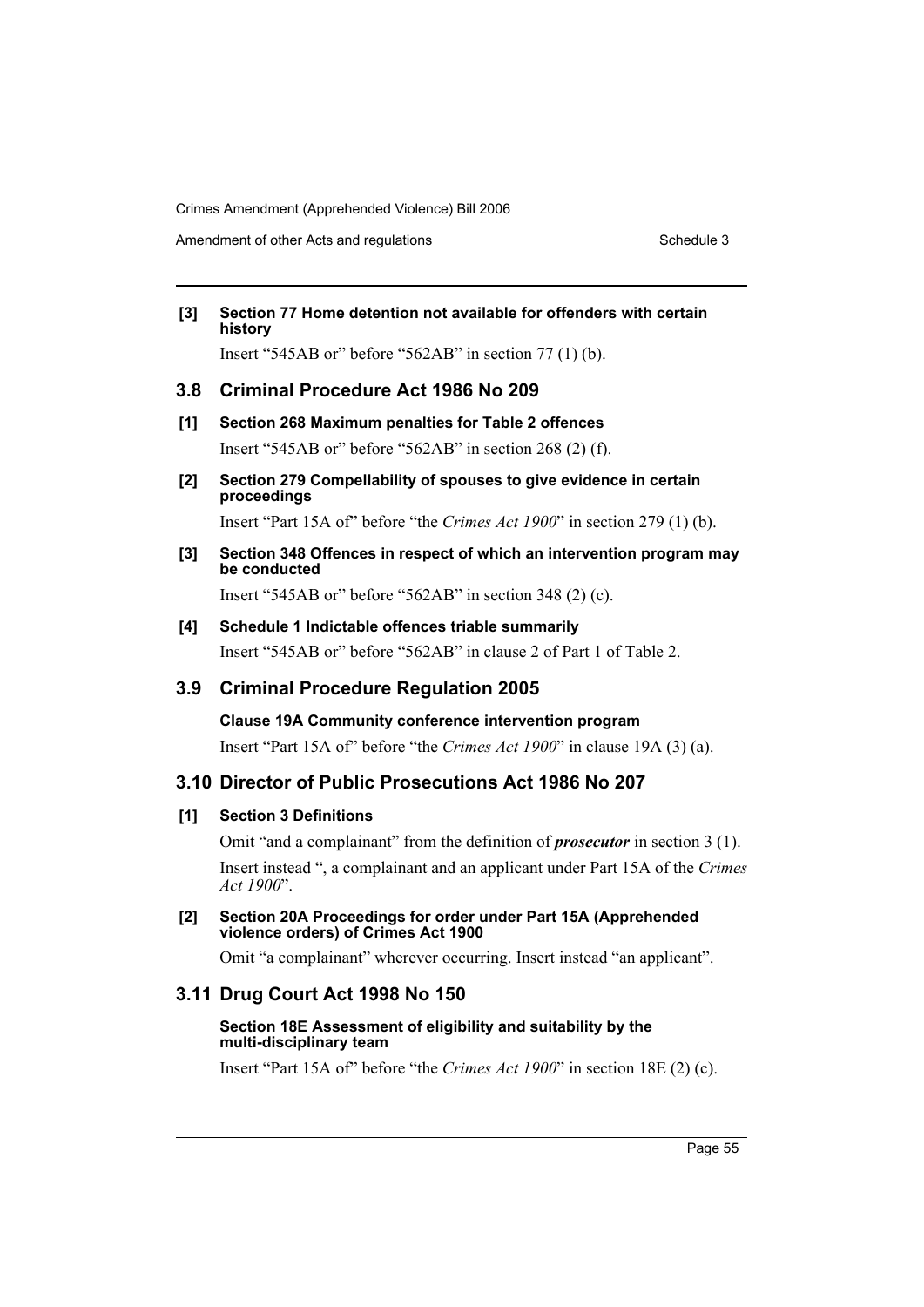Schedule 3 Amendment of other Acts and regulations

# **3.12 Evidence (Children) Act 1997 No 143**

# **[1] Section 3 Definitions**

Insert "545AB or" before "562AB" in paragraph (b) of the definition of *personal assault offence* in section 3 (1).

#### **[2] Section 3 (1), paragraph (c) of the definition of "personal assault offence"**

Omit "562I".

Insert instead "562ZG, or section 562I as in force before its substitution".

# **[3] Section 17 Proceedings to which Part applies**

Omit "a complaint for an apprehended violence order" from section 17 (b).

Insert instead "an application for an apprehended violence order, or a variation or revocation of such an order".

# **3.13 Explosives Act 2003 No 39**

#### **[1] Section 13 Commissioner of Police to report on licences**

Insert "545AB or" before "562AB" in section 13 (1) (d).

#### **[2] Section 22 Special provision—suspension or cancellation of licences where suspicions of violence**

Insert "545AB or" before "562AB" in section 22 (7).

# **3.14 Firearms Act 1996 No 46**

# **[1] Section 22 Suspension of licence**

Insert "Part 15A of" before "the *Crimes Act 1900*" in section 22 (2).

# **[2] Section 22 (2)**

Omit "that Act". Insert instead "that Part".

# **3.15 Law Enforcement (Powers and Responsibilities) Act 2002 No 103**

# **Section 81 Definitions**

Omit "562I" from the definition of *personal violence offence* in section 81 (1). Insert instead "562ZG, or section 562I as in force before its substitution".